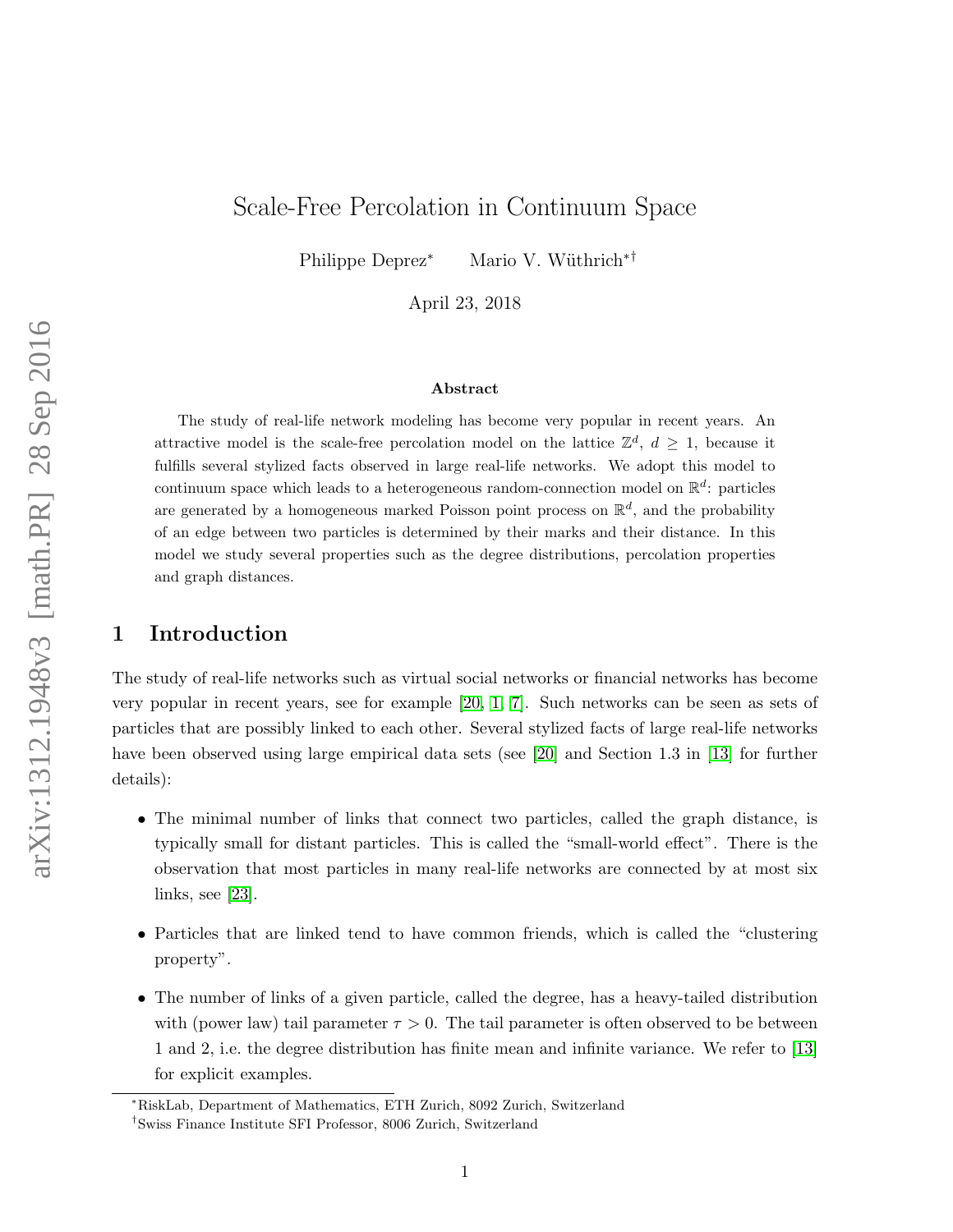Since it is too complicated to model large real-life networks particle by particle, many theoretical random graph models have been developed and their geometrical properties studied. One of these models is the homogeneous long-range percolation model on  $\mathbb{Z}^d$ ,  $d \geq 1$ , first introduced in [\[25\]](#page-30-4) for  $d = 1$ . The set of particles is the lattice  $\mathbb{Z}^d$  and any two particles  $x, y \in \mathbb{Z}^d$  are independently linked with probability  $p_{xy}$  which behaves as  $\lambda |x-y|^{-\alpha}$  for  $|x-y| \to \infty$ , with fixed constants  $\lambda, \alpha > 0$ . Since close particles are likely linked, this model has a local clustering property. Moreover, depending on  $\alpha$ , the graph distance of two connected particles is roughly of logarithmic order as their separation tends to infinity, see [\[6\]](#page-29-1). This is a version of the smallworld effect. However, this model does not fulfill the stylized fact of having heavy-tailed degree distributions. Therefore, [\[11\]](#page-30-5) extended the homogeneous long-range percolation model to a scalefree percolation model on  $\mathbb{Z}^d$  (also known as inhomogeneous long-range percolation model). In their model they consider a collection  $(W_x)_{x\in\mathbb{Z}^d}$  of i.i.d. positive weights that are heavy-tailed with tail parameter  $\beta > 0$ , and they assign to each particle  $x \in \mathbb{Z}^d$  the random weight  $W_x$ . Given these weights, any two particles  $x, y \in \mathbb{Z}^d$  are independently linked with probability  $p_{xy}$ which is approximately  $\lambda W_x W_y |x-y|^{-\alpha}$  for large  $|x-y|$  and given constants  $\lambda, \alpha > 0$ . Note that  $p_{xy}$  is increasing in the weights  $W_x$  and  $W_y$ , and decreasing in the distance between x and  $y$ . This means that the weights make particles more or less attractive, i.e. particles with large weights play the role of hubs in this network. This extension of the homogeneous model is very natural since the existence of hubs is often observed in real-life networks. Again, this model has a local clustering property. Depending on  $\alpha$  and  $\beta$ , [\[11\]](#page-30-5) showed that the degree distribution is heavy-tailed, i.e. this model fulfills the stylized fact of having heavy-tailed degree distributions. Moreover, they showed that whenever the degree distribution has finite mean but infinite variance, the graph distance of two particles behaves doubly logarithmically as their separation tends to infinity. This is again a version of the small-world effect, sometimes called the ultra-small-world effect.

In this article we adopt the scale-free percolation model on  $\mathbb{Z}^d$  to the continuum space  $\mathbb{R}^d$  as proposed in [\[11\]](#page-30-5), which leads to a heterogeneous random-connection model (RCM) on  $\mathbb{R}^d$  where particles are no longer restricted to a lattice. Instead of taking the particles to be the vertices of  $\mathbb{Z}^d$  with assigned weights, we distribute particles randomly in space according to a homogeneous Poisson point process on  $\mathbb{R}^d$ , and to each particle x we attach (independently of its location) a positive random weight  $W_x$  whose distribution is heavy-tailed with tail parameter  $\beta > 0$ . Given the Poisson cloud and the weights, two particles x and y are linked with probability  $p_{xy}(\lambda, \alpha)$  as in the scale-free percolation model on  $\mathbb{Z}^d$ . This heterogeneous RCM can be seen as an extension of the homogeneous RCM on  $\mathbb{R}^d$ , which was introduced and studied in [\[21\]](#page-30-6), while an applied version already appeared in [\[15\]](#page-30-7). The main reference for the homogeneous RCM and other continuum percolation models is [\[18\]](#page-30-8). The goal of this article is to prove similar results as in [\[11,](#page-30-5) [12\]](#page-30-9) for the heterogeneous RCM. In particular, depending on  $\alpha$  and  $\beta$ , we show that in our heterogeneous RCM the degree distribution is heavy-tailed with tail parameter  $\tau(\alpha, \beta) > 0$ . Assuming that the weights follow a Pareto distribution with tail parameter  $\beta$ , we give an explicit expression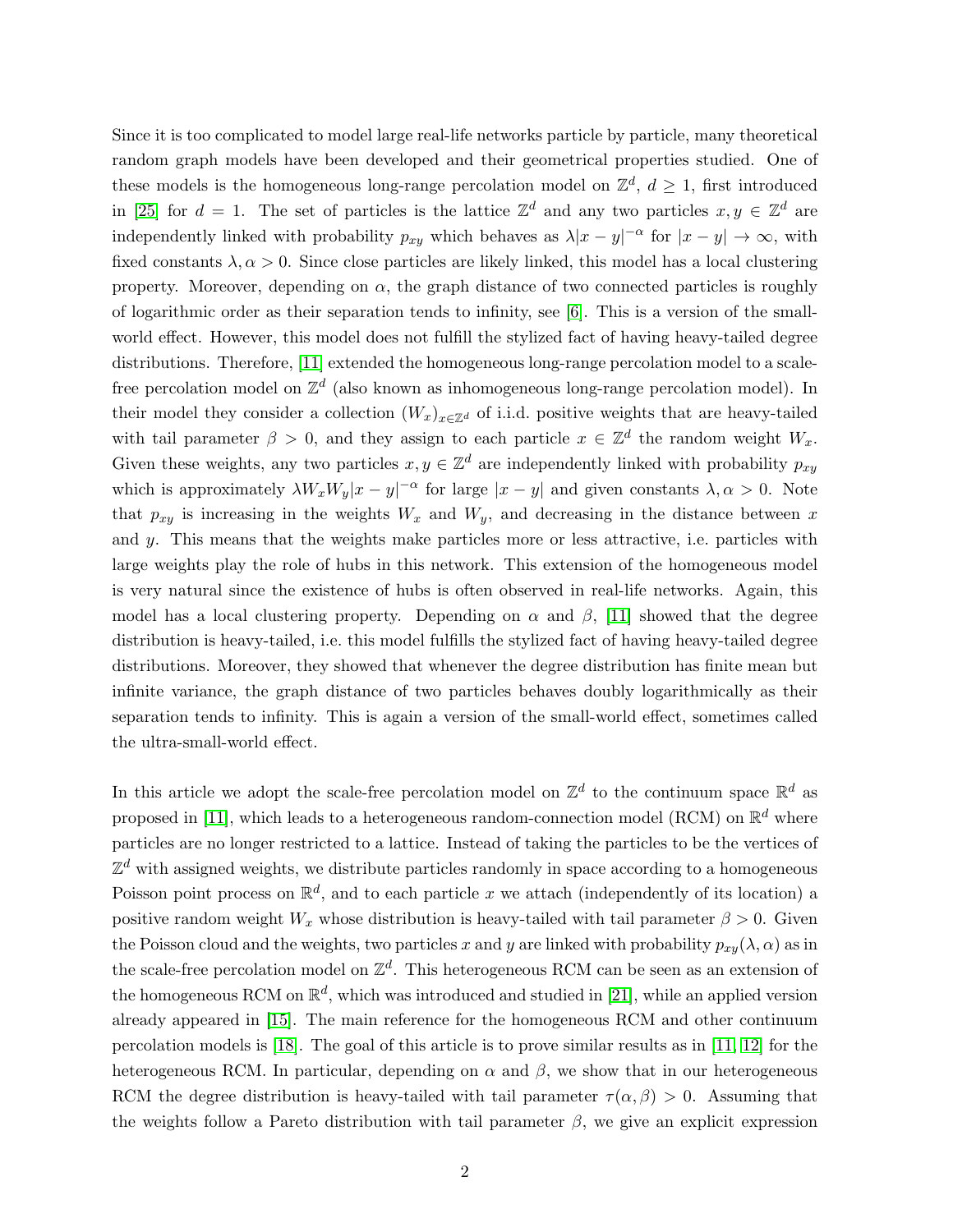of the degree distribution as well as the expected degree of a given particle in terms of the model parameters  $\beta$ ,  $\alpha$ ,  $\lambda$  and the intensity of the Poisson point process. This result improves the bounds given in Proposition 2.3 in [\[11\]](#page-30-5) for this particular choice of weight distribution. This explicit expression is also helpful to calibrate the model parameters for real-life network applications. Moreover, we show that there is a non-trivial phase transition depending on  $\alpha$  and  $β$ , where  $λ$  plays the role of the percolation parameter. Above criticality there is a unique infinite connected component. For real-life network applications the interesting case is  $\tau(\alpha, \beta) \in (1, 2)$ and we observe that in this case the model percolates for all  $\lambda > 0$ . In other words, in this latter case the network contains infinitely many particles that are all connected through links. We furthermore study graph distances between particles that lie in the same connected component. Similar to [\[11,](#page-30-5) [12\]](#page-30-9) we prove the existence of different asymptotic regimes, which are characterized by  $\alpha$  and the power law constant  $\beta$  of the marks. As key step in that proof, we show that the size of the largest connected component restricted to a finite box is of the same order as the total number of particles in that box. This result is of independent interest and states that the number of particles belonging to the largest connected network in a finite box  $[0,m)^d$  is of order  $m<sup>d</sup>$ . Moreover, we show that there is no percolation at criticality whenever  $p_{xy}(\lambda, \alpha)$  does not decrease too fast in the distance of two particles.

Compared to inhomogeneous long-range percolation on  $\mathbb{Z}^d$ , the heterogeneous RCM has the advantage that some proofs of the results are more easy to handle since we can use standard integration in  $\mathbb{R}^d$ . This also allows us for calculating several graph properties explicitly which is of central interest for calibrating model parameters. On the other hand, some proofs are more involved because one needs to make sure that the Poisson cloud is sufficiently regular. We also mention that the continuum space model, as an extension of the lattice model, has the advantage that it can be extended to Poisson point processes with space dependent (random) intensity functions. This can be used to model networks that have more densely populated areas than other areas.

The paper is organized as follows. In the next section we introduce the model. In Section [3](#page-3-0) we state the main results on the degree distributions, the percolation properties, the absence of percolation at criticality, the size of largest connected components in finite boxes and the graph distances in the random graph. Section [4](#page-8-0) gives the proofs of the results on the degree distributions and in Section [5](#page-11-0) we prove the percolation properties. In Section [6](#page-14-0) we prove the absence of percolation at criticality and the results on the size of largest connected components in finite boxes are given. Finally, Section [7](#page-18-0) contains the proofs of the results on graph distances.

# 2 The model

We introduce a heterogeneous RCM which modifies the homogeneous RCM defined in [\[21\]](#page-30-6) and which is a continuum space analogue to the inhomogeneous long-range percolation model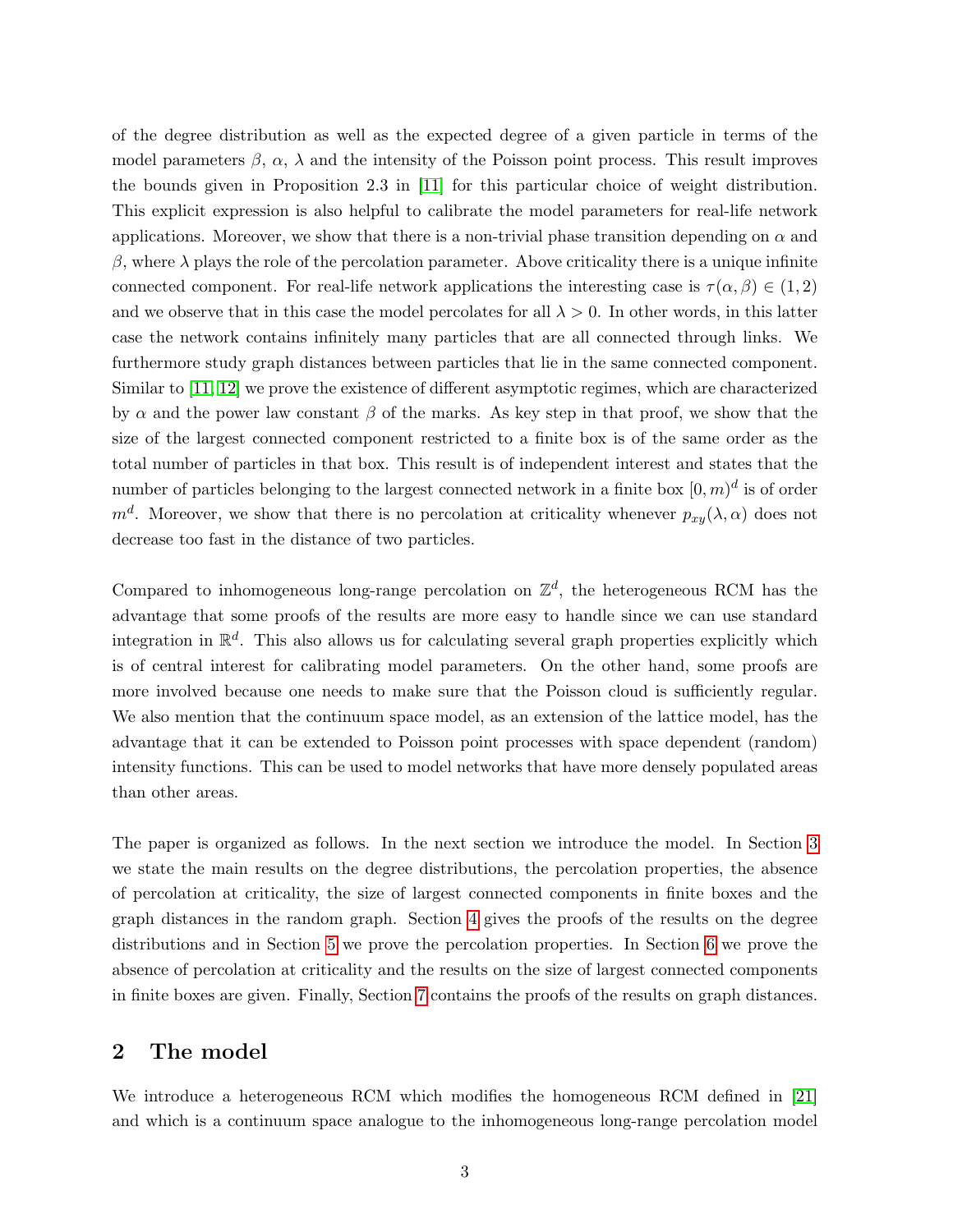presented by [\[11\]](#page-30-5). The tuple  $(X, \nu, \beta, \lambda, \alpha)$  denotes a heterogeneous RCM on  $\mathbb{R}^d$ ,  $d \geq 1$ , where we make the following assumptions:

1.  $(X, \nu, \beta)$  is a homogeneous marked Poisson point process, where X denotes the spatially homogeneous Poisson point process on  $\mathbb{R}^d$  with fixed intensity  $\nu > 0$ , and  $\beta > 0$  denotes the power law tail parameter of the distribution of the i.i.d. marks  $W_x, x \in X$ . We assume that  $W_x, x \in X$ , has Pareto distribution with scale parameter 1, i.e.

$$
\mathbb{P}[W_x > w] = w^{-\beta}, \quad \text{for } w \ge 1.
$$

2. Given X and  $(W_x)_{x\in X}$ , we have an edge (link) between two distinct particles  $x \neq y \in X$ , write  $x \Leftrightarrow y$ , independently of all other possible edges, with probability

$$
p_{xy} = p_{xy}(\lambda, \alpha) = 1 - \exp \{-\lambda W_x W_y |x - y|^{-\alpha}\},
$$

with constants  $\lambda > 0$  and  $\alpha > 0$ , and  $|\cdot|$  denoting the Euclidean norm on  $\mathbb{R}^d$ .

By replacing  $\lambda$  by  $\theta^2 \lambda$  we can extend the results to Pareto distributions with arbitrary scale parameter  $\theta > 0$ , but we use  $\theta = 1$  as normalization of the model. In [\[11\]](#page-30-5) there is a more general version for the choice of the distribution of the marks  $(W_x)_x$ , but since eventually only the choice of  $\beta > 0$  of regular variation at infinity is relevant, the Pareto distribution provides the full flavor of the asymptotic results. Moreover, for our results only the tail behavior of  $p_{xy}$ is relevant, which is of order  $\lambda W_x W_y |x-y|^{-\alpha}$ ; but we make the particular choice of  $p_{xy}$  to simplify calculations. We call X the Poisson cloud with particles  $x \in X$ . The marks  $(W_x)_{x \in X}$ are the weights in the particles  $x \in X$  that determine the edge probabilities  $p_{xy}$  between the corresponding particles x and y of X. It follows from [\[9\]](#page-30-10) that the model is shift invariant and ergodic.

### <span id="page-3-0"></span>3 Main results

### 3.1 Degree distribution

We define the degree  $D_x$  of particle  $x \in X$  to be the number of particles  $y \in X$  such that x and y are linked, i.e.  $x \Leftrightarrow y$ . Observe that the distribution of  $D_x$  is translation invariant in the sense that we may start at every particle x of the Poisson cloud X. Since  $D_0$  is only defined if the origin belongs to the Poisson cloud  $X$ , we consider  $D_0$  under the conditional probability  $\mathbb{P}_0$ , conditionally given that the Poisson cloud has a particle at the origin. The probability  $\mathbb{P}_0$ is the Palm measure of  $\mathbb{P}$ , and the conditioning on the event of having a particle at the origin does not influence the rest of the Poisson process, see for instance Chapter 12 in [\[10\]](#page-30-11). The first result describes the distribution of the degree  $D_0$  under  $\mathbb{P}_0$ .

<span id="page-3-1"></span>**Theorem 3.1** We obtain the following cases.

(i) For min $\{\alpha, \beta\alpha\} \le d$  we obtain  $\mathbb{P}_0[D_0 = \infty] = 1$ .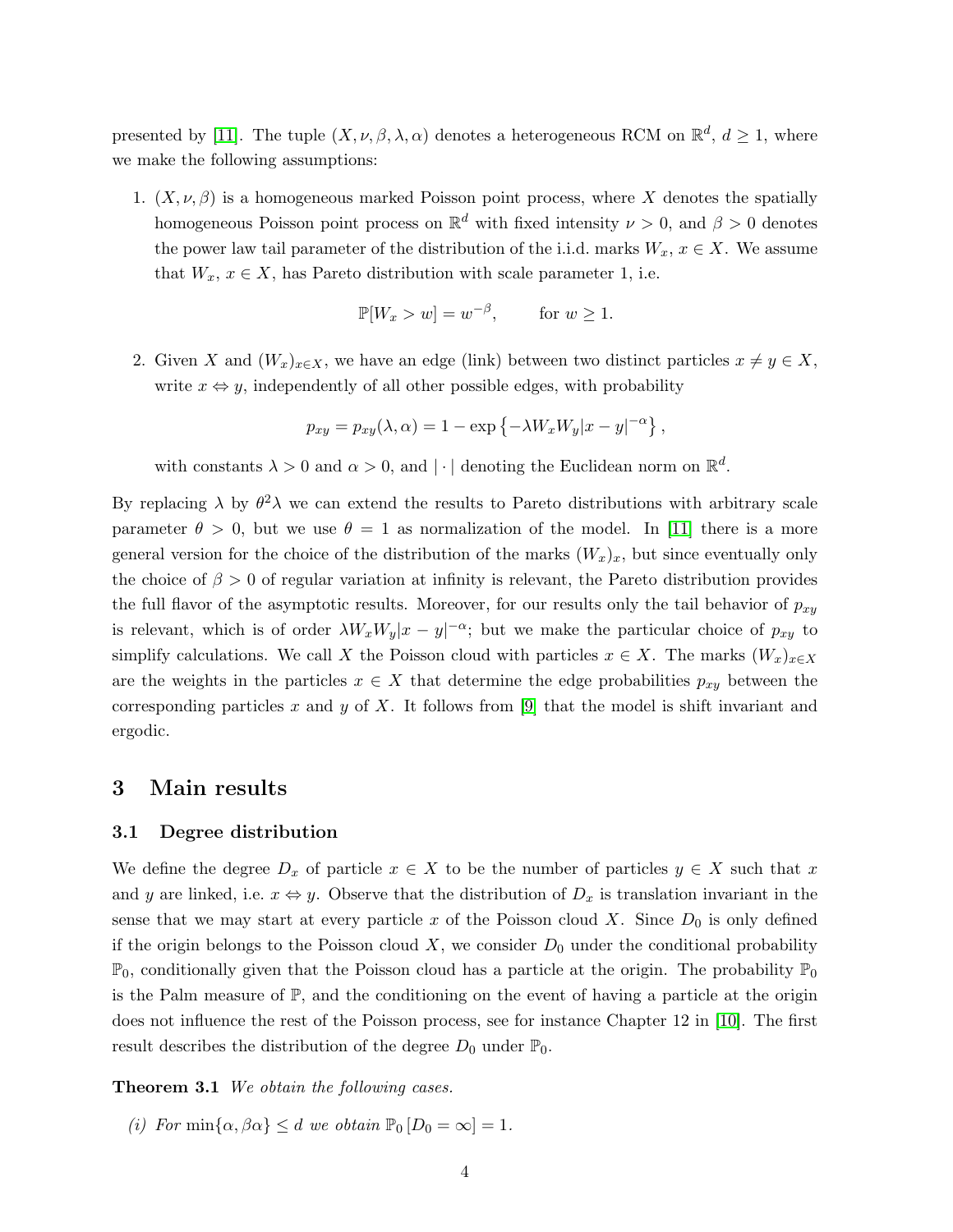(ii) For  $\min{\alpha, \beta \alpha} > d$  we obtain that  $D_0$  has (under  $\mathbb{P}_0$ ) a mixed Poisson distribution with mixing distribution being the Pareto distribution with shape parameter  $\tau = \beta \alpha/d > 1$  and scale parameter  $c_1^{1/\tau}$  $t_1^{1/\tau}$ , where  $c_1 = c_1(d, \beta, \alpha, \lambda, \nu) = \left(\nu v_d \Gamma(1 - d/\alpha) \frac{\tau}{\tau - 1}\right)^{\tau} \lambda^{\beta}$ , and where  $v_d$  denotes the volume of the unit ball in  $\mathbb{R}^d$ . That is, for  $k \geq 0$ ,

$$
\mathbb{P}_0[D_0 = k] = \frac{\tau c_1}{k!} \int_{c_1^{1/\tau}}^{\infty} t^{k-\tau-1} e^{-t} dt.
$$

Moreover, the survival probability of this distribution fulfills

$$
\lim_{n \to \infty} \frac{\mathbb{P}_0 \left[ D_0 > n \right]}{n^{-\tau}} = c_1,
$$

and, hence, the degree distribution is heavy-tailed with tail parameter  $\tau = \beta \alpha/d > 1$ . The first moment of this distribution is given by

$$
\mathbb{E}_0[D_0] = \nu v_d \Gamma(1 - d/\alpha) \left(\frac{\tau}{\tau - 1}\right)^2 \lambda^{d/\alpha}
$$

.

This theorem is the continuum space analogue to Theorems 2.1 and 2.2 in [\[11\]](#page-30-5); the explicit expression of  $\mathbb{E}_0$   $[D_0]$  improves the bounds given in Proposition 2.3 in [\[11\]](#page-30-5) for our choice of the distribution of the weights  $(W_x)_{x\in X}$ . We observe that if  $\beta\alpha/d \leq 1$  or if the decay  $|x|^{-\alpha}$  is too slow for  $|x| \to \infty$ , namely if  $\alpha \leq d$ , then any given particle shares edges with infinitely many other particles, a.s. This trivial case is, of course, not of interest for real-life network modeling. In the non-trivial case  $\min{\{\alpha, \beta\alpha\}} > d$  the distribution of the degree of a given particle is heavy-tailed with tail parameter  $\tau = \beta \alpha/d > 1$ . Hence, in this latter case, the continuum space model fulfills the stylized fact of having heavy-tailed degree distributions. This differs from the homogeneous RCM, where the degree distribution always is light-tailed, see formula (6.1) in [\[18\]](#page-30-8). According to the stylized facts the interesting case for real-life applications is  $\tau = \beta \alpha/d \in (1, 2)$ with  $\alpha > d$ , see also Section 1.4 in [\[13\]](#page-30-2). Note that, even if  $\alpha > d$ , weight distributions having an infinite variance  $(\beta < 2)$  do not immediately imply degree distributions having an infinite variance  $(\tau < 2)$ . On the other hand, under the assumption  $\alpha > d$ , if the weight distributions have a finite variance  $(\beta > 2)$ , the degree distributions have a finite variance  $(\tau > 2)$  as well.

### 3.2 Phase transition

In order to study the percolation properties of the heterogeneous RCM, denote the (maximal) connected component of  $x \in X$  by

 $\mathcal{C}(x) = \{y \in X \mid \text{there is a finite path of edges connecting } x \text{ and } y\},\$ 

which is the set of all particles that can be reached from  $x$  within the network. The percolation probability is defined by

$$
\theta(\lambda) = \mathbb{P}_0 [|\mathcal{C}(0)| = \infty],
$$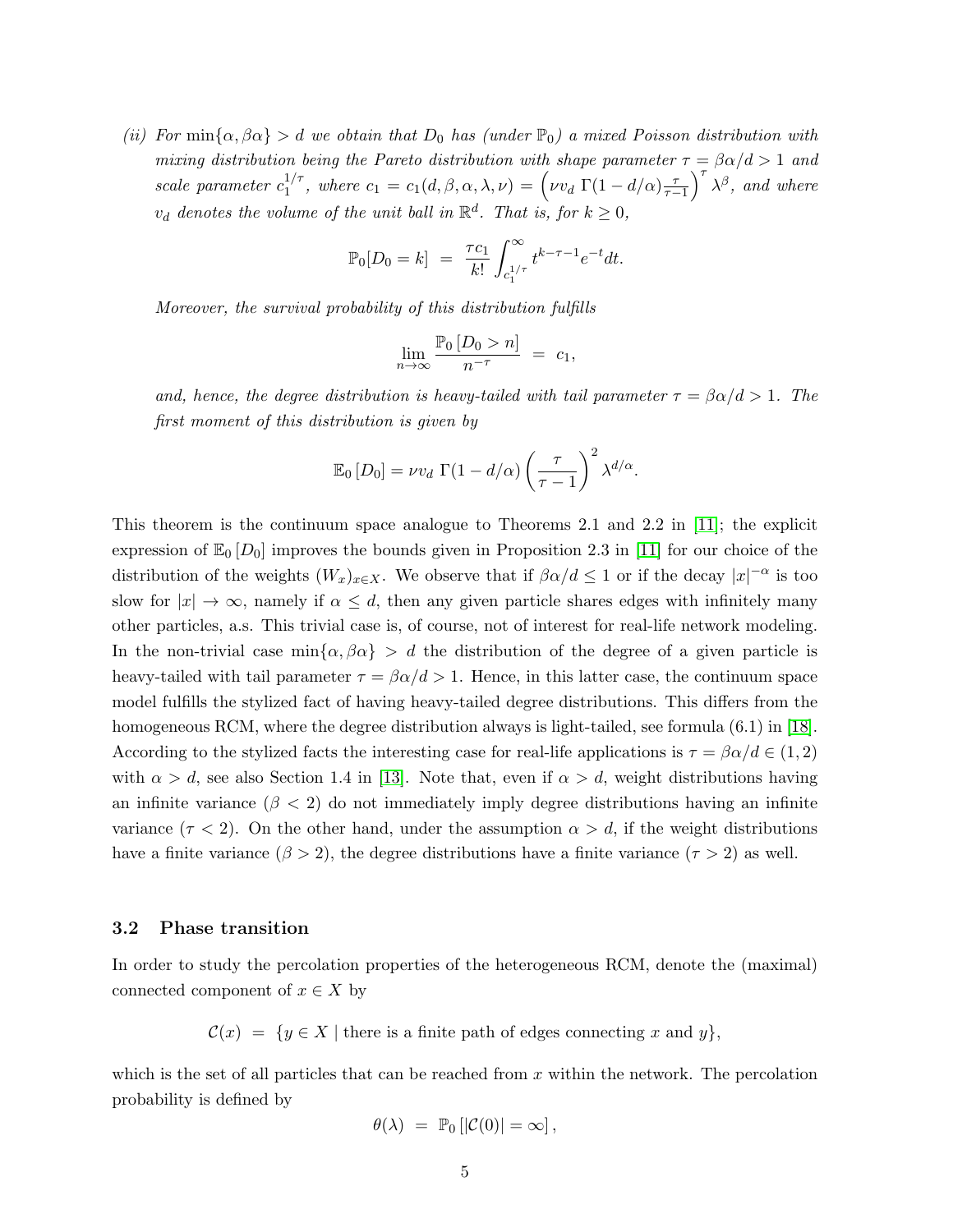<span id="page-5-0"></span>

Figure 1: The phase transition picture (lhs) and the graph distances (rhs) for the heterogeneous RCM on  $\mathbb{R}^d$ ,  $d \geq 1$ , for different model parameters  $\alpha$  and  $\beta$ . Recall that the degree distributions have infinite variances if  $\tau = \beta \alpha/d > 2$  with  $\alpha > d$ . The existence of  $\Delta$  for the asymptotic behavior of the graph distances in the case  $\alpha \in (d, 2d)$  and  $\tau = \beta \alpha/d > 2$  is still unknown; by now it is only known that  $\log d(0, x) \sim \log \log |x|$ . Additionally, in the case min $\{\alpha, \beta\alpha\} > 2d$ , only the asymptotic linear lower bound on  $d(0, x)$  is known.

where  $|\mathcal{C}(0)|$  denotes the number of particles in the connected component of the origin. The critical percolation value is defined by

$$
\lambda_c = \inf \{ \lambda > 0 \mid \theta(\lambda) > 0 \}.
$$

By ergodicity it follows that there are only finite connected components, a.s., whenever  $\lambda < \lambda_c$ ; and there exists an infinite connected component, a.s., if  $\lambda > \lambda_c$ . By the uniqueness theorem for the homogeneous RCM, see Theorem 6.3 of [\[18\]](#page-30-8), and the fact that  $p_{xy} \in (0,1)$  for all particles x and y, a.s., such an infinite connected component is unique, a.s.; we denote it by  $\mathcal{C}_{\infty}$ .

We refer to [\[8,](#page-30-12) [16\]](#page-30-13) for a general introduction to percolation theory. For  $\min{\alpha, \beta \alpha} \leq d$  it follows from Theorem [3.1](#page-3-1) (i) that  $\theta(\lambda) = 1$  for all  $\lambda > 0$ , hence  $\lambda_c = 0$ . The next theorem gives the percolation properties in the non-trivial case  $\min{\{\alpha, \beta\alpha\}} > d$ , see also Figure [1.](#page-5-0)

<span id="page-5-1"></span>**Theorem 3.2** Assume min $\{\alpha, \beta\alpha\} > d$ .

- <span id="page-5-2"></span>(a) In the case  $d \geq 2$  we obtain:
	- (a1) if  $\beta \alpha < 2d$ , then  $\lambda_c = 0$ ;
	- (a2) if  $\beta \alpha > 2d$ , then  $\lambda_c \in (0, \infty)$ .
- <span id="page-5-3"></span>(b) In the case  $d = 1$  we obtain: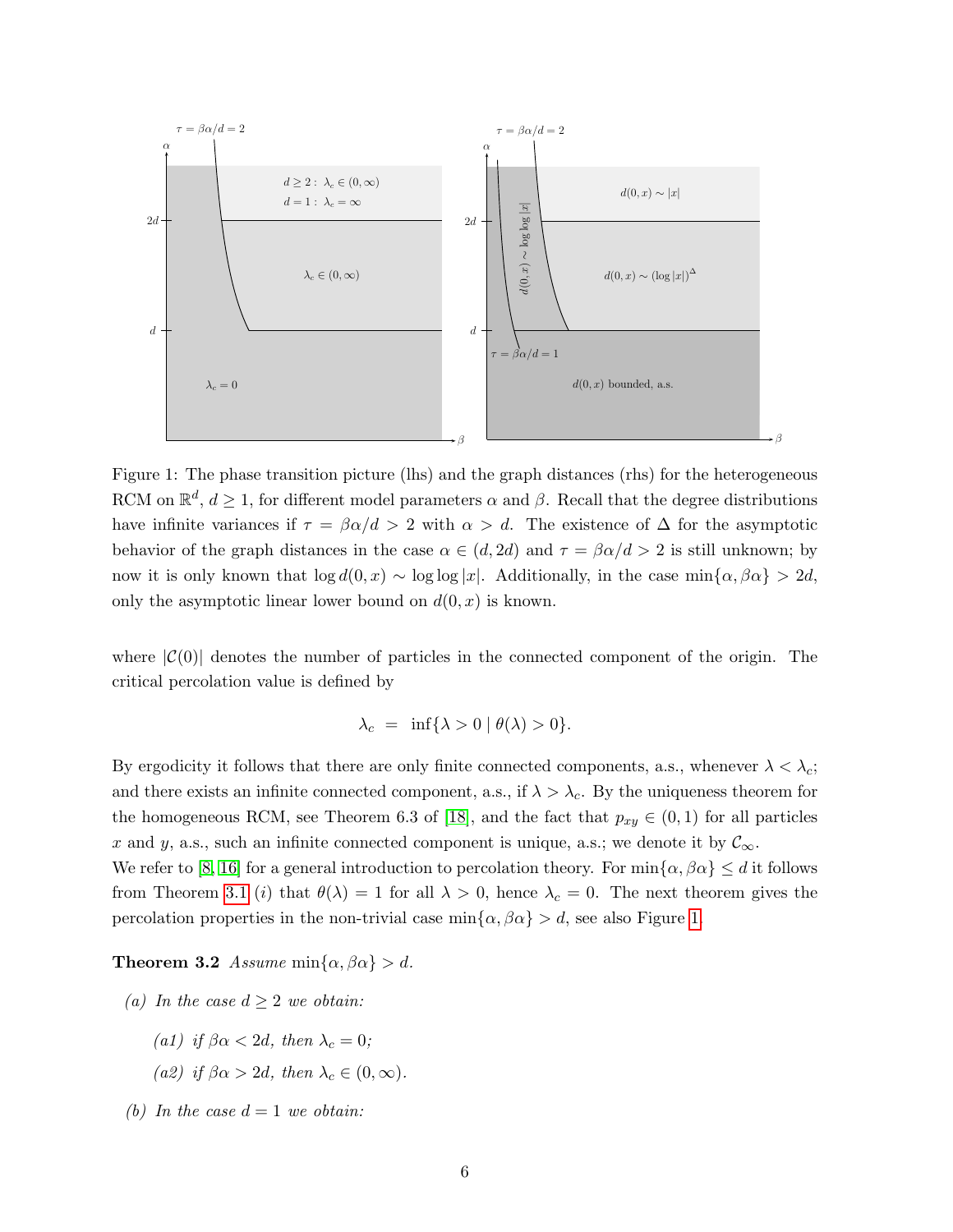<span id="page-6-1"></span><span id="page-6-0"></span>(b1) if  $\beta \alpha < 2$ , then  $\lambda_c = 0$ ; (b2) if  $\beta \alpha > 2$  and  $\alpha \in (1, 2]$ , then  $\lambda_c \in (0, \infty)$ ; (b3) if  $\min\{\alpha, \beta\alpha\} > 2$ , then  $\lambda_c = \infty$ .

<span id="page-6-2"></span>This result also holds true in the discrete space model, see [\[11\]](#page-30-5). It shows the existence of a non-trivial phase transition if the degree distribution has finite variance ( $\tau = \beta \alpha/d > 2$ ) and  $\alpha > d \ (\alpha \in (1,2] \text{ in } d = 1).$  Note that in the interesting case for real-life network applications  $(\tau = \beta \alpha/d \in (1, 2)$  with  $\alpha > d$ ) there is a unique infinite connected component  $\mathcal{C}_{\infty}$  for all  $\lambda > 0$ . In the one-dimensional case, similar results to Theorem [3.2](#page-5-1) hold true for the homogeneous longrange percolation model on  $\mathbb{Z}$ , where the probability of an edge between two sites x and y is given by  $1 - \exp\{-\lambda |x - y|^{-\alpha}\}$ , see [\[19,](#page-30-14) [22\]](#page-30-15). It is shown that for  $\alpha \le 1$  percolation occurs for any  $\lambda > 0$ , for  $\alpha \in (1, 2]$  percolation occurs only for  $\lambda$  sufficiently large, and for  $\alpha > 2$  there does not exist an infinite connected component, a.s.

Note that  $\lambda_c = 0$  whenever  $\tau = \beta \alpha/d \in (1, 2)$  and, therefore, there is trivially no infinite connected component at criticality  $\lambda_c$ . The next theorem states that there is no infinite connected component at criticality  $\lambda_c > 0$  also in the case  $\alpha \in (d, 2d)$  and  $\tau = \beta \alpha/d > 2$ . This corresponds to Theorem 1.5 of [\[3\]](#page-29-2) for homogeneous long-range percolation and to Corollary 4 of [\[12\]](#page-30-9) for inhomogeneous long-range percolation on the lattice. The case  $\alpha > 2d$  and  $\tau = \beta \alpha/d > 2$  is still open, except if  $d = 1$  where there is never an infinite connected component.

<span id="page-6-3"></span>**Theorem 3.3** Assume  $\alpha \in (d, 2d)$  and  $\tau = \beta \alpha/d > 2$ . There is no infinite connected component at criticality  $\lambda_c > 0$ , a.s.

#### <span id="page-6-5"></span>3.3 Percolation on finite boxes

For  $n \in (0,\infty)$  we define the box  $\Lambda_n = [-n,n)^d$  and we denote by  $\mathcal{C}_n$  the largest connected component in  $\Lambda_n$  (with a deterministic rule if there is more than one largest connected component). The next result shows that in case of percolation and  $\alpha \in (d, 2d)$ , the number of particles in  $\mathcal{C}_n$ presents with high probability at least a positive fraction of the Lebesgue measure of box  $\Lambda_n$ . This result is the continuum space analogue to Theorem 6 of [\[12\]](#page-30-9).

<span id="page-6-4"></span>**Theorem 3.4** Assume  $\alpha \in (d, 2d)$  and  $\tau = \beta \alpha/d > 1$ . Choose  $\lambda \in (0, \infty)$  such that  $\theta(\lambda, \alpha) > 0$ . Then, for all  $\alpha' \in (\alpha, 2d)$  there exist  $\rho > 0$  and  $n_0 < \infty$  such that for all  $n \ge n_0$ ,

$$
\mathbb{P}\left[|\mathcal{C}_n| \ge \rho n^d\right] \ge 1 - \exp\{-\rho n^{2d-\alpha'}\},\
$$

where  $|\mathcal{C}_n|$  denotes the number of particles of the largest connected component in  $\Lambda_n$ .

For  $x \in \mathbb{R}^d$  and  $n \in (0,\infty)$  we write  $\Lambda_n(x) = x + [-n,n]^d$  for the box of side length 2n centered at x. For  $x \in X$  we write  $\mathcal{C}_n(x)$  for the set of particles in  $\Lambda_n(x) \cap X$  that are connected to x within  $\Lambda_n(x)$ . For  $\ell > 0$  and  $\rho > 0$  we call  $x \in X$  a  $(\rho, \ell)$ -dense particle if the number of particles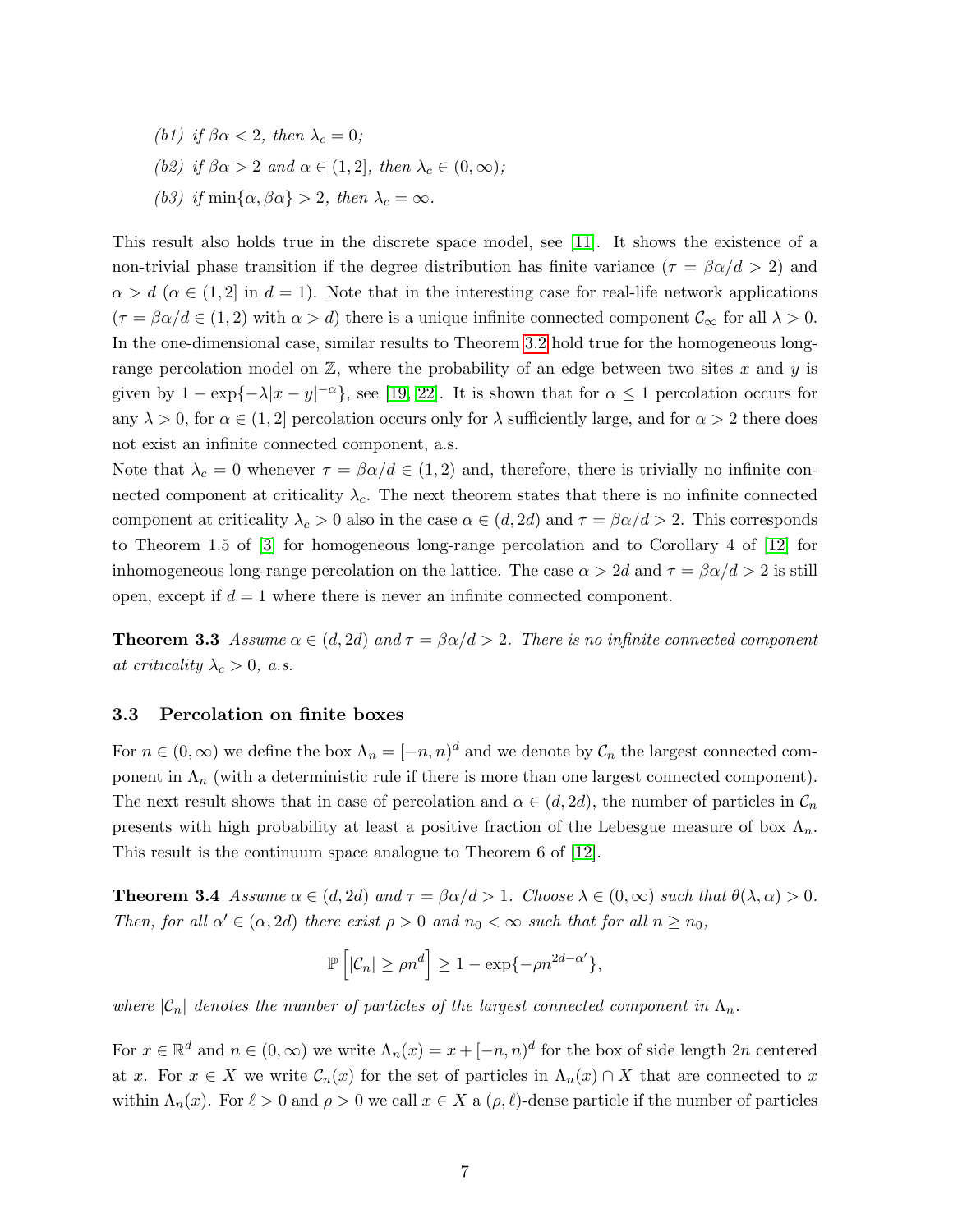in X belonging to  $\mathcal{C}_{\ell}(x)$ , denoted by  $|\mathcal{C}_{\ell}(x)|$ , is at least  $\rho(2\ell)^d$ , see also Definition 4.1 of [\[6\]](#page-29-1). The set of  $(\rho, \ell)$ -dense particles in  $\Lambda_n = \Lambda_n(0)$  is denoted by

$$
\mathcal{D}_n^{(\rho,\ell)} = \left\{ x \in \Lambda_n \cap X \mid |\mathcal{C}_{\ell}(x)| \ge \rho(2\ell)^d \right\}.
$$

Corollary [3.5](#page-7-0) below shows that whenever a particle  $x \in X$  belongs to the infinite connected component  $\mathcal{C}_{\infty}$ , the probability that it is  $(\rho, \ell)$ -dense converges to 1 as  $\ell \to \infty$  for some  $\rho > 0$ . This result can be interpreted as a local clustering property in the sense that a particle in the infinite connected component is surrounded by many other particles that are connected to it. Moreover, Corollary [3.5](#page-7-0) shows that the number of dense particles in box  $\Lambda_n$  presents with high probability at least a positive fraction of the Lebesgue measure of that box. Corollary [3.5](#page-7-0) is the analogue to Corollaries 3.3 and 3.4 of [\[6\]](#page-29-1). We use it to prove an estimate on the graph distance in the infinite connected component, below.

<span id="page-7-0"></span>**Corollary 3.5** Assume  $\alpha \in (d, 2d)$  and  $\tau = \beta \alpha/d > 1$ . Choose  $\lambda \in (0, \infty)$  such that  $\theta(\lambda, \alpha) > 0$ .

(i) There exists  $\rho > 0$  such that for  $x \in \mathbb{R}^d$ ,

$$
\lim_{\ell \to \infty} \mathbb{P}\left[|\mathcal{C}_{\ell}(x)| \ge \rho(2\ell)^d \Big| x \in \mathcal{C}_{\infty}\right] = 1.
$$

(ii) For all  $\alpha' \in (\alpha, 2d)$  there exist  $\rho > 0$  and  $\ell_0 > 0$  such that for all  $n > \ell_0^2$  and  $\ell \in (\ell_0, n/\ell_0)$ ,

$$
\mathbb{P}\left[|\mathcal{D}_n^{(\rho,\ell)}| \ge \rho(2n)^d\right] \ge 1 - \exp\{-\rho n^{2d-\alpha'}\},\,
$$

where  $|\mathcal{D}_n^{(\rho,\ell)}|$  denotes the number of  $(\rho,\ell)$ -dense particles in  $\Lambda_n$ .

### 3.4 Graph distances

For  $x, y \in X$  we write  $d(x, y)$  for the graph distance or chemical distance between x and y, i.e.

$$
d(x,y) = \inf \{ n \in \mathbb{N} \mid \exists x_1, \dots, x_n \in X : x \Leftrightarrow x_1 \Leftrightarrow \dots \Leftrightarrow x_{n-1} \Leftrightarrow x_n = y \},
$$

where we use the convention that  $d(x, y) = \infty$  if x and y are not in the same connected component. In order to measure events involving  $d(x, y)$  for  $x, y \in \mathbb{R}^d$ , one needs to make sure that the particles x and y lie in the Poisson cloud X. We therefore consider the 2-fold Palm measure  $\mathbb{P}_{x,y}$ of  $\mathbb P$  which can be interpreted as the conditional distribution of the marked Poisson point process under the condition that there are particles of the process in x and y, i.e.  $\mathbb{P}_{x,y}[\cdot] = \mathbb{P}[\cdot | x, y \in X].$ Note that we have  $\mathbb{P}[\cdot | x, y \in \mathcal{C}_{\infty}] = \mathbb{P}_{x,y}[\cdot | x, y \in \mathcal{C}_{\infty}]$ . The next theorem states bounds on the graph distance in the case  $\min{\{\alpha, \beta\alpha\}} > d$ , see also Figure [1](#page-5-0) for an illustration.

<span id="page-7-1"></span>**Theorem 3.6** Assume min $\{\alpha, \beta\alpha\} > d$ .

(a) Assume  $\tau = \beta \alpha/d \in (1, 2)$  and choose  $\lambda > \lambda_c = 0$ . There exists  $\eta_1 > 0$  such that for all  $\varepsilon > 0$ ,

$$
\lim_{|x| \to \infty} \mathbb{P}\left[\eta_1 \frac{2}{|\log(\alpha(\beta \wedge 1)/d-1)|} \le \frac{d(0,x)}{\log \log |x|} \le (1+\varepsilon) \frac{2}{|\log(\beta\alpha/d-1)|} \right| 0, x \in \mathcal{C}_{\infty}\right] = 1.
$$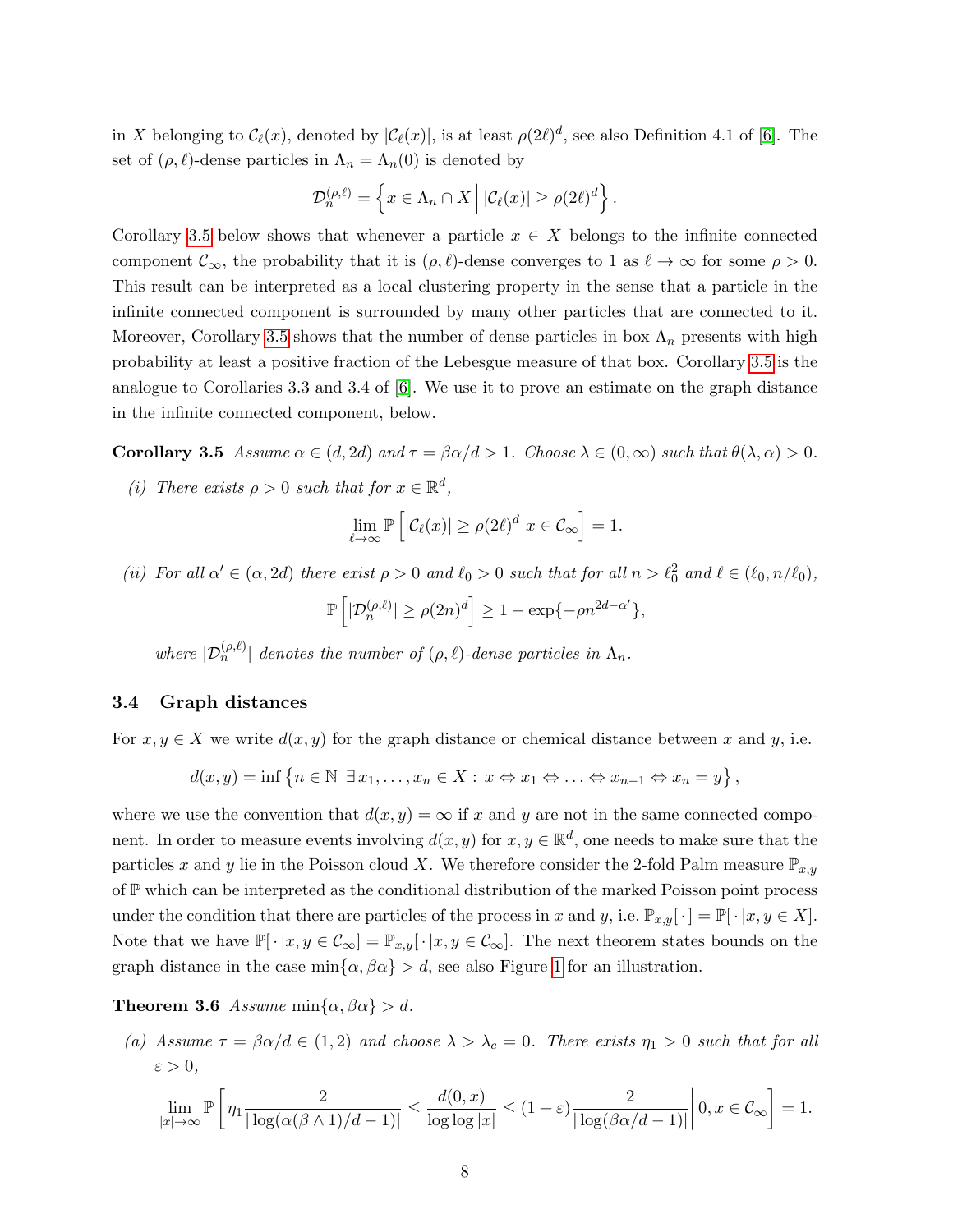(b1) Assume  $\alpha \in (d, 2d)$ ,  $\tau = \beta \alpha/d > 2$  and choose  $\lambda > \lambda_c$ . For all  $\varepsilon > 0$ ,

$$
\lim_{|x| \to \infty} \mathbb{P}\left[1 - \varepsilon \le \frac{\log d(0, x)}{\log \log |x|} \le (1 + \varepsilon) \frac{\log 2}{\log(2d/\alpha)} \middle| 0, x \in C_{\infty} \right] = 1.
$$

(b2) Assume min $\{\alpha, \beta\alpha\} > 2d$ . There exists  $\eta_2 > 0$  such that

$$
\lim_{|x| \to \infty} \mathbb{P}\left[\eta_2 < \frac{d(0, x)}{|x|} \middle| 0, x \in X\right] = 1.
$$

This theorem is the continuum space analogue to the results in Section 5 of [\[11\]](#page-30-5) and Theorem 8 of [\[12\]](#page-30-9). We note that in homogeneous long-range percolation on  $\mathbb{Z}^d$  the picture about graph distances in the case  $\alpha > d$  (where the degree distribution has finite mean) has two different regimes: the graph distances behave roughly logarithmically if  $\alpha \in (d, 2d)$ , while if  $\alpha > 2d$ , there is a linear lower bound on the graph distances, see Theorem 1.1 of  $[6]$  and Theorem 1 of  $[4]$ , respectively. In our model we observe the same behavior if in addition the degree distribution has finite variance ( $\tau = \beta \alpha/d > 2$ ). But if the degree distribution has infinite variance, we get an additional regime where the graph distances behave doubly logarithmically. According to the stylized facts this latter case is interesting for real-life network applications. In particular, if  $d < \min{\{\alpha, \beta\alpha\}} < 2d$ , we see that distant particles are connected by very short paths of edges which is a version of the (ultra-) small-world effect.

An upper bound on the graph distances in the case  $\min{\{\alpha, \beta\alpha\}} > 2d$  is still open. As in homogeneous long-range percolation with  $\alpha > 2d$  it is believed that a linear upper bound should hold, see Conjecture 1 of [\[4\]](#page-29-3). For independent nearest-neighbor bond percolation on  $\mathbb{Z}^d$ ,  $d \geq 2$ , this result was proved in [\[2\]](#page-29-4). Note that  $(b1)$  states that  $d(0, x)$  is roughly  $(\log |x|)^{\Delta}$  for large  $|x|$ and some constant  $\Delta > 0$ . The existence of  $\Delta$  is still unknown, even in homogeneous long-range percolation. Moreover, the optimal constants in all asymptotic behaviors are still open.

### <span id="page-8-0"></span>4 Degree distribution

<span id="page-8-1"></span>In this section we prove Theorem [3.1.](#page-3-1) We start with the following observation.

**Lemma 4.1** The distribution of degree  $D_0$ , conditionally given  $W_0$ , is given by

$$
\mathbb{P}_0\left[D_0 = k | W_0\right] = \exp\left\{-\nu \int_{\mathbb{R}^d} \mathbb{E}_0\left[p_{0x} | W_0\right] dx\right\} \frac{\left(\nu \int_{\mathbb{R}^d} \mathbb{E}_0\left[p_{0x} | W_0\right] dx\right)^k}{k!}, \quad \text{for } k \in \mathbb{N}_0.
$$

Note that this distribution is trivial if the integral appearing twice on the right-hand side does not exist.

**Proof of Lemma [4.1.](#page-8-1)** Let X be a Poisson cloud with  $0 \in X$  and denote by  $X(A)$  the number of particles in  $X \cap A$ for  $A \subset \mathbb{R}^d$ . Conditionally given  $W_0$ , every particle  $x \in X \setminus \{0\}$  is now independently of the others removed from the Poisson cloud with probability  $1-p_{0x}$ . By Proposition 1.3 of [\[18\]](#page-30-8), the resulting process  $\widetilde{X}$  is a thinned Poisson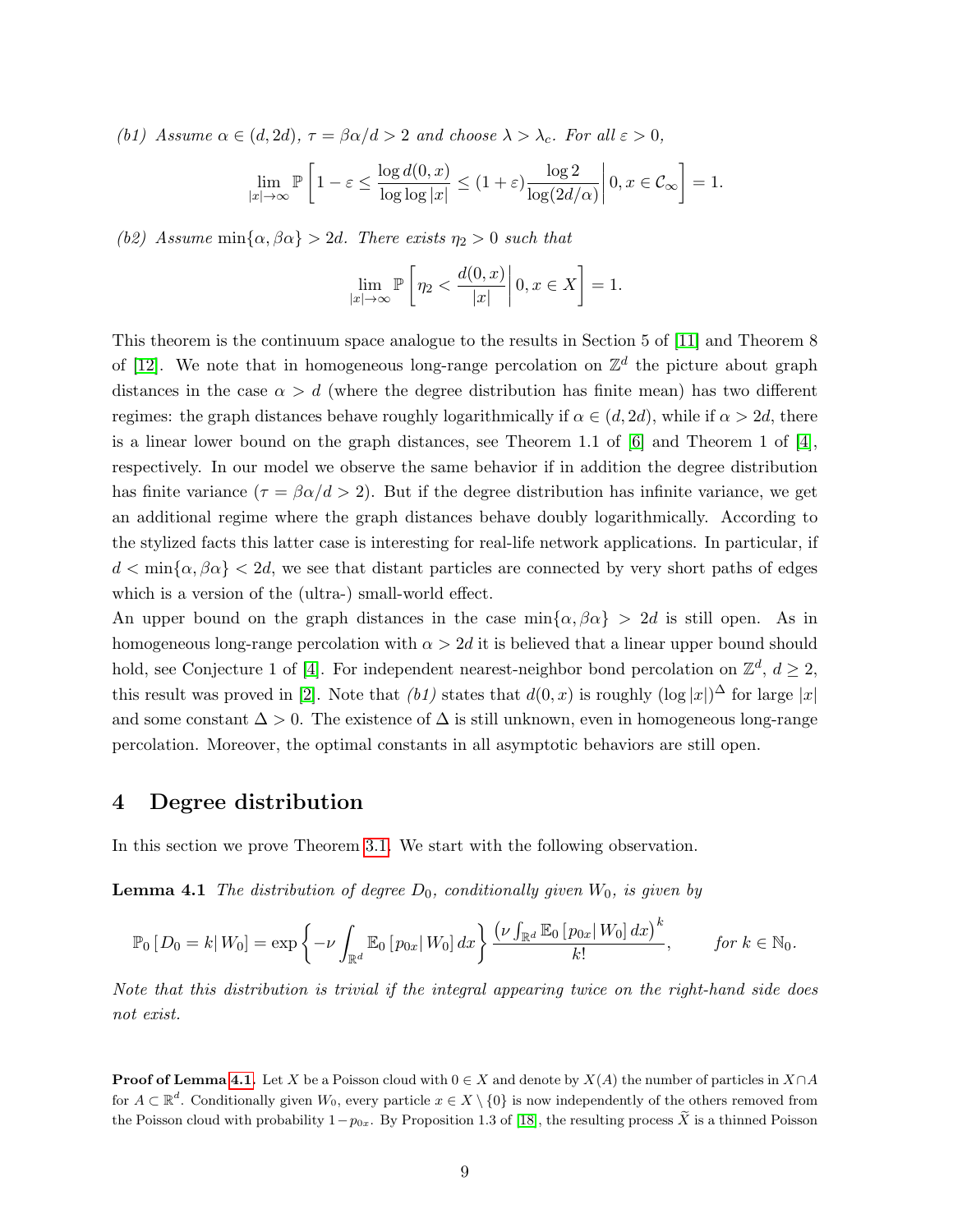cloud, conditionally given  $W_0$ , with intensity function  $x \mapsto \nu \mathbb{E}_0[p_{0x}|W_0]$ . Since  $D_0 = \tilde{X}(\mathbb{R}^d \setminus \{0\})$  in distribution, it follows that, conditionally given  $W_0$ ,  $D_0$  has a Poisson distribution with parameter  $\nu \int_{\mathbb{R}^d} \mathbb{E}_0 [p_{0x} | W_0] dx$ .  $\Box$ 

We now provide a necessary and sufficient condition for the existence of  $\int_{\mathbb{R}^d} \mathbb{E}_0 [p_{0x}|W_0] dx$  in terms of  $\alpha$  and  $\beta$ .

<span id="page-9-0"></span>**Proposition 4.2** The following two statements are equivalent:

- (i) min{ $\alpha$ ,  $\beta \alpha$ } > d;
- (ii)  $\int_{\mathbb{R}^d} \mathbb{E}_0 [p_{0x} | W_0] dx < \infty$ .

Lemma [4.1](#page-8-1) and Proposition [4.2](#page-9-0) imply that the distribution of degree  $D_0$ , conditionally given  $W_0$ , has a Poisson distribution whenever min $\{\alpha, \beta\alpha\} > d$ , and that  $D_0$  is infinite, a.s., otherwise.  $(i)$  of Theorem [3.1](#page-3-1) is therefore a direct consequence of Lemma [4.1](#page-8-1) and Proposition [4.2.](#page-9-0) The proof of Proposition [4.2](#page-9-0) is based on integral calculations.

Proof of Proposition [4.2.](#page-9-0) We obtain, using integration by parts in the second step,

$$
\mathbb{E}_0[p_{0x}|W_0] = \int_1^\infty \beta w^{-\beta - 1} \left(1 - \exp\left\{-\lambda W_0|x|^{-\alpha}w\right\}\right) dw
$$
  
\n
$$
= 1 - \exp\left\{-\lambda W_0|x|^{-\alpha}\right\} + \lambda W_0|x|^{-\alpha} \int_1^\infty w^{-\beta} \exp\left\{-\lambda W_0|x|^{-\alpha}w\right\} dw
$$
  
\n
$$
= 1 - \exp\left\{-\lambda W_0|x|^{-\alpha}\right\} + \left(\lambda W_0|x|^{-\alpha}\right)^\beta \int_{\lambda W_0|x|^{-\alpha}}^\infty z^{-\beta} e^{-z} dz.
$$

Note that, given  $W_0$ ,  $1 - \exp\{-\lambda W_0 |x|^{-\alpha}\}\$ is integrable over  $\mathbb{R}^d$  if and only if  $\alpha > d$ . It therefore remains to consider the integrability of  $|x|^{-\beta\alpha} \int_{|x|^{-\alpha}}^{\infty} z^{-\beta} e^{-z} dz$ . For  $|x|^{\alpha} \geq 1$  we obtain lower bound

$$
|x|^{-\beta\alpha}\int_{|x|^{-\alpha}}^{\infty}z^{-\beta}e^{-z}dz \ \geq \ |x|^{-\beta\alpha}\int_{1}^{\infty}z^{-\beta}e^{-z}dz,
$$

which is not integrable over  $\mathbb{R}^d$  for  $\beta \alpha \leq d$ . This finally shows that *(ii)* implies *(i)*. For  $|x|^{\alpha} \geq 1$  we obtain upper bound, assume  $\beta \neq 1$ ,

$$
|x|^{-\beta\alpha} \int_{|x|^{-\alpha}}^{\infty} z^{-\beta} e^{-z} dz \leq |x|^{-\beta\alpha} \left[ \int_{|x|^{-\alpha}}^{1} z^{-\beta} dz + \int_{1}^{\infty} e^{-z} dz \right] = |x|^{-\beta\alpha} \left[ \frac{1-|x|^{\beta\alpha-\alpha}}{1-\beta} + e^{-1} \right],
$$

which is integrable over  $\mathbb{R}^d$  for  $\min\{\alpha, \beta\alpha\} > d$ . Similarly if  $\beta = 1$ . This finally shows that *(i)* implies *(ii)*.

In order to prove part (*ii*) of Theorem [3.1](#page-3-1) we first calculate  $\nu \int_{\mathbb{R}^d} \mathbb{E}_0 [p_{0x}|W_0] dx$ , which is finite for min $\{\alpha, \beta\alpha\} > d$ .

<span id="page-9-1"></span>**Proposition 4.3** Assume min $\{\alpha, \beta\alpha\} > d$  and set  $\tau = \beta\alpha/d > 1$ . We obtain

$$
\nu \int_{\mathbb{R}^d} \mathbb{E}_0 \left[ p_{0x} | W_0 \right] dx = c_1^{1/\tau} W_0^{d/\alpha},
$$

where  $c_1$  is defined in Theorem [3.1,](#page-3-1) which has a Pareto distribution with scale parameter  $c_1^{1/\tau}$ 1 and shape parameter  $\tau$ .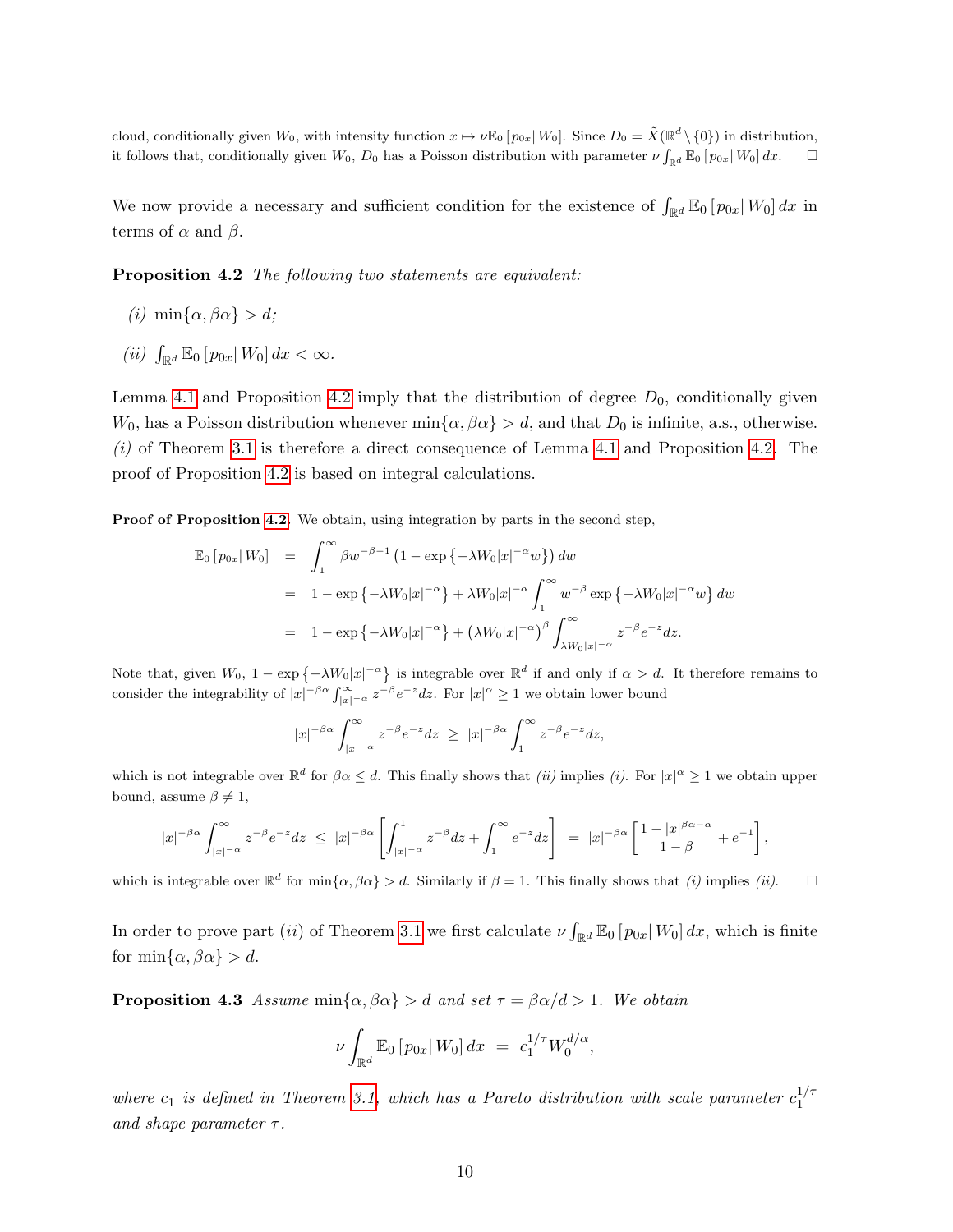Proof of Proposition [4.3.](#page-9-1) From Proposition [4.2](#page-9-0) we obtain that we can apply Fubini's theorem which provides

$$
\nu \int_{\mathbb{R}^d} \mathbb{E}_0 \left[ p_{0x} \middle| W_0 \right] dx = \nu \int_{\mathbb{R}^d} \left( \int_1^\infty \beta w^{-\beta - 1} \left( 1 - \exp \left\{ -\lambda W_0 \middle| x \right|^{-\alpha} w \right\} \right) dw \right) dx
$$
  
= 
$$
\nu \int_1^\infty \beta w^{-\beta - 1} \left( \int_{\mathbb{R}^d} 1 - \exp \left\{ -\lambda W_0 \middle| x \right|^{-\alpha} w \right\} dx \right) dw.
$$

We first calculate the inner integral. Using polar coordinates and integration by parts, we obtain for  $w \ge 1$  and for  $v_d$  denoting the volume of the unit ball in  $\mathbb{R}^d$ ,

$$
\int_{\mathbb{R}^d} 1 - \exp\left\{-\lambda W_0 |x|^{-\alpha} w\right\} dx = dv_d \int_0^{\infty} \left(1 - \exp\left\{-\lambda W_0 w r^{-\alpha}\right\}\right) r^{d-1} dr
$$
\n
$$
= \frac{dv_d}{\alpha} \int_0^{\infty} \left(1 - \exp\left\{-\lambda W_0 w t\right\}\right) t^{-d/\alpha - 1} dt
$$
\n
$$
= -v_d \left(1 - \exp\left\{-\lambda W_0 w t\right\}\right) t^{-d/\alpha} \Big|_0^{\infty} + v_d \lambda W_0 w \int_0^{\infty} \exp\left\{-\lambda W_0 w t\right\} t^{-d/\alpha} dt
$$
\n
$$
= v_d \lambda W_0 w \frac{\Gamma(1 - d/\alpha)}{(\lambda W_0 w)^{1 - d/\alpha}} \int_0^{\infty} \frac{(\lambda W_0 w)^{1 - d/\alpha}}{\Gamma(1 - d/\alpha)} t^{1 - d/\alpha - 1} \exp\left\{-\lambda W_0 w t\right\} dt.
$$

The latter is an integral over a gamma density for  $1 - d/\alpha > 0$ . Therefore, we obtain

$$
\int_{\mathbb{R}^d} 1 - \exp \left\{-\lambda W_0 w |x|^{-\alpha} \right\} dx = v_d \Gamma(1 - d/\alpha) \left(\lambda W_0 w\right)^{d/\alpha}
$$

For  $\beta \alpha > d$  this implies that

$$
\nu \int_{\mathbb{R}^d} \mathbb{E}_0 \left[ p_{0x} | W_0 \right] dx = \nu v_d \Gamma(1 - d/\alpha) \left( \lambda W_0 \right)^{d/\alpha} \int_1^{\infty} \beta w^{-\beta - 1} w^{d/\alpha} dw = \nu v_d \Gamma(1 - d/\alpha) \frac{\beta}{\beta - d/\alpha} \left( \lambda W_0 \right)^{d/\alpha}.
$$
  
Since  $\beta/(\beta - d/\alpha) = \tau/(\tau - 1)$ , the claim follows.

**Proof of Theorem [3.1.](#page-3-1)** The proof of part (i) is a direct consequence of Lemma [4.1](#page-8-1) and Proposition [4.2.](#page-9-0) In order to prove part (ii), assume  $\min{\{\alpha, \beta \alpha\}} > d$  and set  $\tau = \beta \alpha/d > 1$ . Then, by Lemma [4.1](#page-8-1) and Proposition [4.3,](#page-9-1)  $D_0$  has (under  $\mathbb{P}_0$ ) a mixed Poisson distribution with mixing distribution being the Pareto distribution with scale parameter  $c_1^{1/\tau}$  and shape parameter  $\tau$ . From this we obtain, since  $\mathbb{E}_0[W_0^{d/\alpha}] = \beta/(\beta - d/\alpha) = \tau/(\tau - 1)$ ,

$$
\mathbb{E}_0[D_0] = \mathbb{E}_0\left[c_1^{1/\tau}W_0^{d/\alpha}\right] = \nu v_d \Gamma(1-d/\alpha)\left(\frac{\tau}{\tau-1}\right)^2 \lambda^{d/\alpha} < \infty,
$$

and for  $n \geq 0$ , see for instance Lemma 3.1.1 of [\[24\]](#page-30-16),

$$
\mathbb{P}_0[D_0 > n] = \frac{1}{n!} \int_0^\infty x^n e^{-x} \mathbb{P}_0 \left[ c_1^{1/\tau} W_0^{d/\alpha} > x \right] dx
$$
  
\n
$$
= \frac{1}{n!} \int_0^{c_1^{1/\tau}} x^n e^{-x} dx + \frac{c_1}{n!} \int_{c_1^{1/\tau}}^\infty x^{n-\tau} e^{-x} dx = e^{-c_1^{1/\tau}} \sum_{j=n+1}^\infty \frac{c_1^{j/\tau}}{j!} + \frac{c_1}{\Gamma(n+1)} \int_{c_1^{1/\tau}}^\infty x^{n-\tau} e^{-x} dx.
$$

Choose  $n \geq 0$  with  $n - \tau + 1 > 0$ . Then,

$$
\mathbb{P}_0[D_0 > n] = \mathbb{P}_0[Z > n] + c_1 \frac{\Gamma(n+1-\tau)}{\Gamma(n+1)} \mathbb{P}_0 \left[ Y_n > c_1^{1/\tau} \right],
$$

where Z has a Poisson distribution with parameter  $c_1^{1/\tau}$ , and  $Y_n$  has a gamma distribution with shape parameter  $n - \tau + 1 > 0$  and scale parameter 1. Markov's inequality provides

$$
n^{\tau}\mathbb{P}_0\left[Z\geq n\right] = n^{\tau}\mathbb{P}_0\left[e^{Z-n}\geq 1\right] \leq n^{\tau}\mathbb{E}_0\left[e^Z\right]e^{-n},
$$

which converges to 0 as  $n \to \infty$ . Moreover, by Stirling's formula,  $n^T \Gamma(n+1-\tau)/\Gamma(n+1)$  tends to 1 as  $n \to \infty$ , and so does  $\mathbb{P}_0$  [ $Y_n > s$ ] for any  $s > 0$ . Therefore,

$$
\lim_{n \to \infty} n^{\tau} \mathbb{P}_0[D_0 > n] = c_1.
$$

.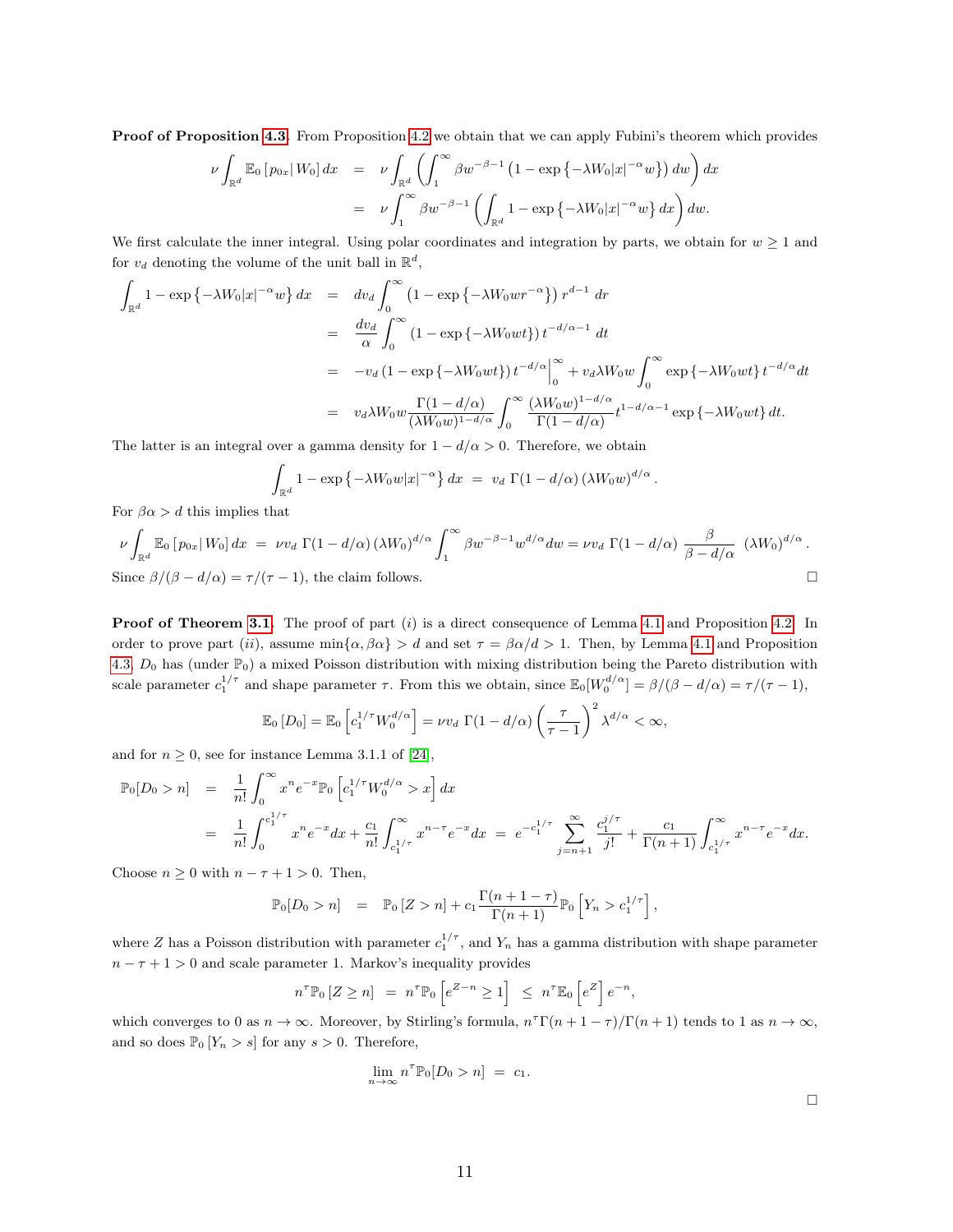### <span id="page-11-0"></span>5 Phase transition

In this section we prove Theorem [3.2](#page-5-1) which gives the phase transition picture of the heterogeneous RCM in the case  $\min{\alpha, \beta\alpha} > d$ . We first prove [\(a1\)](#page-5-2) and [\(b1\)](#page-6-0), namely that in any dimension  $d \ge 1$  the critical percolation value  $\lambda_c$  equals 0 whenever  $\alpha > d$  and  $\tau = \beta \alpha/d \in (1, 2)$ .

**Proof of [\(a1\)](#page-5-2) and [\(b1\)](#page-6-0).** The idea of the proof is similar to the proof of Theorem 4.4 in [\[11\]](#page-30-5). Assume  $\alpha > d$  and  $\tau = \beta \alpha/d \in (1, 2)$ . The goal is to prove that  $\theta(\lambda) > 0$  for all  $\lambda > 0$ . Choose  $\lambda > 0$  and  $0 <$  $\varepsilon < \min\{d/\beta, \alpha(2/\tau - 1)\}\.$  Define for  $k \geq 0$  boxes  $\Lambda_{2^k} = [-2^k, 2^k)^d$  and for  $k \geq 1$  define disjoint annuli  $R_k = \Lambda_{2k} \setminus \Lambda_{2k-1}$ . For  $k \ge 1$  denote by  $z_k$  the particle with maximal weight in  $R_k$  (if it exists). Using that for  $k \geq 1$ , the number of particles in  $R_k$ , denoted by  $X(R_k)$ , has a Poisson distribution with parameter of order  $\nu 2^{dk}$ , one derives that the event  $\{X(R_k) \geq 1 \text{ and } W_{z_k} \geq 2^{k(d/\beta - \varepsilon)} \text{ for all } k \geq 1\}$  has positive probability. Given this event, we obtain that  $z_{k-1} \Leftrightarrow z_k$  for all  $k \ge 1$  with positive probability, where we set  $z_0 = 0$ . This implies  $\theta(\lambda) > 0$ . We refer to [\[11\]](#page-30-5) for the details.

Next, we prove [\(a2\)](#page-5-3) and [\(b2\)](#page-6-1), which provide the non-trivial phase transition for appropriate choices of  $\alpha$  and  $\beta$ .

**Proof of [\(a2\)](#page-5-3) and [\(b2\)](#page-6-1).** We first show that for any dimension  $d \geq 1$ ,  $\lambda_c > 0$  whenever  $\alpha > d$  and  $\tau = \beta \alpha/d > 2$ . We mimic the proof of Theorem 4.2 of [\[11\]](#page-30-5). Assume  $\alpha > d$  and  $\tau = \beta \alpha/d > 2$ . Set  $x_0 = 0$ . We say that  $(x_1, \ldots, x_n) \in X^n$  is a self-avoiding path in X of length  $n \in \mathbb{N}$  starting from the origin, write  $(x_1, \ldots, x_n)$  s.a., if for all  $i = 1, \ldots, n$  there is an edge between  $x_{i-1}$  and  $x_i$ , and every particle  $x_i$  in that path occurs at most once. Since the degree distribution has finite mean, see Theorem [3.1,](#page-3-1) we obtain that the degree of each particle in such a path is bounded, a.s. Therefore, the event that the origin lies in an infinite connected component implies that for each  $n \in \mathbb{N}$  there is a self-avoiding path in X of length n starting from the origin. Therefore, using  $1-e^{-x} \leq x \wedge 1$ ,

$$
\theta(\lambda) \leq \mathbb{E}_{0}\left[\sum_{(x_1,\ldots,x_n)\text{ s.a. }i=1} \prod_{i=1}^n p_{x_{i-1}x_i}\right] \leq \mathbb{E}_{0}\left[\sum_{(x_1,\ldots,x_n)\text{ s.a.}} \mathbb{E}_{0}\left[\prod_{i=1}^n \left(\frac{\lambda W_{x_{i-1}}W_{x_i}}{|x_{i-1}-x_i|^{\alpha}} \wedge 1\right)\bigg|\,X\right]\right].
$$

For *n* even and distinct  $x_1, \ldots, x_n \in \mathbb{R}^d$ , Cauchy-Schwarz' inequality implies that

$$
\mathbb{E}_{0}\left[\prod_{i=1}^{n}\left(\frac{\lambda W_{x_{i-1}}W_{x_{i}}}{|x_{i-1}-x_{i}|^{\alpha}}\wedge 1\right)\right] = \mathbb{E}_{0}\left[\prod_{i=1}^{n/2}\left(\frac{\lambda W_{x_{2i-2}}W_{x_{2i-1}}}{|x_{2i-2}-x_{2i-1}|^{\alpha}}\wedge 1\right)\prod_{i=1}^{n/2}\left(\frac{\lambda W_{x_{2i-1}}W_{x_{2i}}}{|x_{2i-1}-x_{2i}|^{\alpha}}\wedge 1\right)\right]
$$
  

$$
\leq \prod_{i=1}^{n}\mathbb{E}_{0}\left[\left(\frac{\lambda W_{x_{i-1}}W_{x_{i}}}{|x_{i-1}-x_{i}|^{\alpha}}\wedge 1\right)^{2}\right]^{1/2},
$$

and similarly for n odd. It follows that for all  $n \in \mathbb{N}$ ,

$$
\theta(\lambda) \leq \mathbb{E}_0 \left[ \sum_{(x_1, \ldots, x_n) \text{ s.a. } i=1} \prod_{i=1}^n \mathbb{E}_0 \left[ \left( \frac{\lambda W_{x_{i-1}} W_{x_i}}{|x_{i-1} - x_i|^{\alpha}} \right)^2 \wedge 1 \right| X \right]^{1/2} \right].
$$

Similar to Lemma 4.3 of [\[11\]](#page-30-5) we get for  $u \ge 1$  and two i.i.d. random variables  $W_1$  and  $W_2$  having a Pareto distribution with scale parameter 1 and shape parameter  $\beta$ , using integration by parts in the first step,

$$
\mathbb{E}[(W_1 W_2/u)^2 \wedge 1] = \frac{1}{u^2} + \frac{2}{u^2} \int_1^u v \mathbb{P}[W_1 W_2 > v] dv = \frac{1}{u^2} + \frac{2}{u^2} \int_1^u v^{1-\beta} (1 + \beta \log v) dv
$$
  
\n
$$
\leq (1 + \beta \log u) \left( u^{-(\beta \wedge 2)} + \frac{2}{u^2} \int_1^u v^{1-\beta} dv \right)
$$
  
\n
$$
\leq (1 + 1_{\{\beta \neq 2\}} 2/|\beta - 2|) (1 + \max\{2, \beta\} \log u)^2 u^{-(\beta \wedge 2)},
$$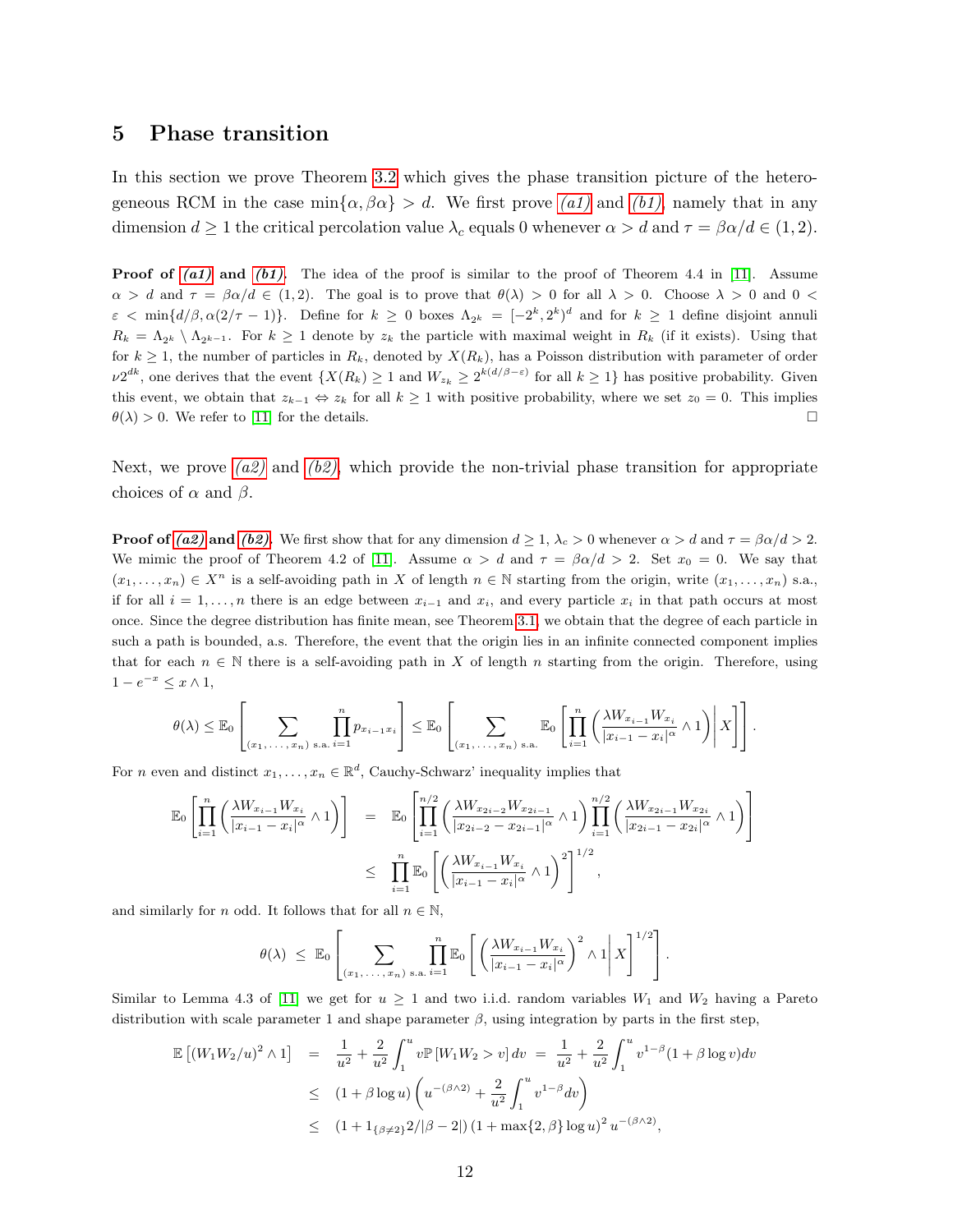where the last step follows by considering the cases  $\beta < 2$ ,  $\beta = 2$  and  $\beta > 2$  separately. We finally have for any  $u \geq 0$ , set  $c_2 = c_2(\beta) = (1 + 1_{\{\beta \neq 2\}} 2/|\beta - 2|)^{1/2}$ ,

<span id="page-12-1"></span>
$$
\mathbb{E}\left[\left(W_1W_2/u\right)^2 \wedge 1\right]^{1/2} \le 1_{\{u < 1\}} + 1_{\{u \ge 1\}} c_2 \left(1 + \max\{2, \beta\} \log u\right) u^{-(\beta/2 \wedge 1)} = g(u),\tag{5.1}
$$

where the equality defines the function  $q$ . Using this bound, we obtain

<span id="page-12-0"></span>
$$
\theta(\lambda) \leq \mathbb{E}_{0} \left[ \sum_{(x_1, \ldots, x_n) \text{ s.a. } i=1} \prod_{i=1}^{n} g(\lambda^{-1} |x_i - x_{i-1}|^{\alpha}) \right]
$$
\n
$$
\leq \nu^n \int_{\mathbb{R}^d} \cdots \int_{\mathbb{R}^d} \prod_{i=1}^{n} g(\lambda^{-1} |x_i - x_{i-1}|^{\alpha}) dx_1 \cdots dx_n = \left( \nu \int_{\mathbb{R}^d} g(\lambda^{-1} |x|^{\alpha}) dx \right)^n. \tag{5.2}
$$

Choose  $\lambda < 1$  such that  $(1 + \max\{2, \beta\} \log(\lambda^{-1})) \lambda^{(\beta/4)\wedge(1/2)} \leq 1$ . This implies for all  $u \geq 0$ ,

$$
g(\lambda^{-1}u) = 1_{\{u<\lambda\}} + 1_{\{u\geq \lambda\}}c_2(1 + \max\{2,\beta\}\log(\lambda^{-1}u))(\lambda^{-1}u)^{-(\beta/2\wedge 1)}
$$
  
 
$$
\leq 1_{\{u<\lambda\}} + 1_{\{u\geq \lambda\}}\lambda^{(\beta/4)\wedge(1/2)}c_2(1 + \max\{2,\beta\}\log u)u^{-(\beta/2\wedge 1)}.
$$

This provides upper bound

$$
\int_{\mathbb{R}^d} g(\lambda^{-1}|x|^\alpha)dx \ \leq \ v_d\lambda^{d/\alpha} + \lambda^{(\beta/4)\wedge(1/2)}c_2\int_{|x|\geq \lambda^{1/\alpha}} (1+\max\{2,\beta\}\log(|x|^\alpha))\,|x|^{-\alpha(\beta/2\wedge 1)}dx.
$$

Note that the latter integral is finite because  $\alpha > d$  and  $\beta \alpha/2 > d$ . Therefore, we can choose  $\lambda > 0$  so small that the right-hand side is less than  $1/(2\nu)$ . We finally obtain for all  $\lambda > 0$  sufficiently small,

$$
\theta(\lambda) \le 2^{-n} \to 0, \quad \text{as } n \to \infty.
$$

This finally implies that for any dimension  $d \geq 1$ ,  $\lambda_c > 0$  whenever  $\alpha > d$  and  $\tau = \beta \alpha/d > 2$ .

To finish the proof of [\(a2\)](#page-5-3) and [\(b2\)](#page-6-1) it remains to show that the critical percolation value  $\lambda_c$  is finite in the case  $\tau = \beta \alpha / d > 2$  and  $\alpha > d$  ( $\alpha \in (1, 2]$  if  $d = 1$ ). We adapt the proof of Theorem 3.1 of [\[11\]](#page-30-5).

Partition the space  $\mathbb{R}^d$  into cubes of side-length n and let  $r = r(n, d)$  be the maximal possible distance between two particles in neighboring cubes. We call a cube  $\Lambda$  in the partition of  $\mathbb{R}^d$  good if  $X(\Lambda) \geq 1$ , i.e. at least one particle x of the Poisson cloud X falls into  $\Lambda$ . Note that a cube  $\Lambda$  is good with probability  $1 - \exp\{-\nu n^d\}$ . If two neighboring cubes are both good, then the probability that the two particles with maximal weight in the respective cubes are connected is bounded below by  $1 - \exp{-\lambda r^{-\alpha}}$ , note that  $W_0 \ge 1$ , a.s. We now consider the site-bond percolation model on  $\mathbb{Z}^d$  where sites are alive independently with probability  $1 - \exp\{-\nu n^d\}$  and edges are added independently between alive nearest-neighbor sites with probability  $1 - \exp\{-\lambda r^{-\alpha}\}\.$  Note that  $1-\exp\{-\nu n^d\}$  can be chosen arbitrarily close to 1 by taking n large and then the nearest-neighbor edges can have probabilities arbitrarily close to 1 by choosing  $\lambda$  large. Therefore, in dimensions  $d \geq 2$ , the site-bond percolation model on  $\mathbb{Z}^d$  percolates for sufficiently large  $\lambda$ , see [\[17\]](#page-30-17) and Theorem 3.2 of [\[11\]](#page-30-5). In the case  $d=1$  and  $\alpha \in (1,2]$  it follows from Theorem 1.2 of [\[19\]](#page-30-14) that the described site-bond percolation model percolates. But this immediately implies that there exists an infinite connected component, a.s., in our model for sufficiently large  $\lambda$ .

In order to complete the proof of Theorem [3.2](#page-5-1) it remains to prove  $(b3)$ , namely that the critical percolation value  $\lambda_c$  is infinite in dimension  $d = 1$  whenever min $\{\alpha, \beta\alpha\} > 2$ . The proof is similar to the one of part (c) in Theorem 3.1 of [\[11\]](#page-30-5). Since the Poisson cloud induces an additional level of complexity, we prove  $(b3)$  in detail.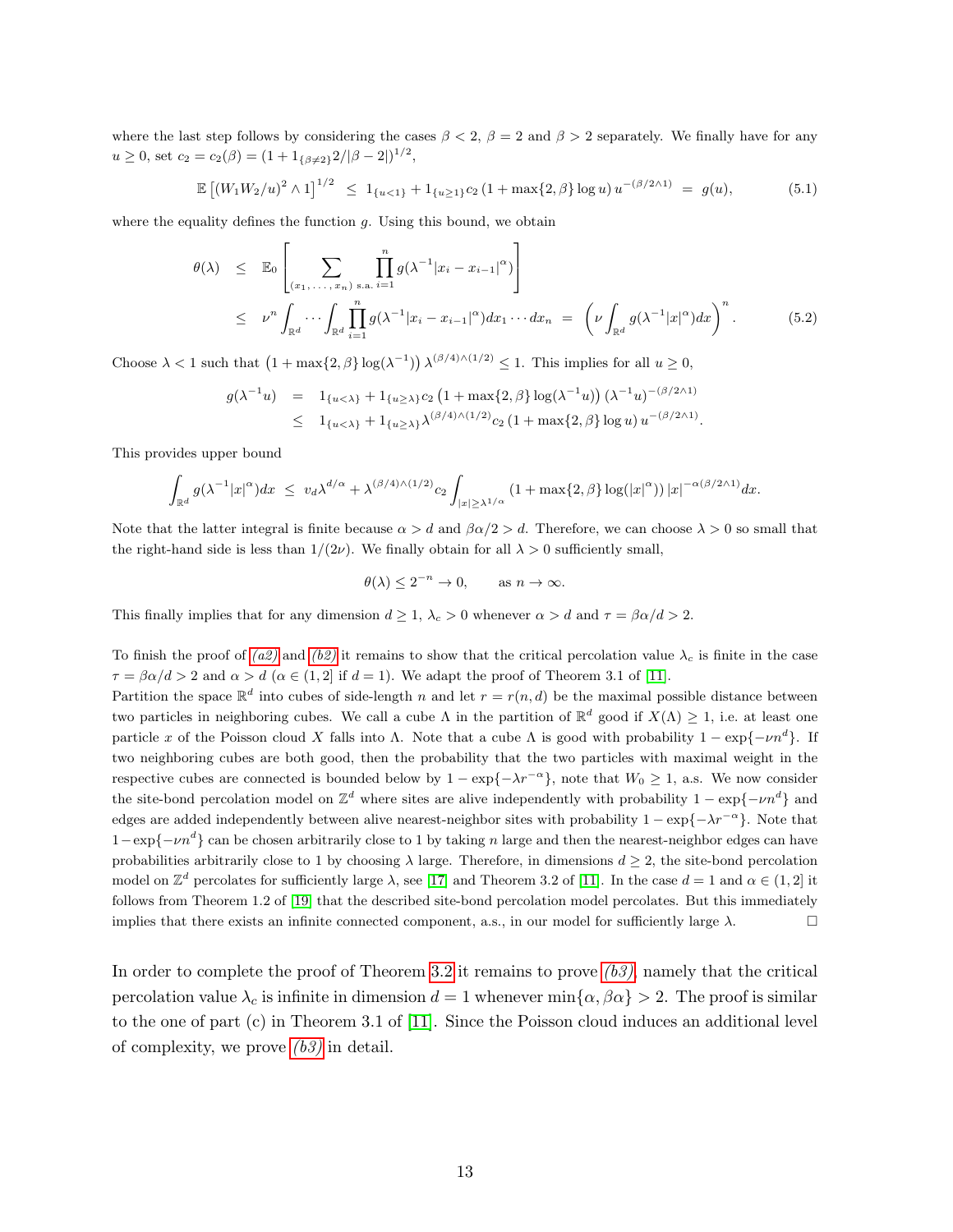**Proof of [\(b3\)](#page-6-2).** Assume  $d = 1$  and  $\min{\{\alpha, \beta\alpha\}} > 2$ . We describe the particles of a Poisson cloud  $X = (x_i)_{i \in \mathbb{Z}}$ containing the origin as follows.

$$
x_0 = 0;
$$
  
\n
$$
x_i = \inf\{x \in X | x > x_{i-1}\}, \text{ for } i \in \mathbb{N};
$$
  
\n
$$
x_{-i} = \sup\{x \in X | x < x_{-i+1}\}, \text{ for } i \in \mathbb{N}.
$$

Note that  $x_i - x_{i-1}$ ,  $i \in \mathbb{Z}$ , are i.i.d. having an exponential distribution with parameter  $\nu$ . The proof of  $(b3)$  is simpler in the case where the weights  $(W_x)_{x\in X}$  have finite mean. We start with this case.

Case 1. Assume  $\beta > 1$  so that we obtain  $\mathbb{E}_{0}[W_{0}] < \infty$ . Choose  $x \in \mathbb{R}$  and define the event

 $A_x = \{$ no particle  $y \leq x$  shares an edge with any particle  $z > x\}.$ 

The aim is to prove  $\mathbb{P}_0[A_0] > 0$ . Stationarity and ergodicity then imply that  $A_x$  occurs for infinitely many  $x \in \mathbb{R}$ , a.s., hence  $\lambda_c = \infty$ . We define for  $n \in \mathbb{N}$  the event

$$
A_0^{(n)} = \{ x_{-n+k} \not\Leftrightarrow x_k \text{ for all } k = 1, \ldots, n \}.
$$

We get, using independence of edges,

$$
\mathbb{P}_0[A_0] = \mathbb{P}_0 \left[ \bigcap_{n \in \mathbb{N}} A_0^{(n)} \right] = \mathbb{E}_0 \left[ \prod_{n \in \mathbb{N}} \prod_{k=1}^n \exp \left\{ -\lambda W_{x_{-n+k}} W_{x_k} (x_k - x_{-n+k})^{-\alpha} \right\} \right].
$$

Note that the weights  $(W_x)_{x\in X}$  are independent for different particles and also independent of their locations. Using Jensen's inequality, we therefore get

$$
\mathbb{P}_0[A_0] \geq \exp \left\{-\lambda \sum_{n \in \mathbb{N}} \sum_{k=1}^n \mathbb{E}_0 \left[W_{x_{-n+k}}\right] \mathbb{E}_0 \left[W_{x_k}\right] \mathbb{E}_0 \left[\left(x_k - x_{-n+k}\right)^{-\alpha}\right]\right\}.
$$

Since for each  $n \in \mathbb{N}$  and  $k = 1, \ldots, n$ , the difference  $x_k - x_{-n+k}$  is the sum of n i.i.d. random variables having exponential distributions with parameter  $\nu$ ,  $x_k - x_{-n+k}$  has a gamma distribution with shape parameter n and scale parameter  $\nu$ . Therefore,

$$
\mathbb{P}_0[A_0] \geq \exp\left\{-\lambda \mathbb{E}_0 \left[W_0\right]^2 \sum_{n \in \mathbb{N}} \sum_{k=1}^n \nu^{\alpha} \frac{\Gamma(n-\alpha)}{\Gamma(n)}\right\} = \exp\left\{-\lambda \mathbb{E}_0 \left[W_0\right]^2 \nu^{\alpha} \sum_{n \in \mathbb{N}} n^2 \frac{\Gamma(n-\alpha)}{n!}\right\}.
$$

By Stirling's approximation and since  $\alpha > 2$ , the latter sum is finite, which finishes the proof in the case  $\beta > 1$ .

Case 2. Assume  $\beta \leq 1$ . Using independence of edges, we obtain

$$
\mathbb{P}_0[A_0] = \mathbb{E}_0 \left[ \exp \left\{ -\lambda \sum_{i,j \geq 0, (i,j) \neq (0,0)} W_{x_{-i}} W_{x_j} (x_j - x_{-i})^{-\alpha} \right\} \right].
$$

Since we condition on having a particle at the origin, we obtain  $x_j - x_{-i} = x_j + |x_{-i}|$  for all  $i, j \ge 0$  and  $(x_j+|x_{-i}|)^2 \geq x_j|x_{-i}| > 0$  for all  $i, j \geq 1$ . This implies

$$
\mathbb{P}_{0}[A_{0}] = \mathbb{E}_{0} \left[ \exp \left\{ -\lambda W_{0} \sum_{j\geq 1} W_{x_{j}} x_{j}^{-\alpha} - \lambda W_{0} \sum_{i\geq 1} W_{x_{-i}} |x_{-i}|^{-\alpha} - \lambda \sum_{i,j\geq 1} W_{x_{-i}} W_{x_{j}} (x_{j} - x_{-i})^{-\alpha} \right\} \right]
$$
  
\n
$$
\geq \mathbb{E}_{0} \left[ \exp \left\{ -\lambda W_{0} \sum_{j\geq 1} W_{x_{j}} x_{j}^{-\alpha} - \lambda W_{0} \sum_{i\geq 1} W_{x_{-i}} |x_{-i}|^{-\alpha} - \lambda \sum_{i\geq 1} W_{x_{-i}} |x_{-i}|^{-\alpha/2} \sum_{j\geq 1} W_{x_{j}} x_{j}^{-\alpha/2} \right\} \right].
$$

In order to prove that all sums on the right-hand side are finite, a.s., it suffices to check that  $\mathbb{E}_0\left[\sum_{j\geq 1}W_{x_j}x_j^{-\alpha/2}\right]<$  $\infty$ . Since  $\beta \leq 1$  and  $\beta \alpha > 2$  we can choose  $\varepsilon > 0$  such that  $-\alpha/2 + (1-\beta)(1-\varepsilon)/\beta < -1$ , and we set  $a_j = j^{(1+\varepsilon)/\beta}$ for  $j \geq 1$ . Write

<span id="page-13-0"></span>
$$
\sum_{j\geq 1} W_{x_j} x_j^{-\alpha/2} = \sum_{j\geq 1} \frac{W_{x_j} \wedge a_j}{x_j^{\alpha/2}} + \sum_{j\geq 1} \frac{(W_{x_j} - a_j)_+}{x_j^{\alpha/2}}.
$$
\n(5.3)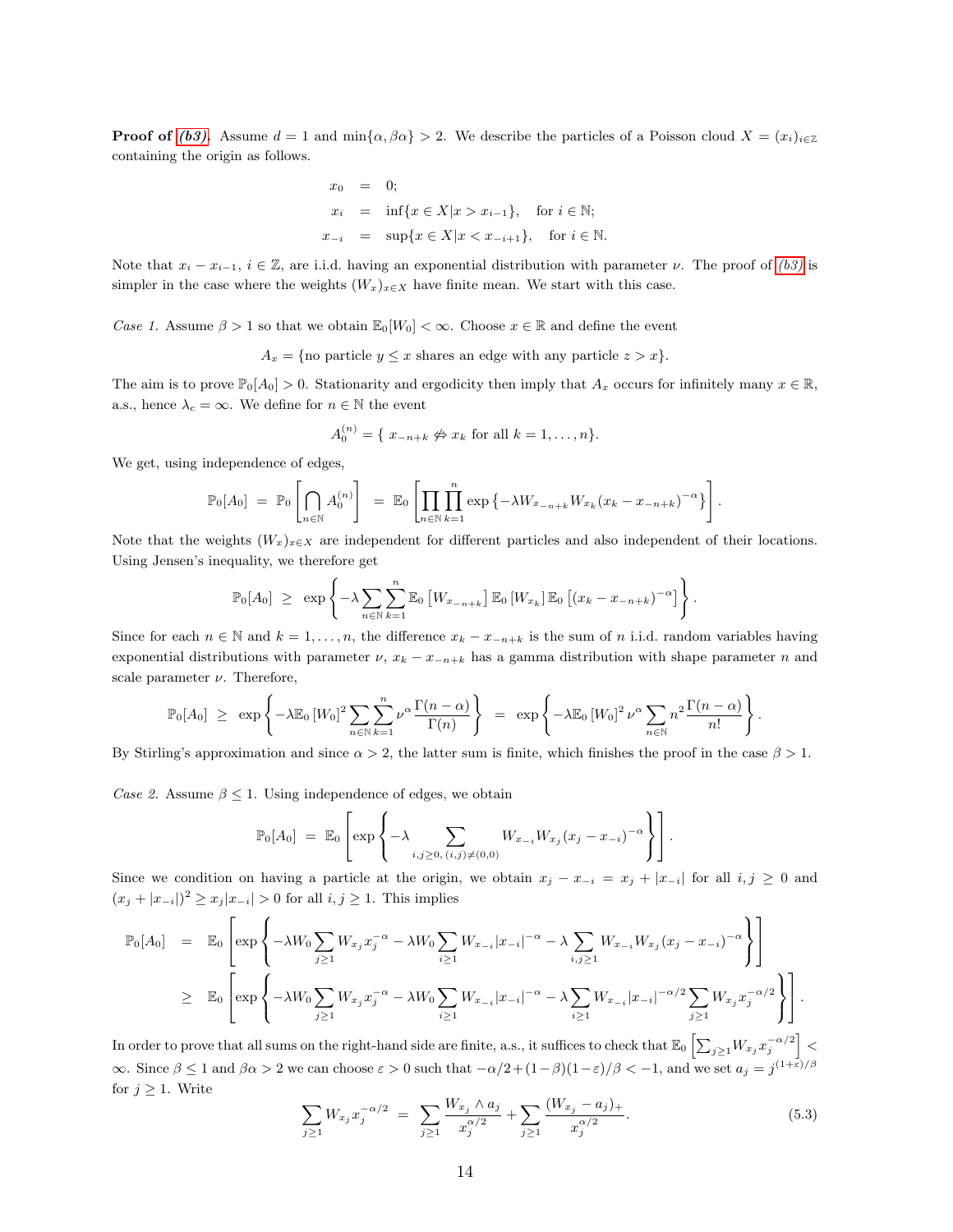Since  $\mathbb{P}[W_0 > a_j] = a_j^{-\beta} = j^{-(1+\varepsilon)}$ , the Borel-Cantelli lemma implies that  $(W_{x_j} - a_j)_+$  is positive for only finitely many  $j \ge 1$ , a.s. Hence, the second sum in [\(5.3\)](#page-13-0) is finite, a.s. For the first sum in (5.3) note that

$$
\mathbb{E}_0\left[\frac{W_{x_j}\wedge a_j}{x_j^{\alpha/2}}\right] = \mathbb{E}_0\left[x_j^{-\alpha/2}\right]\mathbb{E}_0\left[W_{x_j}\wedge a_j\right] \leq \nu^{\alpha/2}\frac{\Gamma(j-\alpha/2)}{\Gamma(j)} \sum_{1\leq k\leq a_j} \mathbb{P}\left[W_0>k\right] = \nu^{\alpha/2}\frac{j\Gamma(j-\alpha/2)}{j!} \sum_{1\leq k\leq a_j} k^{-\beta}.
$$

For  $\beta < 1$  this implies for an appropriate constant  $c_3 > 0$ , using Stirling's approximation,

$$
\mathbb{E}_0\left[\frac{W_{x_j}\wedge a_j}{x_j^{\alpha/2}}\right] \le c_3 \frac{j\Gamma(j-\alpha/2)}{j!}a_j^{1-\beta} = c_3 \frac{\Gamma(j-\alpha/2)}{j!}j^{1+(1-\beta)(1+\varepsilon)/\beta} = c_3 j^{-\alpha/2+(1-\beta)(1+\varepsilon)/\beta}(1+o(1)),
$$

as  $j \to \infty$ . By the choice of  $\varepsilon > 0$ , the right-hand side is summable in j. The same conclusion holds true in the case  $\beta = 1$ . This completes the proof of (b3).

# <span id="page-14-0"></span>6 Percolation on finite boxes

In this section we prove Theorems [3.3](#page-6-3) and [3.4](#page-6-4) and Corollary [3.5.](#page-7-0) The key result is Lemma [6.1](#page-14-1) below which corresponds to Lemma 2.3 of [\[3\]](#page-29-2) in homogeneous long-range percolation on  $\mathbb{Z}^d$ .

<span id="page-14-1"></span>**Lemma 6.1** Assume  $\alpha \in (d, 2d)$  and  $\tau = \beta \alpha/d > 1$ , and choose  $\lambda \in (0, \infty)$  with  $\theta(\lambda, \alpha) > 0$ . For every  $\varepsilon \in (0,1)$ ,  $\rho > 0$  and  $\alpha' < 2d$  there exists  $m' \geq 1$  such that for all  $m \geq m'$ ,

$$
\mathbb{P}\left[|\mathcal{C}_m| \ge \rho m^{\alpha'/2}\right] \ge 1-\varepsilon,
$$

where  $|\mathcal{C}_m|$  denotes the number of particles of the largest connected component in  $\Lambda_m$ .

The proof of Lemma [6.1](#page-14-1) is based on a renormalization technique introduced in [\[3\]](#page-29-2). We explain this renormalization in detail because the Poisson cloud induces an additional level of complexity. For integers  $m \geq 1, k \geq 0$  and  $x \in m\mathbb{Z}^d$  we define the box with corner x and side length m and its k-enlargement by

$$
B_m(x) = x + [0, m)^d
$$
 and  $B_m^{(k)}(x) = x + [-k, m+k]^d$ ,

respectively. We write  $B_m$  and  $B_m^{(k)}$  if  $x = 0$ . We call a set of at least  $\ell \ge 1$  particles in  $B_m(x) \cap X$  an  $\ell$ -semi-cluster if these particles are connected within its k-enlargement  $B_m^{(k)}(x)$ . For an integer valued sequence  $(a_n)_{n\in\mathbb{N}_0}$  with  $a_n > 1, n \geq 0$ , we define for  $n \in \mathbb{N}$  the cube lengths

$$
m_n = a_n m_{n-1} = m_0 \prod_{i=1}^n a_i = \prod_{i=0}^n a_i
$$
, with  $m_0 = a_0$ .

For  $x \in m_n \mathbb{Z}^d$  we call  $B_{m_n}(x)$  an *n*-stage box. Note that each *n*-stage box contains  $a_n^d$  of  $(n-1)$ stage boxes  $B_{m_{n-1}}(z) \subset B_{m_n}(x)$  with  $z \in m_{n-1}\mathbb{Z}^d$ , which we call *children* of  $B_{m_n}(x)$ . In the following we recursively define the aliveness of  $n$ -stage boxes.

**Definition 6.2** Let  $(a_n)_{n \in \mathbb{N}_0}$  be an integer valued sequence with  $a_n > 1$ ,  $n \geq 0$ , and define  $(m_n)_{n\in\mathbb{N}_0}$  as above. Choose  $k\geq 0$  and let  $(\theta_n)_{n\in\mathbb{N}_0}$  be a real valued sequence with  $\theta_n\in(0,1)$  for  $n \geq 0$ .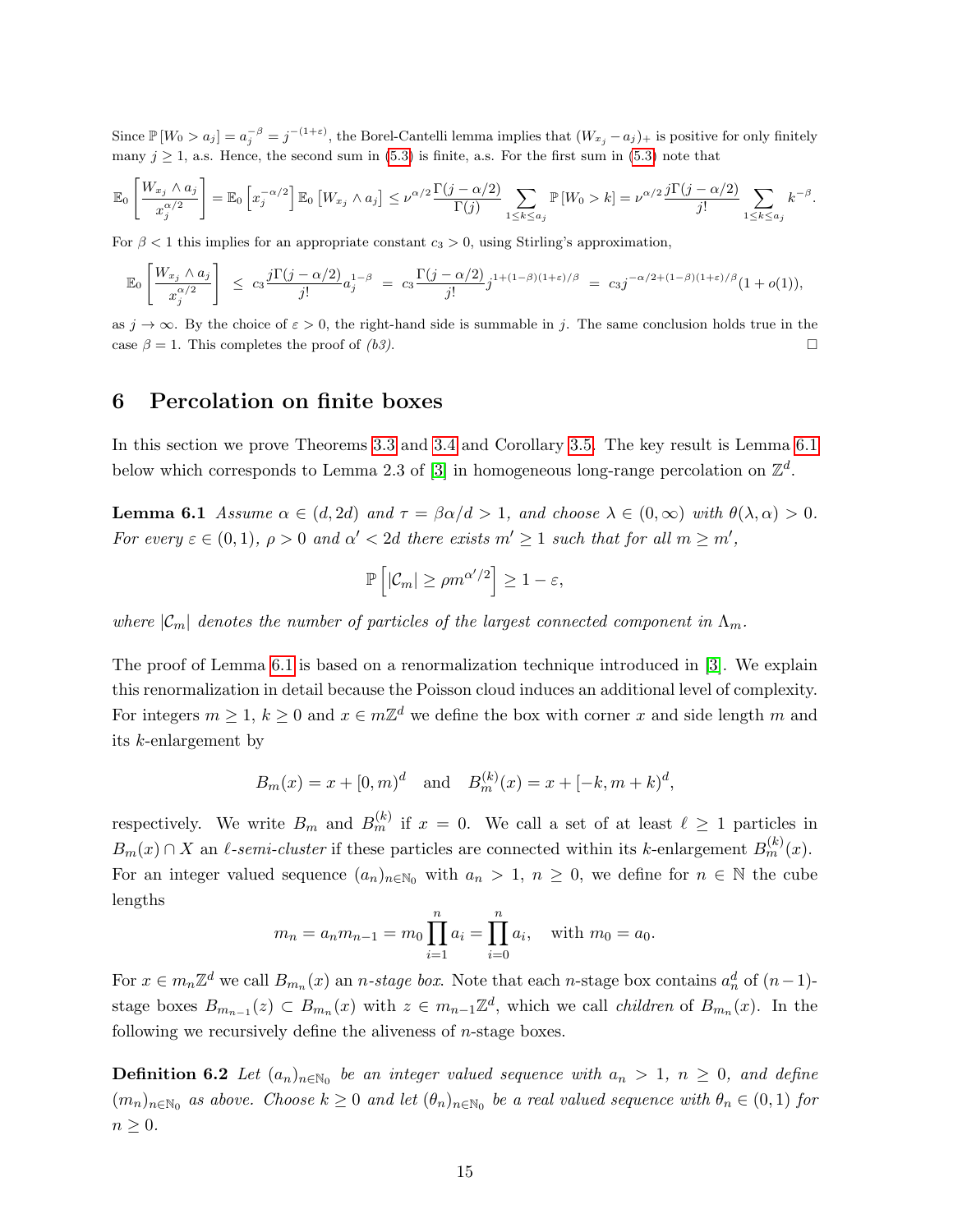- For  $x \in m_0 \mathbb{Z}^d$  we say that 0-stage box  $B_{m_0}(x)$  is alive if it contains a  $(\theta_0 a_0^d)$ -semi-cluster, *i.e.* it contains at least  $\theta_0 a_0^d$  particles that are connected within  $B_{m_0}^{(k)}(x)$ .
- For  $n \in \mathbb{N}$  and  $x \in m_n \mathbb{Z}^d$  we say that n-stage box  $B_{m_n}(x)$  is alive if the event  $A_{n,x} =$  $A_{n,x}^{(a)} \cap A_{n,x}^{(b)}$  occurs, where

$$
A_{n,x}^{(a)} = \{ \text{at least } \theta_n a_n^d \text{ children of } B_{m_n}(x) \text{ are alive} \};
$$
  
\n
$$
A_{n,x}^{(b)} = \{ \text{all } (\prod_{i=0}^{n-1} \theta_i a_i^d) \text{-semi-clusters of all alive children of } B_{m_n}(x) \}
$$
  
\nare connected within  $B_{m_n}^{(k)}(x) \}.$ 

For  $n \in \mathbb{N}_0$  define  $u_n = \prod_{i=0}^n \theta_i$  and note that every alive *n*-stage box  $B_{m_n}(x)$  contains at least  $\prod_{i=0}^n \theta_i a_i^d = m_n^d u_n$  particles that are connected within k-enlargement  $B_{m_n}^{(k)}(x)$ . The next lemma provides a recursive lower bound for  $p_n = \mathbb{P}[A_{n,x}], n \in \mathbb{N}$  and  $x \in m_n \mathbb{Z}^d$ .

<span id="page-15-0"></span>**Lemma 6.3** Assume  $\alpha \in (d, 2d)$  and choose  $\lambda > 0$ . Let  $\xi \in (\alpha/d, 2)$  and  $\gamma \in (0, 1)$  such that  $18\gamma > 16 + \xi$ . Choose a real valued sequence  $(\theta_n)_{n \in \mathbb{N}_0}$  with  $\theta_n \in (0,1)$ ,  $n \in \mathbb{N}_0$ , and an integer valued sequence  $(a_n)_{n\in\mathbb{N}}$  with  $a_n > 1$ ,  $n \in \mathbb{N}$ . Assume that there exists  $m'_0 \geq 1$  such that for all  $a_0 = m_0 \ge m'_0$ , all  $n \in \mathbb{N}$  and all  $s \in (2e^{-1} \nu m_{n-1}^d, 2e\nu m_{n-1}^d)$ ,

<span id="page-15-2"></span>
$$
s^{\gamma} < m_{n-1}^d \prod_{i=0}^{n-1} \theta_i = u_{n-1} m_{n-1}^d \quad \text{and} \quad s^{-\xi} < \lambda \left( \sqrt{d} m_n \right)^{-\alpha} . \tag{6.1}
$$

There exist  $\varphi > 0$  and  $m_0'' \ge m_0'$  such that for every  $a_0 = m_0 \ge m_0''$ ,  $k \ge 0$ , and for all  $n \in \mathbb{N}$ and  $x \in m_n \mathbb{Z}^d$ ,

$$
p_n = \mathbb{P}[A_{n,x}] \ge 1 - \frac{1 - p_{n-1}}{1 - \theta_n} - a_n^{2d} \left( 2e^{-2\nu m_{n-1}^d (1 - 2/e)} + \left( 2e^{-1} \nu m_{n-1}^d \right)^{-\varphi} \right).
$$

**Proof of Lemma [6.3.](#page-15-0)** Let  $n \in \mathbb{N}$  and  $x \in m_n \mathbb{Z}^d$ . We obtain

<span id="page-15-1"></span>
$$
1 - p_n = \mathbb{P}\left[A_{n,x}^c\right] = \mathbb{P}\left[\left(A_{n,x}^{(a)} \cap A_{n,x}^{(b)}\right)^c\right] \le \mathbb{P}\left[\left(A_{n,x}^{(a)}\right)^c\right] + \mathbb{P}\left[\left(A_{n,x}^{(b)}\right)^c\right].\tag{6.2}
$$

For the first term in [\(6.2\)](#page-15-1), Markov's inequality and translation invariance provide

$$
\mathbb{P}\left[(A_{n,x}^{(a)})^c\right] = \mathbb{P}\left[\sum_{B_{m_{n-1}}(z)\subset B_{m_n}(x)} 1_{A_{n-1,z}} < \theta_n a_n^d\right] = \mathbb{P}\left[\sum_{B_{m_{n-1}}(z)\subset B_{m_n}(x)} 1_{A_{n-1,z}^c} > (1-\theta_n) a_n^d\right]
$$
  

$$
\leq \frac{1}{(1-\theta_n)a_n^d} \sum_{B_{m_{n-1}}(z)\subset B_{m_n}(x)} \mathbb{P}\left[A_{n-1,z}^c\right] = \frac{1}{1-\theta_n} \mathbb{P}\left[A_{n-1,z}^c\right] = \frac{1-p_{n-1}}{1-\theta_n}.
$$

The second term in [\(6.2\)](#page-15-1) is more involved due to possible dependence in the k-enlargements,  $k > 0$ . For two children  $B^1$  and  $B^2$  of  $B_{m_n}(x)$  let  $E(B^1, B^2)$  be the event that at least two  $(u_{n-1}m_{n-1}^d)$ -semi-clusters in  $B^1 \cup B^2$ are not connected within  $B_{m_n}^{(k)}(x)$ . We obtain

<span id="page-15-3"></span>
$$
\mathbb{P}\left[\left(A_{n,x}^{(b)}\right)^c\right] \leq \binom{a_n^d}{2} \sup_{\left(B^1,B^2\right)} \mathbb{P}\left[E\left(B^1,B^2\right)\right],\tag{6.3}
$$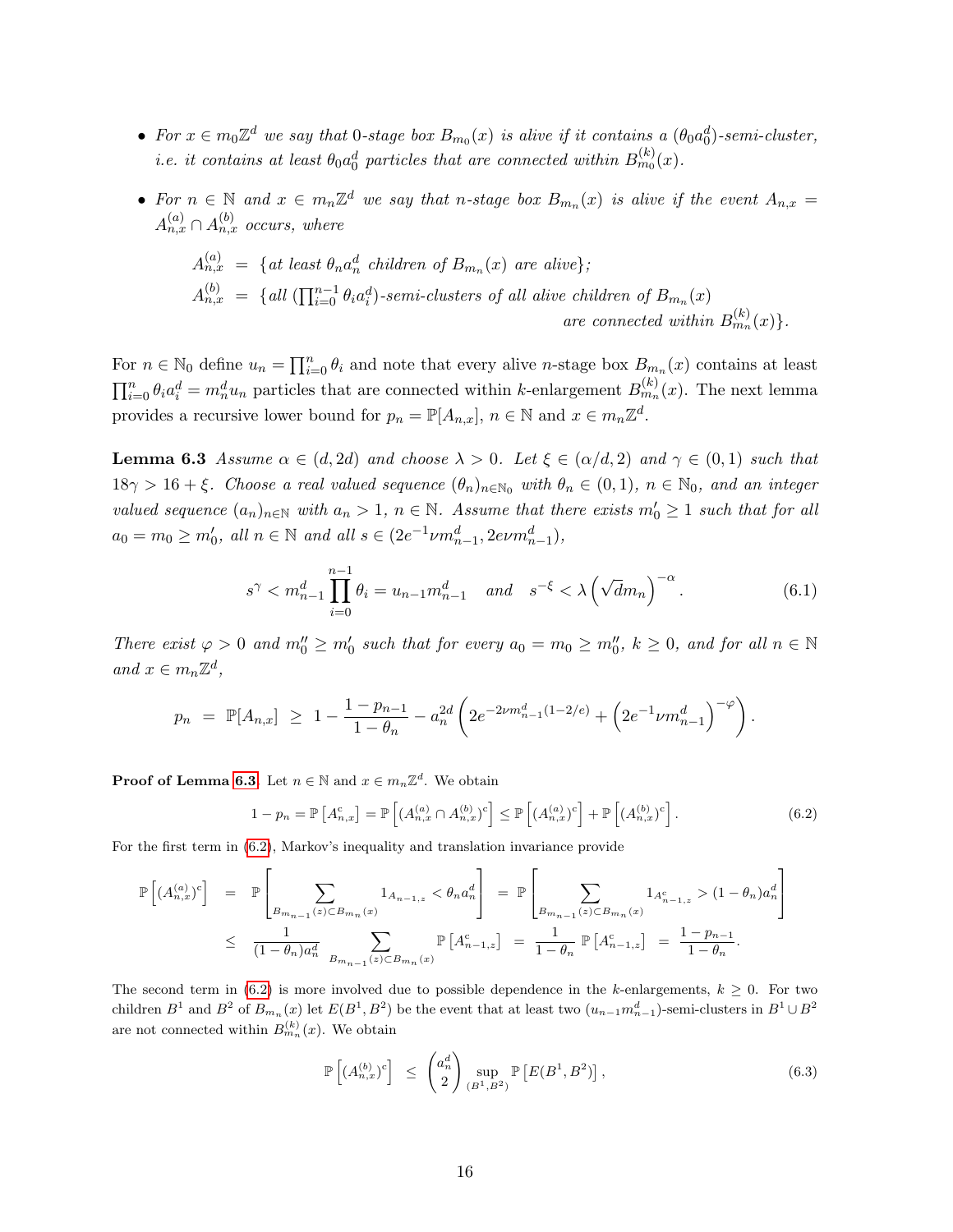where the supremum is taken over all possible choices of two distinct children  $B^1$  and  $B^2$  of  $B_{m_n}(x)$ . We fix two different children  $B^1$  and  $B^2$  of  $B_{m_n}(x)$ . We obtain

$$
\begin{array}{lcl} \mathbb{P}\left[E(B^1,B^2)\right] & \leq & \mathbb{P}\left[E(B^1,B^2),\,2e^{-1}\nu m_{n-1}^d < X(B^1\cup B^2) < 2e\nu m_{n-1}^d\right] \\[10pt] & + & \mathbb{P}\left[X(B^1\cup B^2) \geq 2e\nu m_{n-1}^d\right] + \mathbb{P}\left[X(B^1\cup B^2) \leq 2e^{-1}\nu m_{n-1}^d\right], \end{array}
$$

where  $X(A)$  denotes the number of particles of X in  $A \subset \mathbb{R}^d$ . A random variable Y having a Poisson distribution with parameter  $\mu > 0$  satisfies, using Chernoff's bound,

<span id="page-16-0"></span>
$$
\mathbb{P}\left[Y \le e^{-1}\mu\right] \le e^{-\mu(1-2/e)} \quad \text{and} \quad \mathbb{P}\left[Y \ge e\mu\right] \le e^{-\mu},\tag{6.4}
$$

see for instance (A.12) of [\[14\]](#page-30-18). Using these bounds we obtain

$$
\mathbb{P}\left[E(B^1,B^2)\right] \leq \mathbb{P}\left[E(B^1,B^2), 2e^{-1}\nu m_{n-1}^d < X(B^1 \cup B^2) < 2e\nu m_{n-1}^d\right] + 2e^{-2\nu m_{n-1}^d(1-2/e)}.
$$

To estimate the probability above we will condition on the Poisson cloud restricted to  $B_{m_n}^{(k)}(x)$ . We fix integers  $s \in (2e^{-1} \nu m_{n-1}^d, 2evm_{n-1}^d), t \geq 0$  and choose  $x_1, \ldots, x_{s+t} \in B_{m_n}^{(k)}(x)$  with  $x_1, \ldots, x_s \in B^1 \cup B^2$ . Assume that  ${x_1, \ldots, x_s} = (B^1 \cup B^2) \cap X$  and  ${x_1, \ldots, x_t} = B_{m_n}^{(k)}(x) \cap X$ . Consider the edge probabilities

$$
\widetilde{p}_{x_ix_j} = 1 - \exp\{-\lambda |x_i - x_j|^{-\alpha}\} \le 1 - \exp\{-\lambda W_{x_i} W_{x_j} |x_i - x_j|^{-\alpha}\} = p_{x_ix_j},
$$

a.s., for every  $i \neq j \in \{1, ..., s + t\}$ . Denote by  $\widetilde{\mathbb{P}}_X$  the probability measure of the resulting edge configurations restricted to  $\{x_1, \ldots, x_{s+t}\}\$  induced by  $\tilde{p}_{x_ix_j}$ ,  $i \neq j \in \{1, \ldots, s+t\}$ . Note that on  $B_{mn}^{(k)}(x) \cap X = \{x_1, \ldots, x_{s+t}\}\$  $E(B^1, B^2)$  is determined by edges with end points in  $\{x_1, \ldots, x_{s+t}\}.$  We therefore get

$$
\mathbb{P}\left[E(B^1,B^2)\middle|X\cap (B^1\cup B^2)=\{x_1,\ldots,x_s\},\ X\cap B_{m_n}^{(k)}(x)=\{x_1,\ldots,x_{s+t}\}\right] \leq \widetilde{\mathbb{P}}_X[E(B^1,B^2)].
$$

We can now argue as in the proof of Lemma 2.3 of [\[5\]](#page-29-5), which we briefly recall. By an abuse of notation, assume that  $B^1 \cup B^2 = \{x_1, \ldots, x_s\}$  and  $B_{m_n}^{(k)}(x) = \{x_1, \ldots, x_{s+t}\}.$  Using that sequence  $(a_n)_{n \in \mathbb{N}_0}$  satisfies [\(6.1\)](#page-15-2) and  $B^1 \cup B^2 \subset B_{m_n}(x)$ , we obtain  $\widetilde{p}_{x_ix_j} > 1 - \exp\{-s^{-\xi}\} = \nu_n > 0$  for all  $x_i \neq x_j \in B^1 \cup B^2$ , where the equality defines  $\nu_n$ . For  $x_i \neq x_j \in B^1 \cup B^2$  we define  $\widetilde{q}_{x_ix_j}$  by  $\widetilde{p}_{x_ix_j} = \widetilde{q}_{x_ix_j} + \nu_n - \nu_n \widetilde{q}_{x_ix_j}$ . We now sample an edge configuration  $\omega$  on  $B_{m_n}^{(k)}(x)$  induced by the  $\tilde{p}_{x_ix_j}$ 's in two steps. We sample  $\omega'$  on  $B_{m_n}^{(k)}(x)$  with edge probabilities  $\widetilde{q}_{x_ix_j}$  if  $x_i \neq x_j \in B^1 \cup B^2$  and with edge probabilities  $\widetilde{p}_{x_ix_j}$  otherwise.  $\omega''$  is then independently sampled on  $B^1 \cup B^2$  with edge probabilities  $\nu_n$ . Note that  $\omega = \omega' \vee \omega''$  in distribution. Let  $S_1 \neq S_2 \subset B^1 \cup B^2$  be two disjoint maximal sets in  $B^1 \cup B^2$  that are each connected within  $B_{m_n}^{(k)}(x)$  by  $\omega'$ -edges. Here, the maximality of set  $S_1$ means that there is no particle in  $B^1 \cup B^2$  which does not belong to  $S_1$  but is connected to  $S_1$  within  $B_{m_n}^{(k)}(x)$ by  $\omega'$ -edges. Given  $\omega'$ , the probability that there is an  $\omega$ -edge between  $S_1$  and  $S_2$  is equal to the probability that there is an  $\omega''$ -edge between  $S_1$  and  $S_2$ , given  $\omega'$ , which follows by maximality of  $S_1$  and  $S_2$ . The latter probability is by definition of  $\omega''$  and  $\nu_n$  given by  $1 - \exp\{-|S_1||S_2|s^{-\xi}\}\$ , where  $|S_i|$  denotes the number of particles of  $S_i$ ,  $i = 1, 2$ . Given  $\omega'$ , denoting by  $S_1, \ldots, S_l$  all disjoint maximal sets in  $B^1 \cup B^2$  that are connected within  $B_{m_n}^{(k)}(x)$ by  $\omega'$ -edges, the indices  $\{1,\ldots,l\}$  form an inhomogeneous random graph of size  $\sum_{i=1}^{l} |S_i| = s$  and parameter  $\xi$ , as defined in [\[5\]](#page-29-5). Lemma 2.5 of [5] shows that there exists  $\varphi > 0$  such that for all M sufficiently large and all inhomogeneous random graphs of size M and parameter  $\xi$ , the probability that such a graph contains more than one cluster of size at least  $M^{\gamma}$ , is at most  $M^{-\varphi}$ . This implies that there exist  $\varphi > 0$  and  $m_0'' \ge m_0'$  such that for all  $m_0 \geq m_0''$ , given  $\omega'$ , there is at most one cluster of size at least  $s^{\gamma}$  formed by  $S_1, \ldots, S_l$  that are connected by  $ω$ -edges, with probability at most  $s<sup>−φ</sup>$ . Note that the existence of  $φ$  is uniform in  $s ∈ (2e<sup>−1</sup>νm<sub>n−1</sub><sup>d</sup>, 2ενm<sub>n−1</sub><sup>d</sup>),$  $t \geq 0$ , the locations of  $\{x_1, \ldots, x_{s+t}\}, \omega', n \geq 1, k \geq 0$  and  $m_0 \geq m''_0$ . Using that sequences  $(a_n)_{n \in \mathbb{N}_0}$  and  $(\theta_n)_{n \in \mathbb{N}_0}$ satisfy [\(6.1\)](#page-15-2), i.e.  $s^{\gamma} < u_{n-1} m_{n-1}^d$ , we conclude that there exist  $\varphi > 0$  and  $m_0'' \ge m_0'$  such that for every  $m_0 \ge m_0''$ ,  $k \geq 0, n \in \mathbb{N}, s \in (2e^{-1} \nu m_{n-1}^d, 2e\nu m_{n-1}^d), t \geq 0, \text{ and } x_1, \ldots, x_{s+t} \in B_{m_n}^{(k)}(x) \text{ with } x_1, \ldots, x_s \in B^1 \cup B^2,$ 

$$
\widetilde{\mathbb{P}}_X[E(B^1, B^2)] \leq s^{-\varphi}.
$$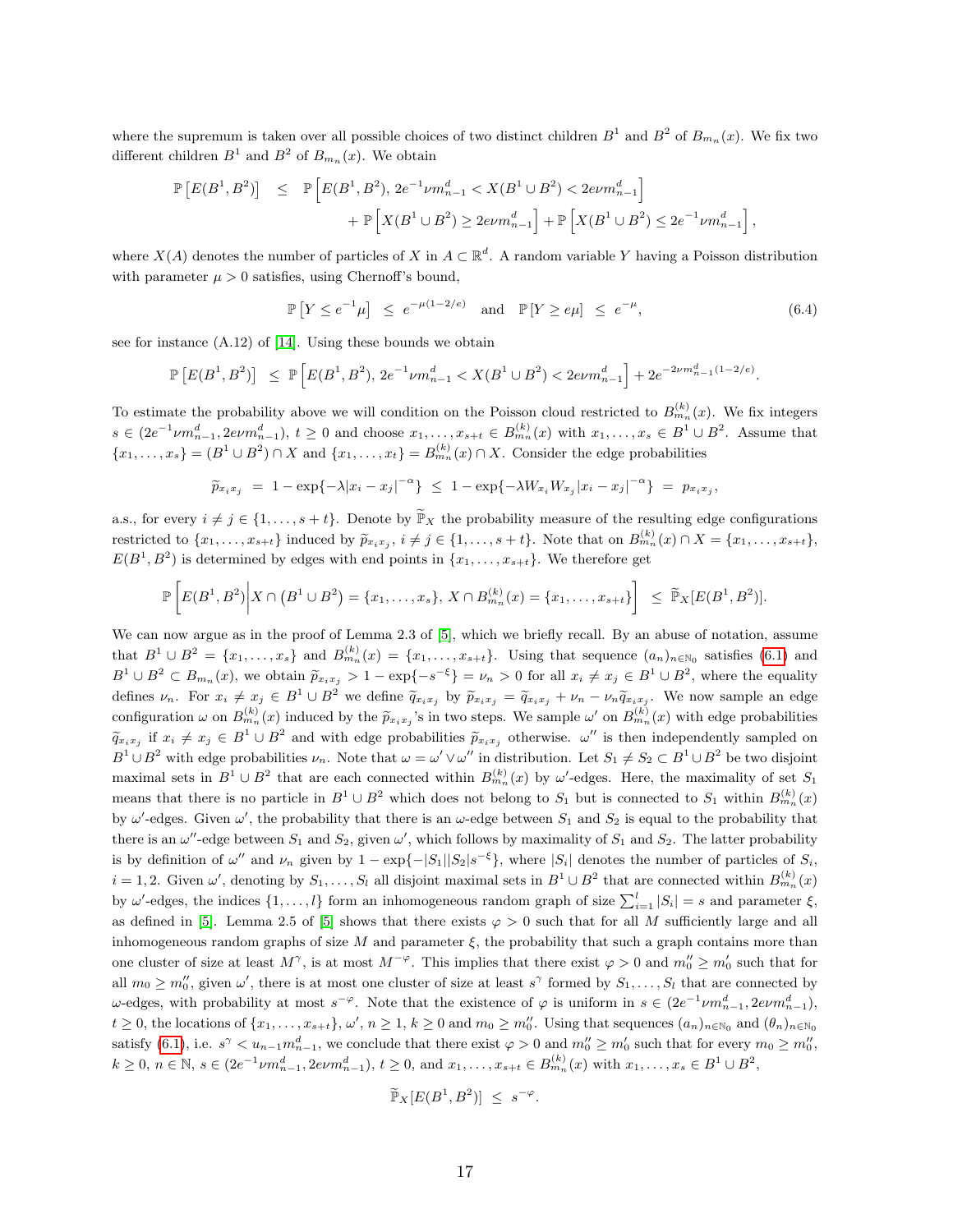Integrating over the particles in  $B_{m_n}^{(k)}(x) \setminus (B^1 \cup B^2)$  and  $B^1 \cup B^2$  we then get for all  $m_0 \ge m_0''$ ,

$$
\mathbb{P}\left[E(B^1,B^2)\right] \leq 2e^{-2\nu m_{n-1}^d(1-2/e)} + \sum_{s=\lfloor 2e^{-1}\nu m_{n-1}^d+1 \rfloor}^{\lceil 2e\nu m_{n-1}^d-1 \rceil} \mathbb{P}\left[X(B^1 \cup B^2) = s\right]s^{-\varphi}
$$
  

$$
\leq 2e^{-2\nu m_{n-1}^d(1-2/e)} + \left(2e^{-1}\nu m_{n-1}^d\right)^{-\varphi} \sum_{s=\lfloor 2e^{-1}\nu m_{n-1}^d+1 \rfloor}^{\lceil 2e\nu m_{n-1}^d-1 \rceil} \mathbb{P}\left[X(B^1 \cup B^2) = s\right]
$$
  

$$
\leq 2e^{-2\nu m_{n-1}^d(1-2/e)} + \left(2e^{-1}\nu m_{n-1}^d\right)^{-\varphi},
$$

which together with [\(6.3\)](#page-15-3) implies for all  $m_0 \ge m_0''$ ,  $k \ge 0$  and  $n \in \mathbb{N}$ ,

$$
\mathbb{P}\left[ (A_{n,x}^{(b)})^c \right] \leq a_n^{2d} \left( 2e^{-2\nu m_{n-1}^d (1-2/e)} + \left( 2e^{-1} \nu m_{n-1}^d \right)^{-\varphi} \right)
$$

This finishes the proof of Lemma [6.3.](#page-15-0)  $\Box$ 

Using the recursion in Lemma [6.3](#page-15-0) and sequences  $(a_n)_{n\in\mathbb{N}} = (n^a)_{n\in\mathbb{N}}$  and  $(\theta_n)_{n\in\mathbb{N}} = (n^{-b})_{n\in\mathbb{N}}$ for appropriate constants  $1 < a < b$ , for explicit choices see (5) in [\[5\]](#page-29-5),  $1 - p_n$  can be bounded by a multiple (independent of n) of  $1 - p_0$ . In order to prove that  $p_n$  is arbitrarily close to 1, it remains to show that 0-stage boxes are alive with arbitrarily high probability for sufficiently large  $a_0 = m_0$  and well chosen  $\theta_0 \in (0, 1)$ .

**Proof of Lemma [6.1.](#page-14-1)** Note that  $\alpha \in (d, 2d)$  and  $\tau = \beta \alpha/d > 1$  imply  $\lambda_c < \infty$ , see Theorem [3.2.](#page-5-1) Hence, there exists  $\lambda \in (0,\infty)$  with  $\theta = \theta(\lambda,\alpha) > 0$  and for these parameters we have a unique infinite connected component  $\mathcal{C}_{\infty} \subset X$ , a.s. In order to prove Lemma [6.1](#page-14-1) it suffices to check that for any  $\varepsilon' \in (0,1)$  there exists  $\theta_0 \in (0,1)$  such that  $p_0 = \mathbb{P}[A_{0,0}] > 1 - \varepsilon'$  for all  $m_0$  sufficiently large. The remainder of the proof then follows from the one of Lemma 2.3 of [\[5\]](#page-29-5) using Lemma [6.3](#page-15-0) above with appropriate sequences  $(a_n)_{n\in\mathbb{N}_0}$  and  $(\theta_n)_{n\in\mathbb{N}_0}$ . Choose  $\varepsilon' \in (0,1)$ and set  $\theta_0 = \nu v_d 2^{-d} \theta/2$ , where  $v_d$  denotes the Lebesgue measure of the unit ball in  $\mathbb{R}^d$ . For  $m \ge 1$  denote by  $|\mathcal{C}_{\infty} \cap B_m|$  the number of particles in  $B_m$  that belong to the infinite connected component  $\mathcal{C}_{\infty}$ . For  $m \geq 1$  it holds that

$$
\mathbb{P}\left[|\mathcal{C}_{\infty} \cap B_{m}| \geq \theta_0 m^d\right] \geq \mathbb{P}\left[\sum_{x \in X \cap B(m/2)} 1_{\{x \in \mathcal{C}_{\infty}\}} \geq \theta_0 m^d\right],
$$

where  $B(m/2)$  denotes the ball of radius  $m/2$  around the origin. Using ergodicity and (12.4.3) of [\[10\]](#page-30-11) it follows that

$$
\frac{1}{\nu v_d(m/2)^d} \sum_{x \in X \cap B(m/2)} 1_{\{x \in C_{\infty}\}} \longrightarrow \mathbb{P}_0\left[0 \in C_{\infty}\right] = \theta, \quad \text{as } m \to \infty, \text{ a.s.}
$$

Hence, for all  $m_0$  sufficiently large we obtain

$$
\mathbb{P}\left[|\mathcal{C}_{\infty} \cap B_{m_0}| \geq \theta_0 m_0^d\right] \geq 1 - \varepsilon'/2.
$$

Since the infinite connected component  $\mathcal{C}_{\infty}$  is unique, a.s., there exists  $k = k(m_0) \geq 0$  such that  $\mathcal{C}_{\infty} \cap B_{m_0}$  is connected within k-enlargement  $B_{m_0}^{(k)}$ . Choose  $k = k(m_0) \geq 0$  such that

$$
\mathbb{P}\left[\mathcal{C}_{\infty} \cap B_{m_0} \text{ is connected within } B_{m_0}^{(k)}\right] > 1 - \varepsilon'/2.
$$

This implies that for all  $m_0$  sufficiently large,

$$
p_0 = \mathbb{P}[A_{0,0}] \ge \mathbb{P}\left[|\mathcal{C}_{\infty} \cap B_{m_0}| \ge \theta_0 m_0^d \text{ and } \mathcal{C}_{\infty} \cap B_{m_0} \text{ is connected within } B_{m_0}^{(k)}\right] \ge 1 - \varepsilon'.
$$

 $\Box$ 

.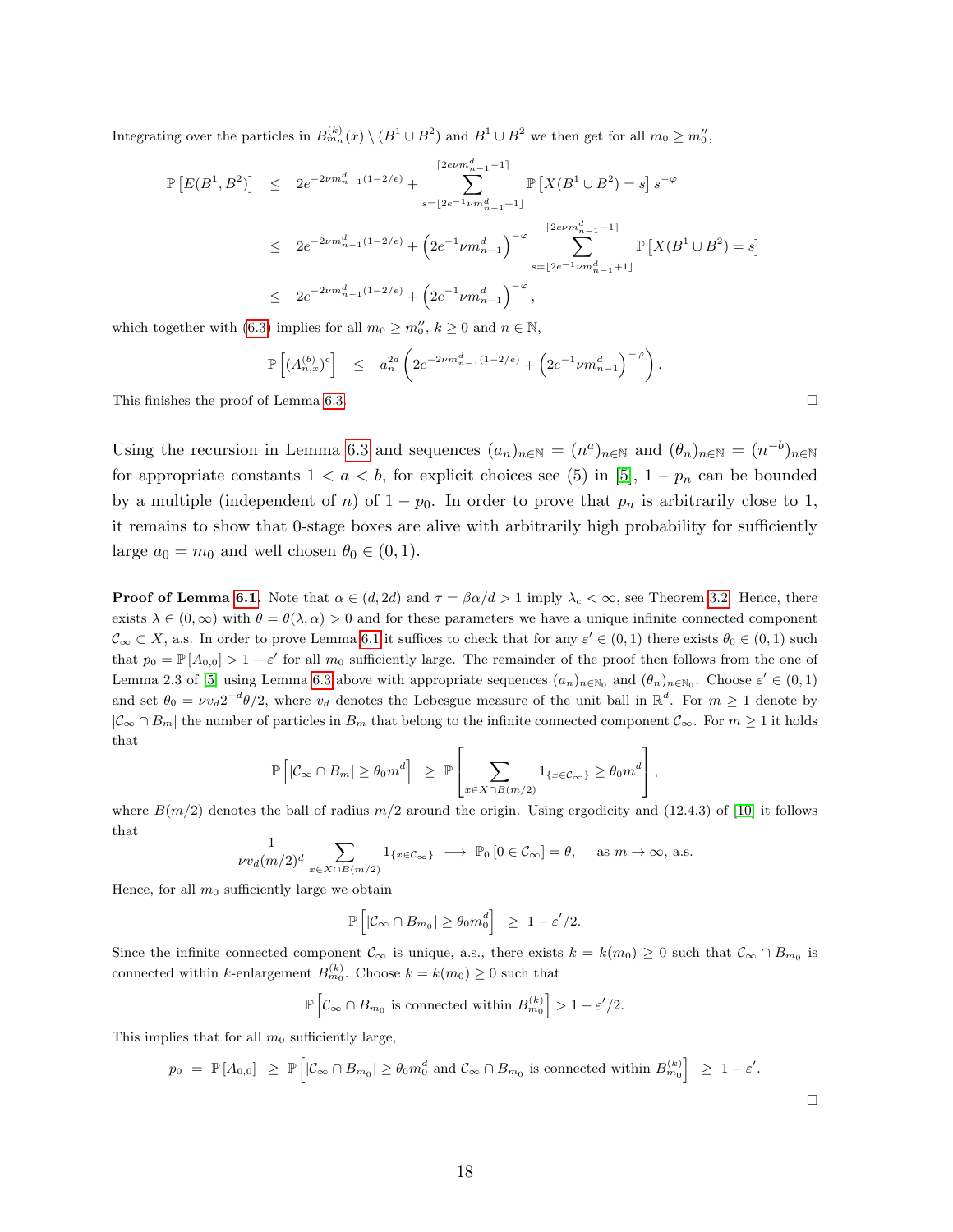Proof of Theorems [3.3](#page-6-3) and [3.4.](#page-6-4) Note that by Lemma [6.1,](#page-14-1) the number of particles of the largest connected component in  $\Lambda_m$  is at least  $\rho m^{\alpha'}$  for  $\rho > 0$  and  $\alpha' < d$ , with high probability. In order to prove that this number is proportional to  $m^d$ , with high probability, we apply a second renormalization based on site-bond percolation, as in the proof of Theorem 6 in [\[12\]](#page-30-9), where the bound on the probability that a site is alive is given by Lemma [6.1](#page-14-1) above. Theorem [3.4](#page-6-4) then follows directly from the results in [\[12\]](#page-30-9). This is immediately clear because the bounds on attachedness of alive sites derived in Lemma 10 (a) in [\[12\]](#page-30-9) also apply to the Poisson case, see in particular estimate (2) in [\[12\]](#page-30-9). In the same way, using a site-bond percolation model, Theorem [3.3](#page-6-3) follows from Theorem 3 in [\[12\]](#page-30-9).

Proof of Corollary [3.5.](#page-7-0) Using Theorem [3.4,](#page-6-4) the statements (i) and (ii) of Corollary [3.5](#page-7-0) follow from Corollaries 3.3 and 3.4 of [\[6\]](#page-29-1), respectively. Note that Lemma 3.5 therein corresponds to Lemma 10 (a) in [\[12\]](#page-30-9). We refer to  $\Box$  [\[6\]](#page-29-1) for the details.

# <span id="page-18-0"></span>7 Graph distances

### 7.1 Infinite variance of degree distribution, upper bound

In order to prove Theorem [3.6](#page-7-1) we first prove the upper bound of statement  $(a)$  which we recall in the next proposition.

<span id="page-18-2"></span>**Proposition 7.1** Assume  $\alpha > d$  and  $\tau = \beta \alpha/d \in (1, 2)$ . For every  $\lambda > \lambda_c = 0$  and  $\varepsilon > 0$  we obtain

$$
\lim_{|x| \to \infty} \mathbb{P}\left[ d(0, x) \le (1+\varepsilon) \frac{2\log \log |x|}{|\log (\beta \alpha/d - 1)|} \middle| 0, x \in \mathcal{C}_{\infty} \right] = 1.
$$

<span id="page-18-1"></span>For the proof of this proposition we use the following technical lemma.

**Lemma 7.2** Assume  $\alpha > d$  and  $\tau = \beta \alpha/d \in (1, 2)$ . If there exists a particle in  $\Lambda_r = [-r, r]^d$ ,  $r > 0$ , let  $z_0 \in X \cap \Lambda_r$  be the particle with maximal weight  $W_{z_0}$  in  $\Lambda_r$ . We obtain for any constant  $c \geq 1$ ,

$$
\lim_{w \to \infty} \mathbb{P}\left[|\mathcal{C}(z_0)| = \infty \Big| W_{z_0} \ge w, \, X(\Lambda_r) \ge c\right] = 1,
$$

where  $|C(z_0)|$  denotes the number of particles of the connected component of  $z_0$ , and where  $X(\Lambda_r)$ denotes the number of particles in box  $\Lambda_r$ .

Note that this result corresponds to Lemma 5.2 of [\[11\]](#page-30-5). The only difference lies in the additional condition that  $\Lambda_r$  contains at least  $c \geq 1$  particles which ensures that particle  $z_0$  with maximal weight in  $\Lambda_r$  exists.

**Proof of Lemma [7.2.](#page-18-1)** Let  $\alpha > d$  and  $\tau = \beta \alpha/d \in (1, 2)$ . Choose  $b > 1$  such that  $2d/\beta - b\alpha > 0$  and choose  $\varepsilon \in (\alpha/2, d/\beta)$ . Choose  $r > 0$  and for  $w \ge 1$  sufficiently large we define disjoint annuli  $R_1 = \Lambda_{w^{1/\alpha}} \setminus \Lambda_r$ ,  $R_2 = \Lambda_{w^2 2^2} \setminus \Lambda_{w^1}$  and  $R_k = \Lambda_{w^2 2^k} \setminus \Lambda_{w^2 2^{k-1}}$  for  $k \geq 3$ . If  $X(\Lambda_r) \geq c$ , let  $z_0 \in X \cap \Lambda_r$  be the particle with maximal weight  $W_{z_0}$  in  $\Lambda_r$ . For  $k \geq 1$ , if  $X(R_k) \geq 1$ , let  $z_k \in X \cap R_k$  be the particle with maximal weight  $W_{z_k}$  in  $R_k$ . By the choices of b and  $\varepsilon$ , and since  $X(R_k)$  is Poisson distributed, we obtain that the event  $\{X(R_k) \geq 1 \text{ and } W_{z_k} \geq 2^{k\varepsilon} w^{d/\beta} \text{ for all } k \geq 1\}$  has probability arbitrarily close to 1 for w sufficiently large. Given this event and the event  $\{X(\Lambda_r) \geq c, W_{z_0} \geq w\}$ , we obtain that  $z_0 \Leftrightarrow z_1$  and  $z_{k+1} \Leftrightarrow z_k$  for all  $k \geq 1$  with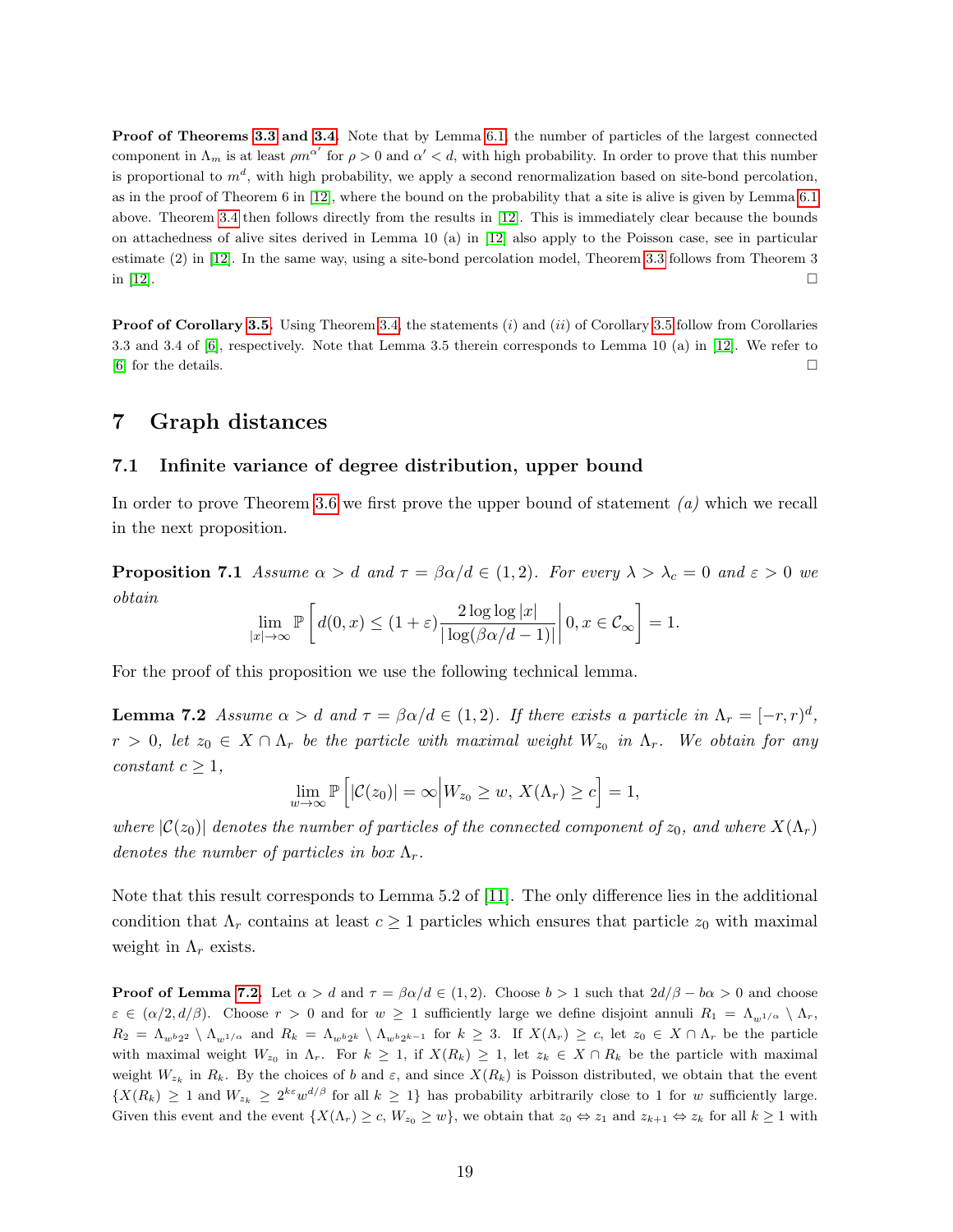probability arbitrarily close to 1 for  $w$  sufficiently large, which implies the claim. We refer to the corresponding proof in [\[11\]](#page-30-5) for the details.

**Proof of Proposition [7.1.](#page-18-2)** Let  $\alpha > d$  and  $\tau = \beta \alpha / d \in (1, 2)$ . Fix  $\varepsilon > 0$  and choose  $b \in (0, 1)$  such that

$$
d(1+b)/\beta > \alpha
$$
 and  $\frac{1+\varepsilon/2}{|\log b|} \le \frac{1+\varepsilon}{|\log(\beta\alpha/d-1)|}.$ 

 $\text{Fix } m > \max\{e, 3^{1/(1-b)}, c_4^{-1/d}, m_0, m_1\}, \text{ with } c_4 = (1-2/e)\nu 2^{-d} \text{ and where } m_0 = m_0(b) \geq 0 \text{ and } m_1 = m_1(b) \geq 0$ are defined below. Choose  $x \in \mathbb{R}^d$  with  $|x| \geq e^{(\log m)/b}$  and set

$$
k = k(x) = \left\lfloor \frac{\log \log |x| - \log \log m}{|\log b|} \right\rfloor \ge 1.
$$

Note that  $m \leq |x|^{b^k} \leq m^{1/b}$  for all  $x \in \mathbb{R}^d$ . For  $i = 0, 1, ..., k$  write  $\Lambda(x, b^i)$  for the box with side length  $|x|^{b^i}/2$ centered at the point at distance  $|x|^{b^i}/2$  from the origin on the segment with end points 0 and x. If there is a particle in  $\Lambda(x, b^i)$ , let  $z_i \in \Lambda(x, b^i) \cap X$  be the particle with maximal weight  $W_{z_i}$  in  $\Lambda(x, b^i)$ . Moreover, write  $\Lambda'(x, b^i)$  for the box with side length  $|x|^{b^i}/2$  centered at the point at distance  $|x|^{b^i}/2$  from x (instead of the origin) on the segment with end points 0 and x. If there is a particle in  $\Lambda'(x, b^i)$ , let  $z'_i \in \Lambda'(x, b^i) \cap X$  be the particle with maximal weight  $W_{z_i'}$  in  $\Lambda'(x, b^i)$ , this choice is similar to the one in the proof of Theorem 5.1 of [\[11\]](#page-30-5). In order to make sure that particles  $z_i$  and  $z'_i$  exist and that boxes  $\Lambda(x, b^i)$  and  $\Lambda'(x, b^i)$  contain sufficiently many particles for all  $i = 0, \ldots, k$  we consider the probability measure

$$
\mathbb{P}^k[\cdot] = \mathbb{P}\left[\cdot \left| X(\Lambda(x,b^i)) \geq c_4 |x|^{db^i} \text{ and } X(\Lambda'(x,b^i)) \geq c_4 |x|^{db^i} \text{ for all } i=0,\ldots,k\right],
$$

which is the conditional probability given that there are at least  $c_4|x|^{db^i} \geq c_4 m^d \geq 1$  particles in each of boxes  $\Lambda(x, b^i)$  and  $\Lambda'(x, b^i)$  for  $i = 0, \ldots, k$ . Using Chernoff's bound, see [\(6.4\)](#page-16-0), we obtain for each  $i = 0, \ldots, k$ , since  $X(\Lambda(x, b^i))$  has a Poisson distribution with parameter  $\nu 2^{-d} |x|^{db^i}$ ,

$$
\mathbb{P}\left[X(\Lambda(x,b^i)) < c_4|x|^{\boldsymbol{a}\boldsymbol{b}^i}\right] \le \mathbb{P}\left[X(\Lambda(x,b^i)) \le e^{-1}\nu 2^{-d}|x|^{\boldsymbol{a}\boldsymbol{b}^i}\right] \le e^{-c_4|x|^{\boldsymbol{a}\boldsymbol{b}^i}},
$$

for each  $i = 0, \ldots, k$ . Note that  $m > 3^{1/(1-b)}$  and  $m \le |x|^{b^k}$  imply  $|x|^{b^i} - 3|x|^{b^{i+1}} > 0$  for all  $i = 0, \ldots, k-1$ . This implies that all boxes  $\Lambda(x, b^i)$  are disjoint for  $i = 0, \ldots, k$ . It follows that

$$
\mathbb{P}\left[X(\Lambda(x,b^{i})) \geq c_{4}|x|^{db^{i}} \text{ and } X(\Lambda'(x,b^{i})) \geq c_{4}|x|^{db^{i}} \text{ for all } i=0,\ldots,k\right] \geq \prod_{i=0}^{k} \left(1 - e^{-c_{4}|x|^{db^{i}}}\right)^{2},
$$

where the inequality comes from the fact that  $\Lambda(x,1) = \Lambda'(x,1)$ . We write  $k = k(x) = |N(x) - M|$  with  $N = N(x) = (\log \log |x|)/|\log b|$  and  $M = (\log \log m)/|\log b|$ , and we obtain, note that  $|\log b| = -\log b$  (because  $b \in (0, 1)$ ,

<span id="page-19-0"></span>
$$
\lim_{|x| \to \infty} \sum_{i=0}^{k} \exp \left\{-c_4 |x|^{db^i}\right\} = \lim_{N \to \infty} \sum_{i=0}^{\lfloor N-M \rfloor} \exp \left\{-c_4 e^{b^{-N} db^i}\right\} \le \lim_{N \to \infty} \sum_{i=0}^{\lfloor N-M \rfloor} \exp \left\{-c_4 e^{db^{-(\lfloor N-M \rfloor - i) - M}}\right\}
$$
\n
$$
= \lim_{N \to \infty} \sum_{j=0}^{\lfloor N-M \rfloor} \exp \left\{-c_4 e^{db^{-j-M}}\right\} = \sum_{j \ge 0} \exp \left\{-c_4 e^{db^{-j-M}}\right\} \in (0, \infty).
$$
\n(7.1)

For fixed  $\varepsilon' > 0$  we therefore can choose  $m_0 \geq 0$  (used for the choice of  $m > m_0$ ) so large that for any sufficiently large |x|, the first equality defines event  $N_k = N_k(x, b)$ ,

<span id="page-19-1"></span>
$$
\mathbb{P}\left[N_k\right] = \mathbb{P}\left[X(\Lambda(x, b^i)) \ge c_4 |x|^{db^i} \text{ and } X(\Lambda'(x, b^i)) \ge c_4 |x|^{db^i} \text{ for all } i = 0, \dots, k\right] \ge 1 - \varepsilon'.\tag{7.2}
$$

Note that for every  $\delta \in (0,1)$  and  $i = 0, \ldots, k$ ,

$$
\mathbb{P}^{k}\left[W_{z_{i}} \leq \left(c_{4}|x|^{db^{i}}\right)^{(1-\delta)/\beta}\right] \leq \mathbb{P}\left[W_{z_{i}} \leq X(\Lambda(x,b^{i}))^{(1-\delta)/\beta}\middle| X(\Lambda(x,b^{i})) \geq c_{4}|x|^{db^{i}}\right]
$$

$$
= \mathbb{P}\left[\max_{z \in \Lambda(x,b^{i}) \cap X} W_{z} \leq X(\Lambda(x,b^{i}))^{(1-\delta)/\beta}\middle| X(\Lambda(x,b^{i})) \geq c_{4}|x|^{db^{i}}\right]
$$

$$
= \mathbb{E}\left[\left(1 - X(\Lambda(x,b^{i}))^{\delta-1}\right)^{X(\Lambda(x,b^{i}))}\middle| X(\Lambda(x,b^{i})) \geq c_{4}|x|^{db^{i}}\right].
$$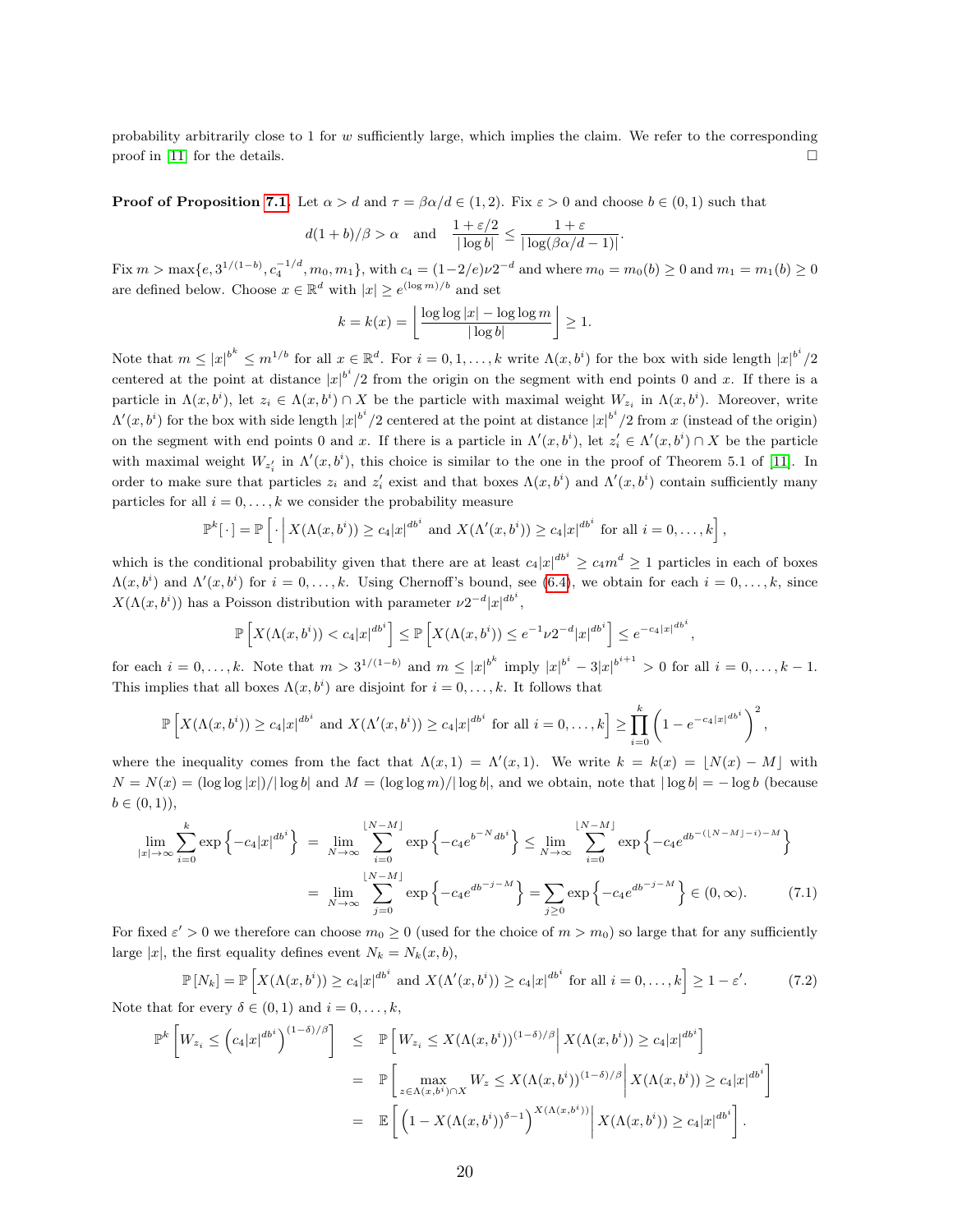Using  $1 - x \leq e^{-x}$ , we obtain

<span id="page-20-0"></span>
$$
\mathbb{P}^{k}\left[W_{z_i} \leq \left(c_4|x|^{\frac{db^i}{2}}\right)^{(1-\delta)/\beta}\right] \leq \mathbb{E}\left[e^{-X(\Lambda(x,b^i))^{\delta}} \Big| X(\Lambda(x,b^i)) \geq c_4|x|^{\frac{db^i}{2}}\right] \leq e^{-c_4^{\delta}|x|^{\frac{db^i}{2}}}.
$$
\n(7.3)

Since  $|z_i - z_{i+1}| < d|x|^{b^i}$  for each  $i = 0, \ldots, k-1$ , we therefore obtain

$$
\mathbb{P}^{k}\left[\bigcup_{i=0}^{k-1}\{z_{i} \nleftrightarrow z_{i+1}\}\right] \leq \sum_{i=0}^{k-1} \mathbb{E}^{k}\left[e^{-\lambda d^{-\alpha}W_{z_{i}}W_{z_{i+1}}|x|^{-\alpha b^{i}}}\right]
$$
\n
$$
\leq \sum_{i=0}^{k-1} \mathbb{E}^{k}\left[e^{-\lambda d^{-\alpha}W_{z_{i}}W_{z_{i+1}}|x|^{-\alpha b^{i}}}\mathbf{1}_{\left\{W_{z_{j}} > (c_{4}|x|^{ab^{j}})^{(1-\delta)/\beta}; j=i, i+1\right\}}\right] + 2e^{-c_{4}^{\delta}|x|^{d\delta b^{i+1}}}
$$
\n
$$
\leq \sum_{i=0}^{k-1} \exp\left\{-\lambda d^{-\alpha}c_{4}^{2(1-\delta)/\beta}|x|^{b^{i}d(1-\delta)(1+b)/\beta}|x|^{-\alpha b^{i}}\right\} + 2e^{-c_{4}^{\delta}|x|^{d\delta b^{i+1}}}
$$
\n
$$
= \sum_{i=0}^{k-1} \exp\left\{-\lambda d^{-\alpha}c_{4}^{2(1-\delta)/\beta}|x|^{b^{i}(d(1-\delta)(1+b)/\beta-\alpha)}\right\} + 2e^{-c_{4}^{\delta}|x|^{d\delta b^{i+1}}}.
$$

Since b was chosen such that  $d(1+b)/\beta > \alpha$ , we can choose  $\delta = \delta(b) \in (0,1)$  so small that  $d(1-\delta)(1+b)/\beta - \alpha > 0$ . We therefore proceed as in [\(7.1\)](#page-19-0) to see that there exists  $m_1 \geq 0$  (used for the choice of  $m > m_1$ ) so large that for any sufficiently large  $|x|, \mathbb{P}^k \left[ \bigcup_{i=0}^{k-1} \{z_i \not\Leftrightarrow z_{i+1}\} \right] \leq \varepsilon'.$  Using symmetry we therefore obtain for sufficiently large  $|x|,$ 

<span id="page-20-1"></span>
$$
\mathbb{P}^{k}\left[z_{i} \Leftrightarrow z_{i+1} \text{ and } z'_{i} \Leftrightarrow z'_{i+1} \text{ for all } i = 0, \ldots, k-1\right] \ge 1 - 2\varepsilon'.\tag{7.4}
$$

Recall that  $z_0$  is the Poisson particle with maximal weight  $W_{z_0}$  in box  $\Lambda(x,1)$  with side length  $|x|/2$  centered at the midpoint of the segment with end points 0 and x. For every  $w \ge 1$  it holds that for sufficiently large |x|, see also  $(7.3)$  with  $i = 0$ ,

$$
\mathbb{P}^k\left[W_{z_0}\leq w\right]\leq \varepsilon'.
$$

Moreover, using that box  $\Lambda(x,1)$  does not intersect boxes  $\Lambda(x,b^i)$  and  $\Lambda'(x,b^i)$  for all  $i=1,\ldots,k$ , we obtain for  $|x|$  sufficiently large,

$$
\mathbb{P}^{k}\left[|\mathcal{C}(z_{0})|<\infty\Big|W_{z_{0}}\geq w\right] \leq \frac{\mathbb{P}\left[|\mathcal{C}(z_{0})|<\infty\Big|W_{z_{0}}\geq w, X(\Lambda(x,1))\geq c_{4}|x|^{d}\right]}{\mathbb{P}\left[X(\Lambda(x,b^{i}))\geq c_{4}|x|^{db^{i}} \text{ and } X(\Lambda'(x,b^{i}))\geq c_{4}|x|^{db^{i}} \text{ for all } i=1,\ldots,k\right]}
$$

$$
\leq \frac{\mathbb{P}\left[|\mathcal{C}(z_{0})|<\infty\Big|W_{z_{0}}\geq w, X(\Lambda(x,1))\geq c_{4}|x|^{d}\right]}{1-\varepsilon'},
$$

where we used [\(7.2\)](#page-19-1) for the second inequality. Using Lemma [7.2](#page-18-1) with  $r = |x|/4$  we see that the numerator is less than  $\varepsilon'$  for sufficiently large w (note that convergence in Lemma [7.2](#page-18-1) is uniform in r and  $c \ge 1$ ). We therefore obtain for sufficiently large  $|x|$ ,

$$
\mathbb{P}^{k}\left[|\mathcal{C}(z_0)|=\infty\right]\geq \mathbb{P}^{k}\left[|\mathcal{C}(z_0)|=\infty \middle| W_{z_0}\geq w\right]\mathbb{P}^{k}\left[ W_{z_0}\geq w\right]\geq \frac{1-2\varepsilon'}{1-\varepsilon'}(1-\varepsilon')=1-2\varepsilon'.
$$

Together with  $(7.4)$ , this implies that for sufficiently large |x|, the event

$$
E = \{ z_i \Leftrightarrow z_{i+1} \text{ and } z'_i \Leftrightarrow z'_{i+1} \text{ for all } i = 0, \ldots, k-1 \} \cap \{ |\mathcal{C}(z_0)| = \infty \}
$$

satisfies  $\mathbb{P}^k[E] > 1 - 4\varepsilon'$ . It follows that, using [\(7.2\)](#page-19-1),

$$
\mathbb{P}^{k}[E | 0, x \in C_{\infty}] \geq 1 - 4\varepsilon'/\mathbb{P}_{0,x}^{k}[0, x \in C_{\infty}]
$$
  
= 
$$
1 - \frac{4\varepsilon'\mathbb{P}[N_{k}]}{\mathbb{P}[N_{k}|0, x \in C_{\infty}]\mathbb{P}_{0,x}[0, x \in C_{\infty}]}
$$
  

$$
\geq 1 - \frac{4\varepsilon'}{(1 - \varepsilon'/\mathbb{P}_{0,x}[0, x \in C_{\infty}])\mathbb{P}_{0,x}[0, x \in C_{\infty}]} = 1 - \frac{4\varepsilon'}{\mathbb{P}_{0,x}[0, x \in C_{\infty}] - \varepsilon'} = 1 - \varepsilon'',
$$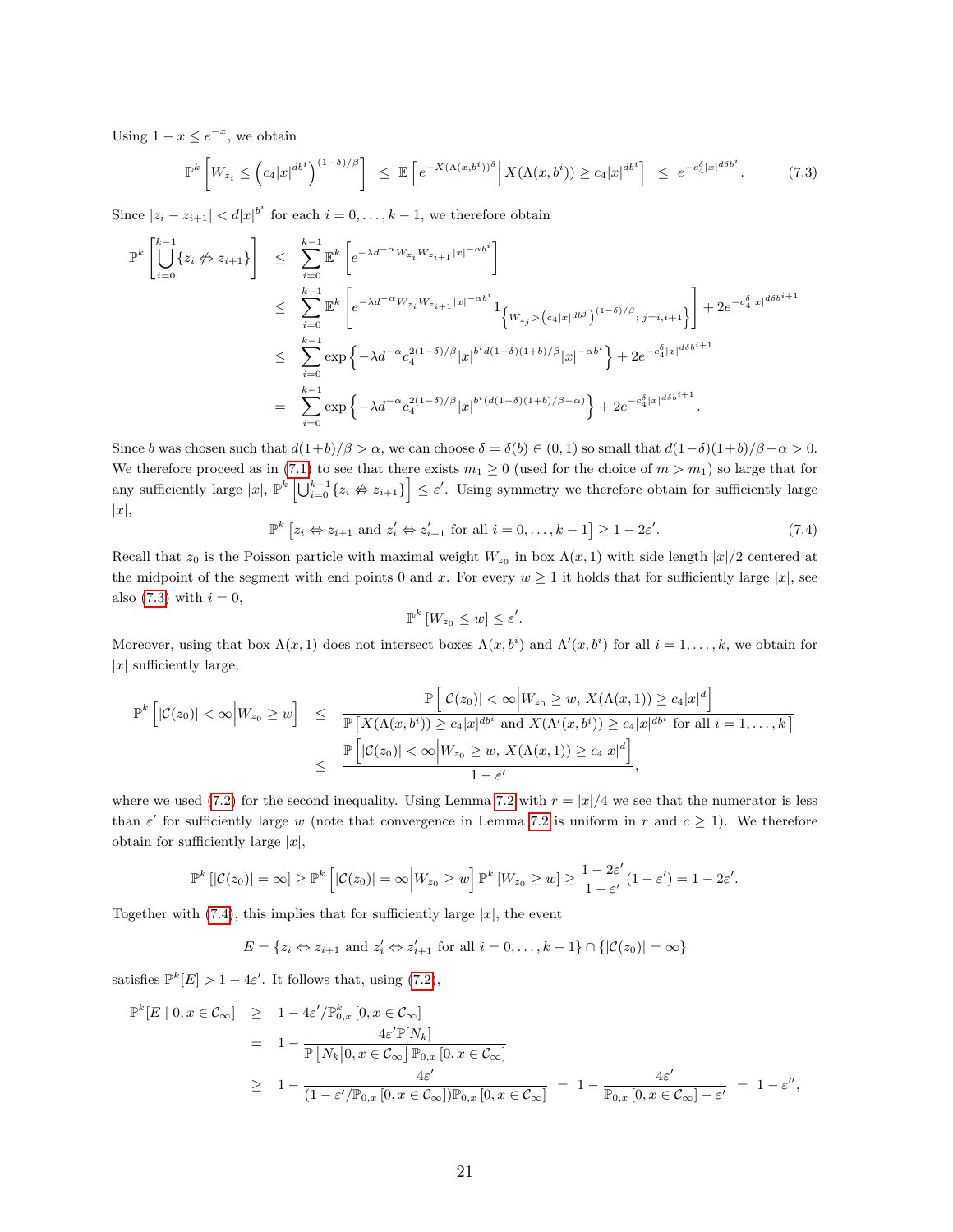where the last equality defines  $\varepsilon'' > 0$ . Note that on event E, because of the choice of k and since  $z_0 = z'_0$ ,

$$
d(0, x) \leq d(0, z_k) + \sum_{i=1}^k \left( d(z_i, z_{i-1}) + d(z'_{i-1}, z'_i) \right) + d(z'_k, x)
$$
  
=  $d(0, z_k) + 2k + d(z'_k, x) \leq d(0, z_k) + 2 \frac{\log \log |x|}{|\log b|} + d(z'_k, x).$ 

Moreover, on event E, because  $z_0 = z'_0$ , we have that  $z_k$  and  $z'_k$  are both in the infinite connected component  $\mathcal{C}_{\infty}$ . If, in addition, we assume that  $0 \in \mathcal{C}_{\infty}$ , then 0 and  $z_k$  are in the same component  $\mathcal{C}_{\infty}$ . Since  $|z_k| \leq 3|x|^{b^k}/4 \leq m^{1/b}$ and the infinite connected component  $\mathcal{C}_{\infty}$  is unique, a.s., it follows that on  $E \cap \{0 \in \mathcal{C}_{\infty}\}\)$ , 0 and  $z_k$  are connected within box  $\Lambda_{\tilde{m}}$  with probability arbitrarily close to 1, for some  $\tilde{m} = \tilde{m}(m) < \infty$ . Note that  $\tilde{m}$  is independent of x. This implies for any  $\kappa > 0$  and sufficiently large  $|x|$ ,

$$
\mathbb{P}^{k}\left[d(0,z_{k})\leq\kappa\log\log|x|\,\Big|0\in\mathcal{C}_{\infty},\,E\right]\geq1-\varepsilon'.
$$

By symmetry we therefore obtain for  $|x|$  sufficiently large,

$$
\mathbb{P}^{k}\left[d(0,z_{k})+d(z'_{k},x)\leq 2\kappa\log\log|x|\,\Big|0,x\in\mathcal{C}_{\infty},\,E\right]\geq 1-2\varepsilon'.
$$

Therefore, if we choose  $\kappa = \varepsilon/(2|\log b|)$  and  $|x|$  sufficiently large,

$$
\mathbb{P}^{k}\left[d(0,x) \leq \frac{2(1+\varepsilon/2)\log\log|x|}{|\log b|}\middle| 0, x \in \mathcal{C}_{\infty}\right] \geq \mathbb{P}^{k}\left[d(0,x) \leq \frac{2(1+\varepsilon/2)\log\log|x|}{|\log b|}\middle| 0, x \in \mathcal{C}_{\infty}, E\right] \mathbb{P}^{k}\left[E|0, x \in \mathcal{C}_{\infty}\right] \geq \mathbb{P}^{k}\left[d(0,z_{k}) + d(z'_{k},x) \leq \frac{\varepsilon \log\log|x|}{|\log b|}\middle| 0, x \in \mathcal{C}_{\infty}, E\right](1-\varepsilon'') \geq (1-2\varepsilon')(1-\varepsilon'').
$$

It follows that for sufficiently large  $|x|$ , using [\(7.2\)](#page-19-1) in the last step,

$$
\mathbb{P}\left[d(0,x) \leq \frac{2(1+\varepsilon/2)\log\log|x|}{|\log b|}\middle| 0, x \in \mathcal{C}_{\infty}\right] \geq (1-2\varepsilon')(1-\varepsilon'')\mathbb{P}\left[N_k\middle|0, x \in \mathcal{C}_{\infty}\right]
$$
  

$$
\geq (1-2\varepsilon')(1-\varepsilon'')(1-\varepsilon'')\mathbb{P}_{0,x}\left[0, x \in \mathcal{C}_{\infty}\right]).
$$

This finishes the proof of Proposition [7.1.](#page-18-2)

### 7.2 Infinite variance of degree distribution, lower bound

Next, we give the proof of the lower bound of statement  $(a)$  of Theorem [3.6](#page-7-1) which we recall in the following proposition. Note that this proposition differs from the corresponding Theorem 5.3 of [\[11\]](#page-30-5) in the discrete space model.

<span id="page-21-0"></span>**Proposition 7.3** Assume  $\alpha > d$  and  $\tau = \beta \alpha/d \in (1, 2)$ . For every  $\lambda > \lambda_c = 0$  there exists  $\eta_1 > 0$  such that

$$
\lim_{|x| \to \infty} \mathbb{P}_{0,x} \left[ d(0,x) \ge \eta_1 \frac{2 \log \log |x|}{|\log \kappa|} \right] = 1,
$$

with  $\kappa = \alpha(\beta \wedge 1)/d - 1 \in (0,1)$ .

**Proof of Proposition [7.3.](#page-21-0)** We modify the proof of Theorem 5.3 of [\[11\]](#page-30-5) to our situation. Choose  $\vartheta > 1$  and  $\mu > 0$  such that

$$
d/\vartheta - d\kappa + \mu < 0 \quad \text{and} \quad \mu < d\kappa.
$$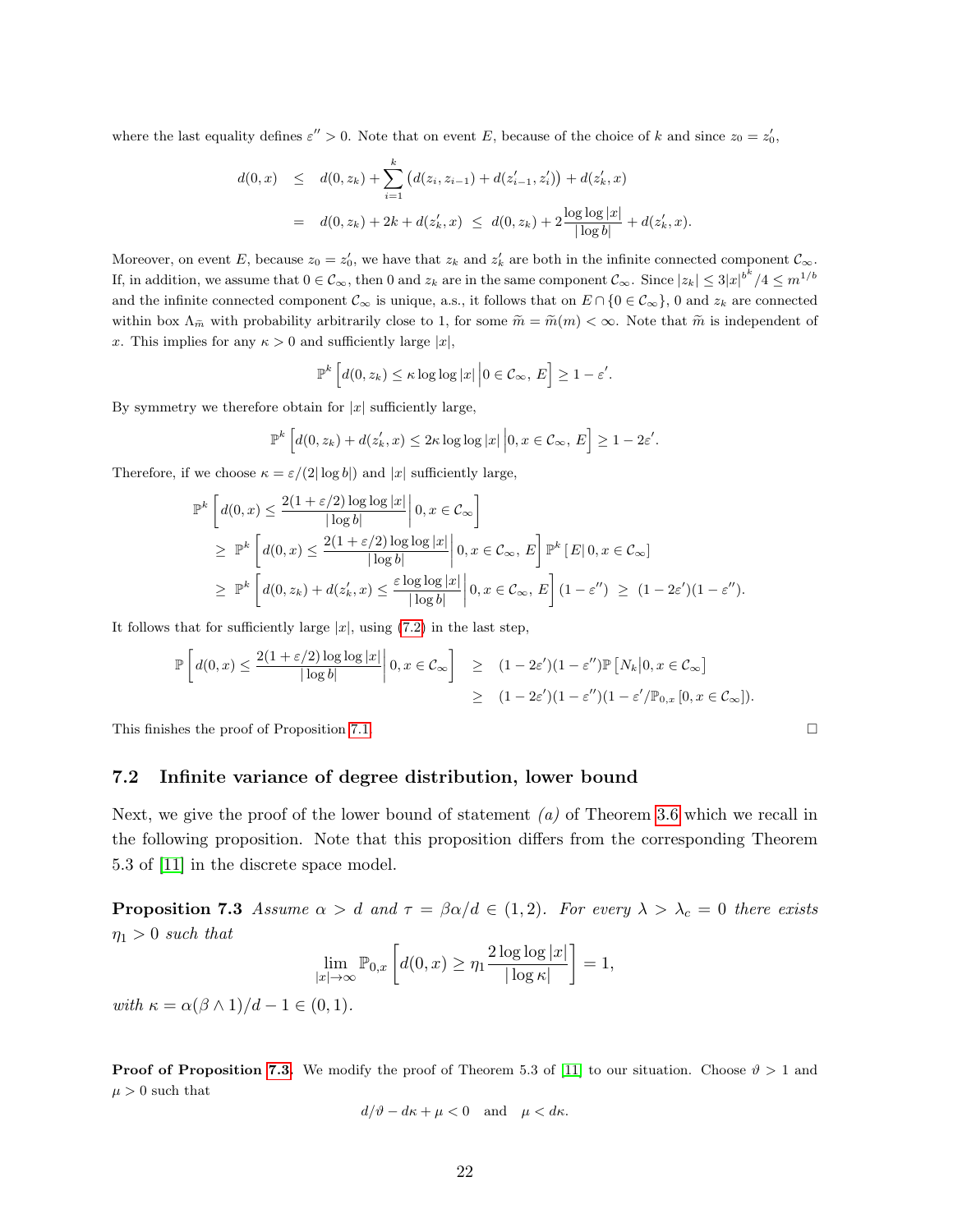Note that this choice is possible since the above constraints require  $\vartheta > 1/\kappa$  and  $\mu \in (0, d(\kappa - 1/\vartheta))$ . For  $x \in X$ and  $n \in \mathbb{N}$  we define the random variable

$$
S_n(x) = \sup_{y \in X: d(x,y) \le n} |x - y|,
$$

which represents the Euclidean distance between  $x$  and the furthest particle that can be reached from  $x$  using at most n edges. For  $r > 0$  we denote by  $B(r)$  the ball of (Euclidean) radius r around the origin. For  $t > 1$  we obtain, using  $1 - e^{-x} \leq x \wedge 1$ ,

$$
\mathbb{P}_{0,x}\left[S_{n-1}(0) < t^{1/\vartheta}, S_n(0) \ge t\right] \le \mathbb{P}_{0,x}\left[\exists z \in B(t^{1/\vartheta}) \cap X, z' \in B(t)^c \cap X \text{ such that } z \Leftrightarrow z'\right]
$$
\n
$$
\le \mathbb{E}_{0,x}\left[\sum_{z \in B(t^{1/\vartheta}) \cap X} \sum_{z' \in B(t)^c \cap X} \mathbb{E}\left[\frac{\lambda W_z W_{z'}}{|z - z'|^{\alpha}} \wedge 1 |X|\right]\right].
$$

For two i.i.d. random variables  $W_1$  and  $W_2$  having a Pareto distribution with scale parameter 1 and shape parameter  $\beta$  we obtain for  $u \geq 1$ , using integration by parts in the first step,

$$
\mathbb{E}\left[\frac{W_1 W_2}{u} \wedge 1\right] = \frac{1}{u} + \frac{1}{u} \int_1^u \mathbb{P}[W_1 W_2 > v] dv = \frac{1}{u} + \frac{1}{u} \int_1^u v^{-\beta} (1 + \beta \log v) dv
$$
  
\n
$$
\leq (1 + \beta \log u) \left(u^{-(\beta \wedge 1)} + \frac{1}{u} \int_1^u v^{-\beta} dv\right) \leq \max\{1 + \log u, 1 + 1_{\{\beta \neq 1\}}/|\beta - 1|\} (1 + \beta \log u) u^{-(\beta \wedge 1)},
$$

where the last step follows by distinguishing between the cases  $\beta = 1$ ,  $\beta > 1$  and  $\beta < 1$ . This provides for  $u \ge 1$ ,

<span id="page-22-0"></span>
$$
\mathbb{E}\left[\frac{W_1 W_2}{u} \wedge 1\right] \le (1 + 1_{\{\beta \neq 1\}}/|\beta - 1|) \left(1 + \max\{1, \beta\} \log u\right)^2 u^{-(\beta \wedge 1)}.\tag{7.5}
$$

Choose t so large that  $\lambda^{-1}(t-t^{1/\vartheta})^{\alpha} \geq 1$  which together with [\(7.5\)](#page-22-0) implies that

$$
\mathbb{P}_{0,x}\left[S_{n-1}(0) < t^{1/\vartheta}, S_n(0) \ge t\right] \le \mathbb{E}_{0,x}\left[\sum_{z \in B(t^{1/\vartheta}) \cap X} \sum_{z' \in B(t^{1/\vartheta}) \cap X} \mathbb{E}\left[\frac{W_z W_{z'}}{\lambda^{-1} |z-z'|^{\alpha}} \wedge 1 \Big| X\right]\right]
$$
  

$$
\le (1 + 1_{\{\beta \neq 1\}}/|\beta - 1|) \mathbb{E}_{0,x}\left[\sum_{z \in B(t^{1/\vartheta}) \cap X} \sum_{z' \in B(t)^c \cap X} \left(1 + \max\{1, \beta\} \log\left(\lambda^{-1} |z-z'|^{\alpha}\right)\right)^2 \left(\lambda^{-1} |z-z'|^{\alpha}\right)^{-(\beta \wedge 1)}\right].
$$

Choose t so large that  $(1+1_{\{\beta\neq 1\}}/|\beta-1|) (1+\max\{1,\beta\}\log(\lambda^{-1}|z-z'|^{\alpha}))^{2} \lambda^{\beta\wedge 1} \leq |z-z'|^{\mu}$  for all  $z \in B(t^{1/\vartheta})$ and  $z' \in B(t)^c$ . It follows that for sufficiently large t, note that  $d(\kappa + 1) = \alpha(\beta \wedge 1)$ ,

$$
\mathbb{P}_{0,x}\left[S_{n-1}(0) < t^{1/\vartheta}, S_n(0) \ge t\right] \le \mathbb{E}_{0,x}\left[\sum_{z \in B(t^{1/\vartheta}) \cap X} \sum_{z' \in B(t)^c \cap X} |z - z'|^{-\alpha(\beta \wedge 1) + \mu}\right]
$$
\n
$$
= \mathbb{E}_{0,x}\left[\sum_{z \in B(t^{1/\vartheta}) \cap X} \mathbb{E}_{0,x}\left[\sum_{z' \in B(t)^c \cap X} |z - z'|^{-d(\kappa + 1) + \mu}\right]\right].
$$

We estimate the right-hand side under the unconditional measure  $\mathbb P$  instead of  $\mathbb P_{0,x}$ . Note that the tail behavior is the same under both measures. We obtain

$$
\mathbb{E}\left[\sum_{z\in B(t^{1/\vartheta})\cap X}\mathbb{E}\left[\sum_{z'\in B(t)^c\cap X}|z-z'|^{-d(\kappa+1)+\mu}\right]\right] = \mathbb{E}\left[\sum_{z\in B(t^{1/\vartheta})\cap X}\nu\int_{z'\in B(t)^c}|z-z'|^{-d(\kappa+1)+\mu}dz'\right]
$$
  
\n
$$
\leq \mathbb{E}\left[\sum_{z\in B(t^{1/\vartheta})\cap X}\nu\int_{|z'|\geq t-t^{1/\vartheta}}|z'|^{-d(\kappa+1)+\mu}dz'\right]
$$
  
\n
$$
= \nu^2v_d t^{d/\vartheta}\int_{|z'|\geq t-t^{1/\vartheta}}|z'|^{-d(\kappa+1)+\mu}dz'.
$$

We therefore obtain for an appropriate constant  $c_5 > 0$  and for t sufficiently large,

<span id="page-22-1"></span>
$$
\mathbb{P}_{0,x}\left[S_{n-1}(0) < t^{1/\vartheta}, \ S_n(0) \ge t\right] \le c_5 t^{d/\vartheta - d\kappa + \mu}.\tag{7.6}
$$

Define  $f: \mathbb{N}_0^2 \to (0, \infty)$  by  $f(m, n) = m^{\vartheta^n}$  for all  $m, n \in \mathbb{N}_0$ . Observe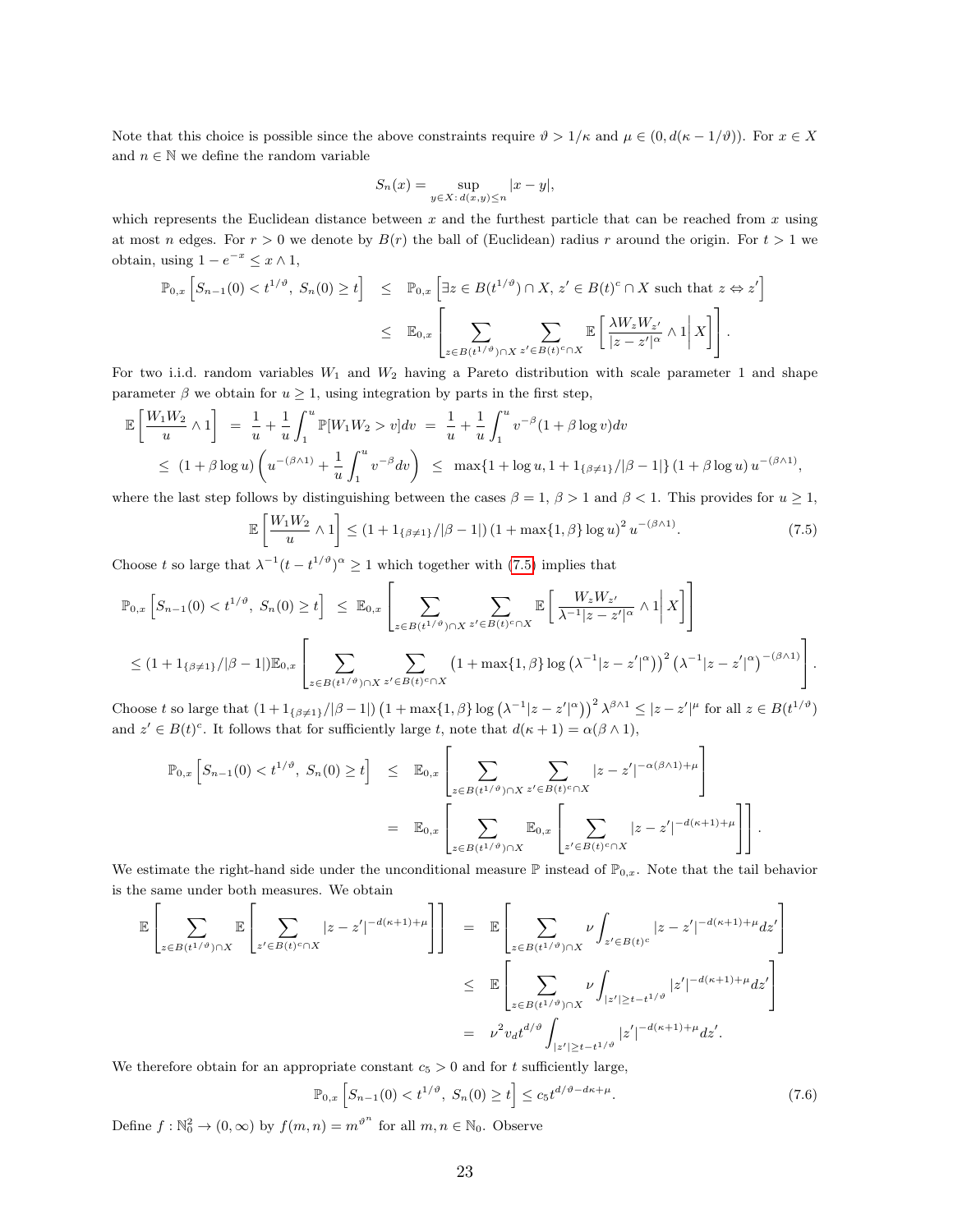1)  $\sum_{k=2}^{\infty} f(2,k)^{d/\vartheta - d\kappa + \mu} < \infty$  because  $\vartheta > 1$  and  $d/\vartheta - d\kappa + \mu < 0$ ;

2) for all  $m \ge 2$  and sufficiently small  $\eta_1 = \eta_1(m) > 0$ :  $f\left(m, \left\lceil \eta_1 \frac{\log \log |x|}{|\log \kappa|} \right\rceil \right) \le |x|/2$  for all sufficiently large  $|x|$ . We choose  $m_0 \geq 2$  so large that [\(7.6\)](#page-22-1) holds true for all  $t = f(m, n)$  with  $m \geq m_0$  and  $n \geq 2$ . Using (7.6) and induction we obtain for each  $n \geq 2$  and  $m \geq m_0$ , note that  $f(m,n)^{1/\vartheta} = f(m,n-1)$ ,

$$
\mathbb{P}_{0,x}[S_n(0) \ge f(m,n)] \le \mathbb{P}_{0,x}[S_{n-1}(0) \ge f(m,n-1)] + \mathbb{P}_{0,x}[S_{n-1}(0) < f(m,n-1), S_n(0) \ge f(m,n)]
$$
\n
$$
\le \mathbb{P}_{0,x}[S_{n-1}(0) \ge f(m,n-1)] + c_5 f(m,n)^{d/\vartheta - d\kappa + \mu}
$$
\n
$$
\le \mathbb{P}_{0,x}[S_1(0) \ge f(m,1)] + c_5 \sum_{k=2}^n f(m,k)^{d/\vartheta - d\kappa + \mu}
$$
\n
$$
\le \mathbb{P}_{0,x}[\exists y \in X \text{ with } |y| \ge f(m,1) \text{ and } 0 \Leftrightarrow y] + c_5 \sum_{k=2}^\infty f(m,k)^{d/\vartheta - d\kappa + \mu}.
$$

Note that the right-hand side is independent of  $n \geq 2$  and is finite for any  $m \geq 2$ . Since  $f(m, k)^{d/\vartheta - d\kappa + \mu}$  is decreasing in  $m \geq 2$ , there exists  $m \geq m_0$  such that the right-hand side is less than  $\varepsilon$  for fixed  $\varepsilon > 0$ . We finally obtain for sufficiently small  $\eta_1 = \eta_1(m) > 0$  and for all sufficiently large  $|x|$ , set  $n(x) = \left\lceil \eta_1 \frac{\log \log |x|}{|\log \kappa|} \right\rceil \geq 2$ ,

$$
\mathbb{P}_{0,x}\left[d(0,x) \leq \eta_1 \frac{2\log\log|x|}{|\log\kappa|}\right] \leq \mathbb{P}_{0,x}\left[d(0,x) \leq 2n(x)\right]
$$
  
\n
$$
\leq \mathbb{P}_{0,x}\left[S_{n(x)}(x) \geq |x|/2\right] + \mathbb{P}_{0,x}\left[S_{n(x)}(0) \geq |x|/2\right]
$$
  
\n
$$
= 2\mathbb{P}_{0,x}\left[S_{n(x)}(0) \geq |x|/2\right]
$$
  
\n
$$
\leq 2\mathbb{P}_{0,x}\left[S_{n(x)}(0) \geq f\left(m, \left\lceil \eta_1 \frac{\log\log|x|}{|\log\kappa|}\right\rceil\right)\right] \leq 2\varepsilon,
$$

which finishes the proof of Proposition [7.3.](#page-21-0)  $\Box$ 

### 7.3 Finite variance of degree distribution, case 1, lower bound

In the following we give the proof of part  $(b1)$  of Theorem [3.6.](#page-7-1) We first prove the lower bound which follows from the following proposition.

<span id="page-23-0"></span>**Proposition 7.4** Assume  $\alpha > d$  and  $\tau = \beta \alpha/d > 2$ . For every  $\lambda > \lambda_c$  there exists  $\eta' > 0$  such that

$$
\mathbb{P}_{0,x}\left[d(0,x)\geq \eta'\log|x|\right]=1.
$$

**Proof of Proposition [7.4.](#page-23-0)** Choose  $n \in \mathbb{N}$ ,  $0, x \in X$  and set  $x_0 = 0$  and  $x_n = x$ . As in [\(5.2\)](#page-12-0) we obtain, the first sum is over all self-avoiding paths of length n starting from 0, note that  $x_n = x$  is now fixed,

$$
\mathbb{P}_{0,x}[d(0,x) = n] \leq \mathbb{E}_{0,x} \left[ \sum_{(x_1, \ldots, x_n) \text{ s.a. } i=1} \prod_{i=1}^n p_{x_{i-1}x_i} \right] \leq \nu^{n-1} \int_{\mathbb{R}^d} \cdots \int_{\mathbb{R}^d} \prod_{i=1}^n h(x_i - x_{i-1}) dx_1 \cdots dx_{n-1},
$$

where for  $y \in \mathbb{R}^d$  we define function h by, recall function g defined in [\(5.1\)](#page-12-1),

$$
h(y) = g(\lambda^{-1}|y|^{\alpha}) = 1_{\{|y| < \lambda^{1/\alpha}\}} + 1_{\{|y| \ge \lambda^{1/\alpha}\}} c_2 \lambda^{(\beta/2 \wedge 1)} \left(1 + \max\{2, \beta\} \log(\lambda^{-1}|y|^{\alpha})\right) |y|^{-\alpha(\beta/2 \wedge 1)}.
$$

Note that h is integrable because  $\alpha > d$  and  $\tau = \beta \alpha/d > 2$ . Using  $x_0 = 0$  and  $x_n = x$ , and substituting inductively  $x_i$  by  $x_i - \sum_{l=1}^{i-1} x_l$  for  $i = 1, ..., n-1$ , it follows that

$$
\mathbb{P}_{0,x}\left[d(0,x)=n\right] \leq \nu^{n-1} \int_{\mathbb{R}^d} \cdots \int_{\mathbb{R}^d} \left(\prod_{i=1}^{n-1} h(x_i)\right) h\left(x - \sum_{i=1}^{n-1} x_i\right) dx_1 \cdots dx_{n-1}.
$$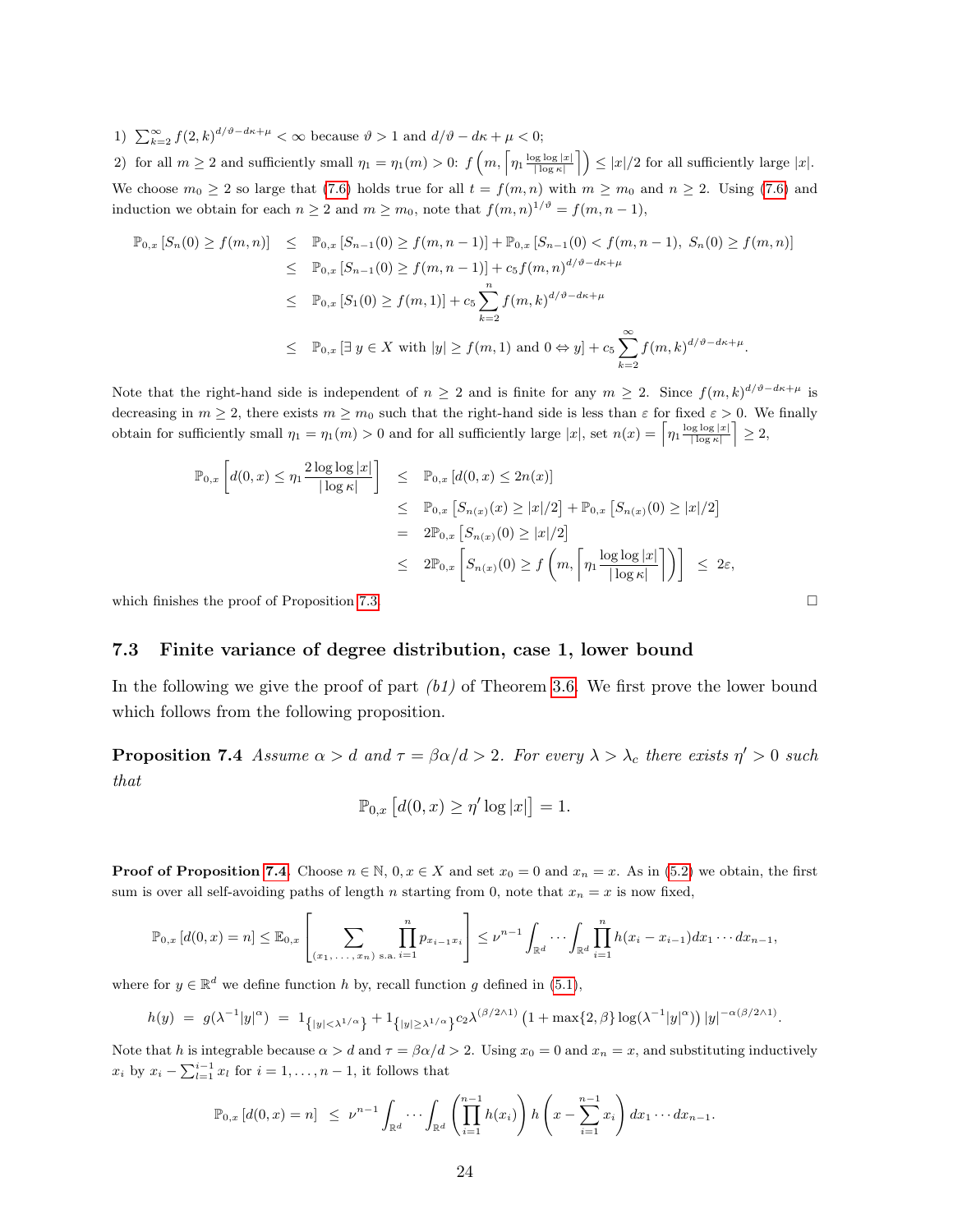We condition on  $1_{\{|x_i| \leq |x|/n\}}$  and  $1_{\{|x_i| \geq |x|/n\}}$  for all  $i = 1, \ldots, n-1$ . Note that if  $|x_i| < |x|/n$  for all  $i = 1, \ldots, n-1$ we have  $|x - \sum_{i=1}^{n-1} x_i| \ge |x|/n$ , and we bound the corresponding factor in the integral by  $\sup_{y \in \mathbb{R}^d : |y| \ge |x|/n} h(y)$ . Otherwise, by exchangeability of the  $x_i$ 's, there are  $n-1$  different cases where at least one of the  $x_i$ 's satisfies  $|x_i| \ge |x|/n$ . In each of these  $n-1$  cases we bound one corresponding factor in the integral by  $\sup_{y \in \mathbb{R}^d : |y| \ge |x|/n} h(y)$ . Note that the restriction on  $x - \sum_{i=1}^{n-1} x_i$  then drops and we obtain

<span id="page-24-0"></span>
$$
\mathbb{P}_{0,x}\left[d(0,x)=n\right] \leq n \left(\sup_{y\in\mathbb{R}^d:\,|y|\geq|x|/n}h(y)\right)\left(\nu\int_{\mathbb{R}^d}h(y)dy\right)^{n-1},\tag{7.7}
$$

where  $\nu \int_{\mathbb{R}^d} h(y) dy < \infty$  since h is integrable. Next, we bound the supremum on the right-hand side of [\(7.7\)](#page-24-0). Choose  $\eta > 0$  and let  $|x|$  be so large that  $\eta \log |x| \geq 1$ . Choose  $n \in \mathbb{N}$  with  $n \leq \eta \log |x|$ . Let  $\mu \in (0, \alpha(\beta/2 \wedge 1))$ and choose |x| so large that any  $y \in \mathbb{R}^d$  with  $|y| \geq |x|/n$  satisfies

$$
c_2\lambda^{(\beta/2 \wedge 1)}\left(1+\max\{2,\beta\}\log(\lambda^{-1}|y|^\alpha)\right) \le |y|^\mu.
$$

If, in addition, |x| is so large that  $|x|/n > \lambda^{1/\alpha}$ , then for any  $y \in \mathbb{R}^d$  with  $|y| \ge |x|/n > \lambda^{1/\alpha}$ ,

$$
h(y) = c_2 \lambda^{(\beta/2 \wedge 1)} \left(1 + \max\{2, \beta\} \log(\lambda^{-1}|y|^{\alpha})\right) |y|^{-\alpha(\beta/2 \wedge 1)} \le |y|^{-\alpha(\beta/2 \wedge 1) + \mu} \le n^{\alpha(\beta/2 \wedge 1) - \mu} |x|^{-\alpha(\beta/2 \wedge 1) + \mu}.
$$

We finally obtain for all  $\eta > 0$  and  $1 \leq n \leq \eta \log |x|$  with  $|x|$  sufficiently large,

$$
\sup_{\mathbb{R}^d: |y| \ge |x|/n} h(y) \le \eta^{\alpha(\beta/2 \wedge 1) - \mu} (\log |x|)^{\alpha(\beta/2 \wedge 1) - \mu} |x|^{-\alpha(\beta/2 \wedge 1) + \mu}.
$$

Together with [\(7.7\)](#page-24-0) we obtain for any  $\eta > 0$  and  $1 \leq n \leq \eta \log |x|$  with  $|x|$  sufficiently large,

$$
\mathbb{P}_{0,x}[d(0,x) = n] \leq n \left(\nu \int_{\mathbb{R}^d} h(y)dy\right)^{n-1} \eta^{\alpha(\beta/2 \wedge 1) - \mu} (\log |x|)^{\alpha(\beta/2 \wedge 1) - \mu} |x|^{-\alpha(\beta/2 \wedge 1) + \mu}
$$
  

$$
\leq \left(1 + \nu \int_{\mathbb{R}^d} h(y)dy\right)^{\eta \log |x|} \eta^{\alpha(\beta/2 \wedge 1) - \mu + 1} (\log |x|)^{\alpha(\beta/2 \wedge 1) - \mu + 1} |x|^{-\alpha(\beta/2 \wedge 1) + \mu}
$$
  

$$
= \eta^{\alpha(\beta/2 \wedge 1) - \mu + 1} (\log |x|)^{\alpha(\beta/2 \wedge 1) - \mu + 1} |x|^{-\alpha(\beta/2 \wedge 1) + \mu + \eta \log (1 + \nu \int_{\mathbb{R}^d} h(y)dy)} \leq |x|^{-\delta},
$$

where the last inequality holds for some  $\delta > 0$  whenever |x| is sufficiently large and  $\eta > 0$  is chosen so small that  $-\alpha(\beta/2 \wedge 1) + \mu + \eta \log(1 + \nu \int_{\mathbb{R}^d} h(y) dy) < 0$ . We conclude that there exist  $\eta' > 0$  and  $\delta > 0$  such that for all  $|x|$  sufficiently large,

$$
\mathbb{P}_{0,x}\left[d(0,x) \leq \eta' \log |x|\right] = \sum_{1 \leq n \leq \eta' \log |x|} \mathbb{P}_{0,x}\left[d(0,x) = n\right] \leq \eta'(\log |x|)|x|^{-\delta},\,
$$

which converges to 0 as  $|x| \to \infty$ .

 $y \in$ 

#### 7.4 Finite variance of degree distribution, case 1, upper bound

In order to finish the proof of statement  $(b1)$  of Theorem [3.6](#page-7-1) it remains to show the corresponding upper bound on the graph distances. The result follows from the following proposition, see also Proposition 4.1 of [\[6\]](#page-29-1).

<span id="page-24-1"></span>**Proposition 7.5** Assume  $\alpha \in (d, 2d)$  and  $\tau = \beta \alpha/d > 2$ , and choose  $\lambda > \lambda_c$ . For each  $\varepsilon > 0$  and  $\Delta' > \Delta = \log(2)/\log(2d/\alpha)$  there exists  $N_0 < \infty$  such that for all  $x, y \in \mathbb{R}^d$  with  $|x - y| \geq N_0,$ 

$$
\mathbb{P}_{x,y}\left[d(x,y)\geq (\log|x-y|)^{\Delta'}, x,y\in\mathcal{C}_{\infty}\right]\leq\varepsilon.
$$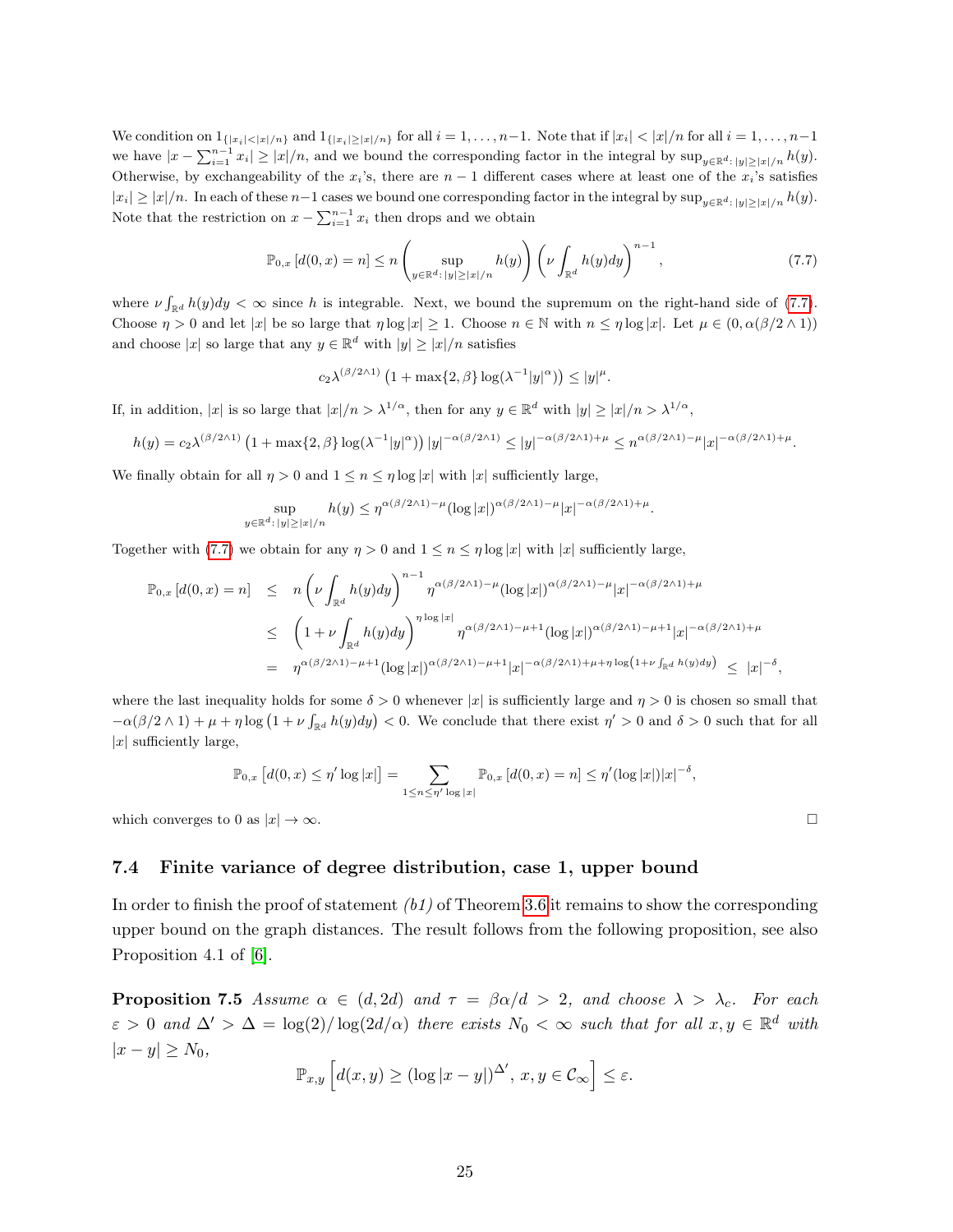Note that the latter statement implies

$$
\mathbb{P}\left[d(x,y) \leq (\log|x-y|)^{\Delta'}\Big|x,y \in \mathcal{C}_{\infty}\right] = 1 - \frac{\mathbb{P}_{x,y}\left[d(x,y) > (\log|x-y|)^{\Delta'}, x,y \in \mathcal{C}_{\infty}\right]}{\mathbb{P}_{x,y}\left[x,y \in \mathcal{C}_{\infty}\right]}
$$
  

$$
\geq 1 - \frac{\varepsilon}{\mathbb{P}_{x,y}\left[x,y \in \mathcal{C}_{\infty}\right]}.
$$

To prove Proposition [7.5](#page-24-1) we use the concept of hierarchies of particles. For  $k \geq 1$  we call an element  $\sigma \in \{0,1\}^k$ , such as  $\sigma = 01110001$ , a hierarchical index. If  $k = 0, \sigma \in \{0,1\}^k$  denotes the empty string. For  $\sigma_1 \in \{0,1\}^k$  and  $\sigma_2 \in \{0,1\}^l$ ,  $k,l \geq 1$ , we denote by  $\sigma_1 \sigma_2$  the concatenation of  $\sigma_1$  and  $\sigma_2$ . Then [\[6\]](#page-29-1) provides the following definition of a hierarchy.

<span id="page-25-0"></span>**Definition 7.6** For  $m \geq 1$  and two distinct particles  $x, y \in X$  we say that the set of particles

$$
\mathcal{H}_m(x,y) = \left\{ z_{\sigma} \in X \, \middle| \, \sigma \in \{0,1\}^k, \, k = 1,\ldots,m \right\} \subset X
$$

is a hierarchy of depth m connecting x and y if

- 1.  $z_0 = x$  and  $z_1 = y$ ;
- 2.  $z_{\sigma 00} = z_{\sigma 0}$  and  $z_{\sigma 11} = z_{\sigma 1}$  for all  $\sigma \in \{0, 1\}^k$  and  $k = 0, ..., m 2$ ;
- 3. for all  $\sigma \in \{0,1\}^k$  and  $k = 0, \ldots, m-2$  there is an edge between  $z_{\sigma 01}$  and  $z_{\sigma 10}$  as long as  $z_{\sigma 01} \neq z_{\sigma 10}$ ;
- 4. each edge as in 3. appears only once in  $\mathcal{H}_m(x, y)$ .

For  $\sigma \in \{0,1\}^{m-2}$  we call the pairs of particles  $(z_{\sigma 00}, z_{\sigma 01})$  and  $(z_{\sigma 11}, z_{\sigma 10})$  "gaps".

Recall that for  $x \in \mathbb{R}^d$  and  $n \in (0, \infty)$  we write  $\Lambda_n(x) = x + [-n, n]^d$  for the box with center x and side length 2n, and for  $x \in X$  we write  $\mathcal{C}_n(x)$  for the set of particles in  $\Lambda_n(x) \cap X$  that are connected to x within  $\Lambda_n(x)$ . For any  $L > 0$  and  $x \in \mathbb{R}^d$  we set annulus  $R_L(x) = \Lambda_L(x) \setminus \Lambda_{L/2}(x)$ . Moreover, for  $\ell \in (0, L)$  and  $\rho \in (0, 1)$  we define by

$$
\mathcal{D}_L^{(\rho,\ell)}(x) = \left\{ z \in R_L(x) \cap X \middle| |\mathcal{C}_\ell(z)| \ge \rho(2\ell)^d \right\},\,
$$

the set of  $(\rho, \ell)$ -dense particles in  $R_L(x)$ . Note that this definition differs from  $\mathcal{D}_L^{(\rho, \ell)}$  $L^{(\rho,\epsilon)}$  defined in Section [3.3](#page-6-5) because we now consider the particles in annulus  $R_L(x)$  instead of the particles in box  $\Lambda_L$ . For  $x, y \in \mathbb{R}^d$ ,  $\alpha \in (d, 2d)$  and  $\gamma \in (\alpha/(2d), 1)$  we define for  $m \ge 1$ ,

$$
N_m = N^{\gamma^m} \quad \text{with } N = |x - y|.
$$

We denote by  $\mathcal{B}_m = \mathcal{B}_{m,\gamma}^{(\rho,\ell)}(x,y)$  the event that there exists a hierarchy  $\mathcal{H}_m(x,y)$  of depth m connecting x and y such that for all  $k = 0, \ldots, m - 2$  and all  $\sigma \in \{0, 1\}^k$ ,

$$
z_{\sigma 01} \in \mathcal{D}_{N_{k+1}}^{(\rho,\ell)}(z_{\sigma 0}) \quad \text{and} \quad z_{\sigma 10} \in \mathcal{D}_{N_{k+1}}^{(\rho,\ell)}(z_{\sigma 1}),
$$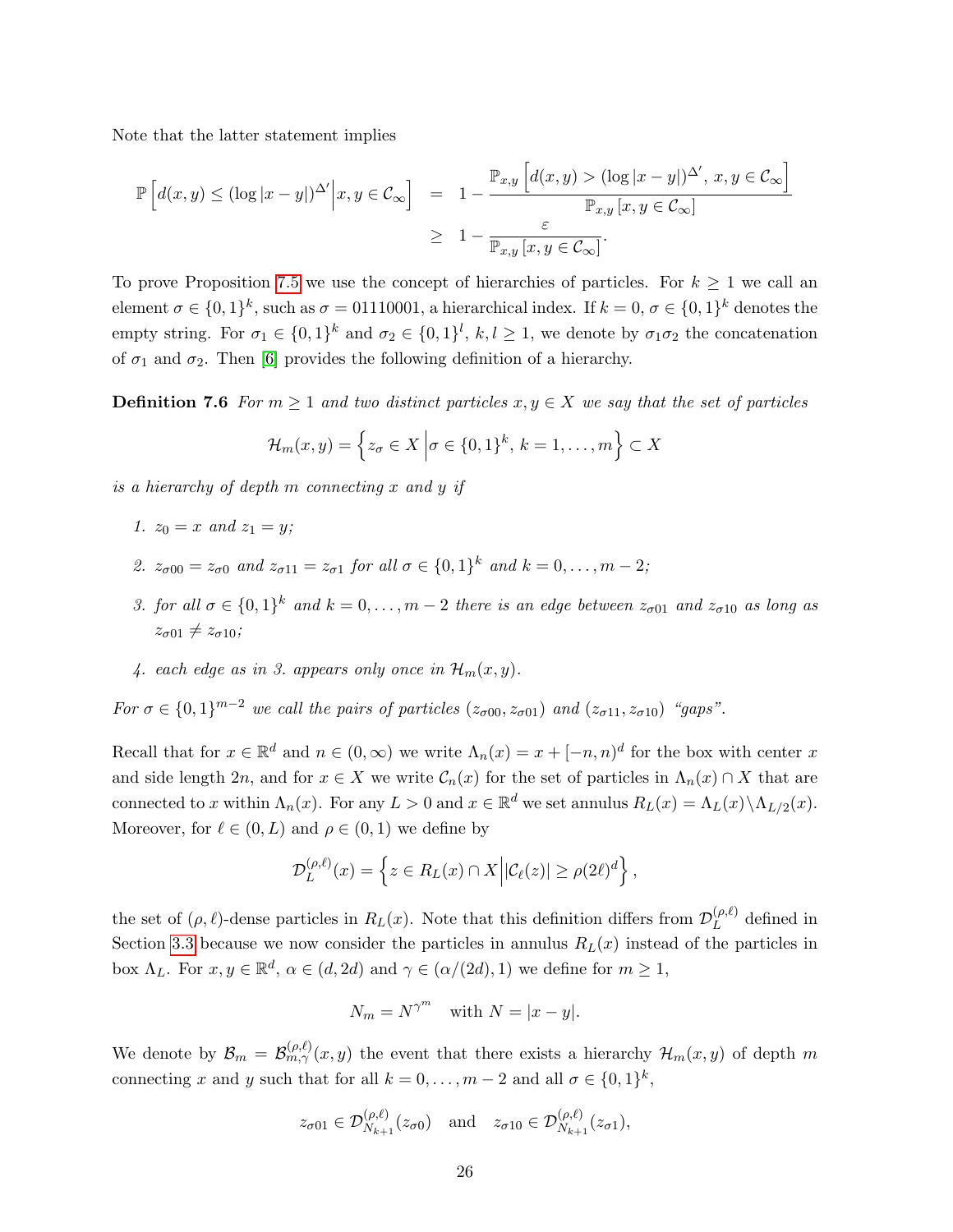<span id="page-26-0"></span>

Figure 2: Illustration of a hierarchy in  $\mathcal{B}_m$ . Assume we are given  $z_{\sigma 0}$  and  $z_{\sigma 1}$  for some  $\sigma \in \{0,1\}^k$  and  $k = 0, \ldots, m-3$ . We consider an edge between  $R_{N_{k+1}}(z_{\sigma 0})$  and  $R_{N_{k+1}}(z_{\sigma 1})$  and call the end points  $z_{\sigma 01}$  and  $z_{\sigma 10}$ , respectively. Then, set  $z_{\sigma 00} = z_{\sigma 0}$  and consider an edge between  $R_{N_{k+2}}(z_{\sigma 00})$  and  $R_{N_{k+2}}(z_{\sigma 01})$  and call the end points  $z_{\sigma001}$  and  $z_{\sigma010}$ , respectively. Similarly, we define  $z_{\sigma110}$  and  $z_{\sigma101}$ . To get a path of edges from  $z_{\sigma0}$  to  $z_{\sigma1}$  it remains to connect the two particles of each gap  $(z, z')$ . (If we assume  $m = 3$ , the pairs  $(z_{\sigma0}, z_{\sigma001})$ ,  $(z_{\sigma01}, z_{\sigma010})$ ,  $(z_{\sigma11}, z_{\sigma101})$  and  $(z_{\sigma1}, z_{\sigma110})$  in the figure are the gaps of the illustrated hierarchy in  $\mathcal{B}_3$ .) Such particles are likely connected by a short path of edges because they are  $(\rho, \ell)$ -dense and close to each other if m is sufficiently large, conditional on  $\mathcal{B}_m$ .

see also (4.5) of [\[6\]](#page-29-1) and Figure [2](#page-26-0) for an illustration. Moreover, we denote by  $\mathcal{T} = \mathcal{T}^{(\rho,\ell)}(x,y)$  the event that x and y are  $(\rho, \ell)$ -dense. Note that the event  $\mathcal{B}_m \cap \mathcal{T}$  ensures that there is a hierarchy  $\mathcal{H}_m(x, y)$  of depth m connecting x and y such that all particles in this hierarchy are  $(\rho, \ell)$ -dense and lie in the corresponding annulus  $R_{N_k}(z_{\sigma})$ . Finally, given  $\mathcal{B}_m$ , we denote by  $\mathcal{S} = \mathcal{S}^{(\ell)}$  the event that all gaps  $(z, z')$  in a hierarchy in  $\mathcal{B}_m$  satisfy

<span id="page-26-2"></span>
$$
X(\Lambda_{\ell}(z)) \le e\nu(2\ell)^d \quad \text{and} \quad X(\Lambda_{\ell}(z')) \le e\nu(2\ell)^d. \tag{7.8}
$$

The event S ensures that we do not have too many particles in boxes  $\Lambda_{\ell}(z)$  and  $\Lambda_{\ell}(z')$ , in particular, the graph distance of connected paths within such boxes is bounded by  $e\nu(2\ell)^d$ . For the proof of Proposition [7.5](#page-24-1) we use Lemma [7.7](#page-26-1) below. Part  $(i)$  of Lemma 7.7 corresponds to Lemma 4.2 of [\[6\]](#page-29-1). The only difference lies in the additional event S defined by [\(7.8\)](#page-26-2). Part (ii) of Lemma [7.7](#page-26-1) is the continuum space analogue to Lemma 4.3 of [\[6\]](#page-29-1) and it shows that the event  $\mathcal{B}_m$  occurs with sufficiently high probability.

<span id="page-26-1"></span>**Lemma 7.7** Choose  $\alpha \in (d, 2d)$ . For all  $\varepsilon \in (0, 1)$ ,  $\gamma \in (\alpha/(2d), 1)$ ,  $\Delta' > \log(2)/\log(1/\gamma)$  and  $\alpha' \in (\alpha, 2d\gamma)$  there exist  $N' = N'(\epsilon, \gamma, \Delta') < \infty$ ,  $\rho_0 \in (0, 1)$  and a constant  $c_6 > 0$  such that the following holds true: for all  $x, y \in \mathbb{R}^d$  with  $N = |x - y| \ge N'$  let  $m \in \mathbb{N}$  be the maximal integer such that

<span id="page-26-3"></span>
$$
m \log(1/\gamma) \le \log \log N - \varepsilon \log \log \log N. \tag{7.9}
$$

For all  $\rho \in (0, \rho_0)$  and  $\ell \in (N_m, 2N_m)$  in the definitions of  $\mathcal{B}_m$ ,  $\mathcal T$  and  $\mathcal S$  we obtain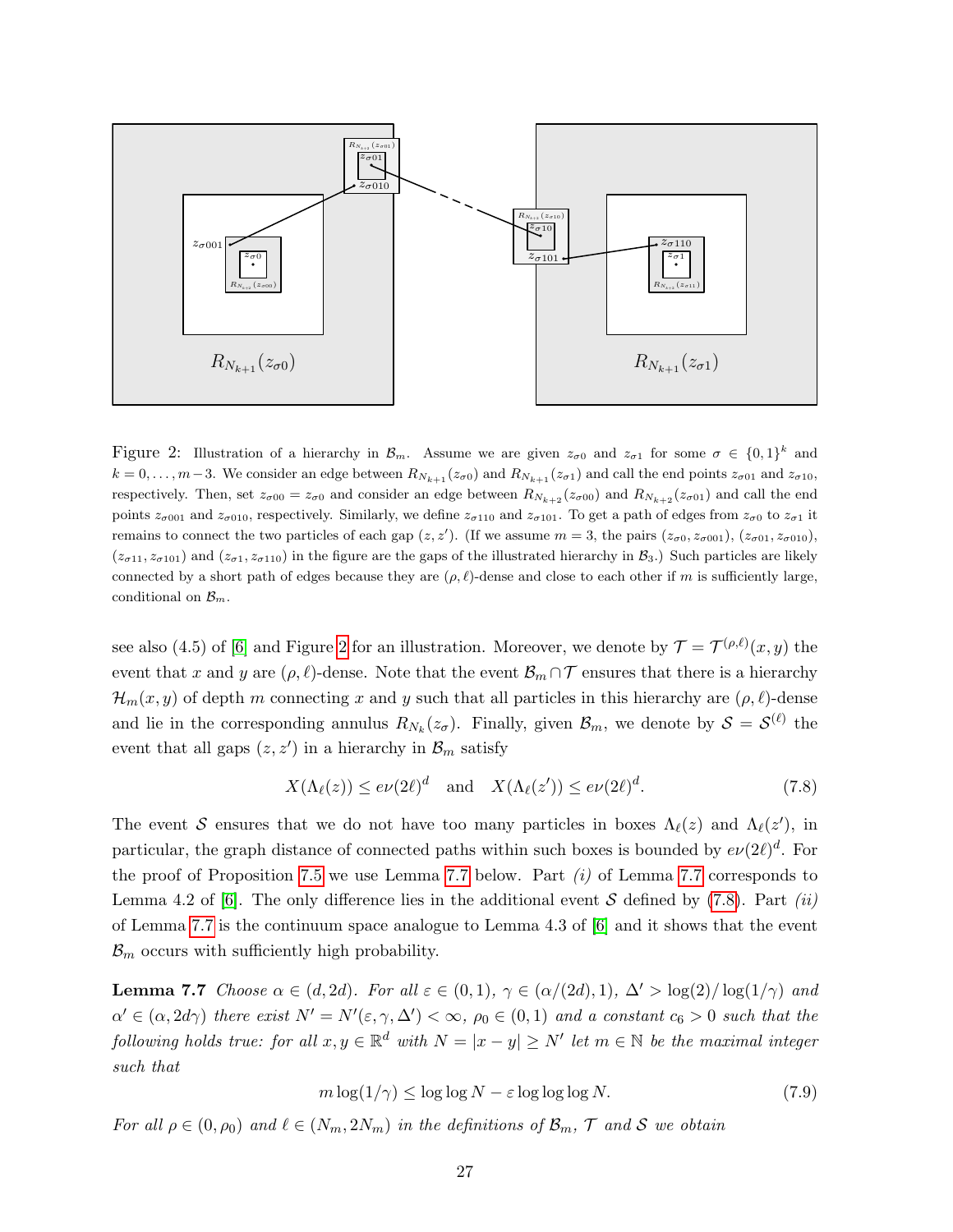$$
(i) \mathbb{P}_{x,y} \left[ \left\{ d(x,y) \ge (\log N)^{\Delta'} \right\} \cap \mathcal{B}_m \cap \mathcal{T} \cap \mathcal{S} \right] \le \varepsilon;
$$
  

$$
(ii) \mathbb{P}_{x,y} \left[ \mathcal{B}_m^c \right] \le 2^{m+1} e^{-c_6 N_m^{2d\gamma - \alpha'}};
$$
  

$$
(iii) \mathbb{P}_{x,y} \left[ \mathcal{B}_m \cap \mathcal{S}^c \right] \le \varepsilon.
$$

Note that choice  $(7.9)$  implies, see also  $(4.9)$  of  $[6]$ ,

<span id="page-27-1"></span>
$$
2^m \le (\log N)^{\log 2/\log(1/\gamma)} \quad \text{and} \quad e^{(\log \log N)^{\varepsilon}} \le N_m \le e^{(1/\gamma)(\log \log N)^{\varepsilon}}. \tag{7.10}
$$

**Proof of Lemma [7.7.](#page-26-1)** We first prove (i). Let  $\rho \in (0,1)$ . Using the additional event S we argue as in the proof of Lemma 4.2 of [\[6\]](#page-29-1) to see that it remains to estimate the probability of the event  $\mathcal{A}_m \cap \mathcal{B}_m \cap \mathcal{T} \cap \mathcal{S} \subset \mathcal{A}_m \cap \mathcal{B}_m \cap \mathcal{T}$ for N sufficiently large, where  $\mathcal{A}_m$  is the event that for any hierarchy in  $\mathcal{B}_m$  there exists a gap  $(z, z')$  such that there is no edge between the sets  $\mathcal{C}_{\ell}(z)$  and  $\mathcal{C}_{\ell}(z')$ . Let  $z \in \mathbb{R}^d$  be such that the event  $\mathcal{A}_m \cap \mathcal{B}_m \cap \mathcal{T}$  only depends on the particles in  $\Lambda_N(z)$  and edges with end points in  $\Lambda_N(z)$  (which exists if N is sufficiently large). For  $l \geq 1$ and  $x = x_0, y = x_1, x_2, \dots, x_l \in \Lambda_N(z)$  we consider the edge probabilities

$$
\widetilde{p}_{x_ix_j} = 1 - \exp\{-\lambda |x_i - x_j|^{-\alpha}\} \le 1 - \exp\{-\lambda W_{x_i} W_{x_j} |x_i - x_j|^{-\alpha}\} = p_{x_ix_j},
$$

a.s., for every  $i \neq j \in \{0, \ldots, l\}$ , and denote by  $\widetilde{\mathbb{P}}_X$  the probability measure of the resulting edge configurations. We obtain

$$
\mathbb{P}_{x,y}\Big[\mathcal{A}_m\cap\mathcal{B}_m\cap\mathcal{T}\Big|\ X\cap\Lambda_N(z)=\{x,y,x_1,\ldots,x_l\}\Big]\ \leq\ \widetilde{\mathbb{P}}_X\left[\mathcal{A}_m\cap\mathcal{B}_m\cap\mathcal{T}\right].
$$

Using the same arguments as in  $[6]$  we obtain for all N sufficiently large,

<span id="page-27-0"></span>
$$
\widetilde{\mathbb{P}}_X \left[ \mathcal{A}_m \cap \mathcal{B}_m \cap \mathcal{T} \right] \leq \varepsilon, \tag{7.11}
$$

note that the left-hand side is zero for  $l$  too small. This proves  $(i)$  by additionally integrating over the Poisson cloud restricted to  $\Lambda_N(z)$  (note that the right-hand side of [\(7.11\)](#page-27-0) does not depend on the Poisson cloud).

To prove  $(ii)$  we note that

$$
\mathbb{P}_{x,y}\left[\mathcal{B}_{m}^{c}\right] \leq \mathbb{P}_{x,y}\left[\mathcal{B}_{m-1} \cap \mathcal{B}_{m}^{c}\right] + \mathbb{P}_{x,y}\left[\mathcal{B}_{m-1}^{c}\right] \leq \sum_{k=1}^{m-1} \mathbb{P}_{x,y}\left[\mathcal{B}_{k} \cap \mathcal{B}_{k+1}^{c}\right] + \mathbb{P}_{x,y}\left[\mathcal{B}_{1}^{c}\right] = \sum_{k=1}^{m-1} \mathbb{P}_{x,y}\left[\mathcal{B}_{k} \cap \mathcal{B}_{k+1}^{c}\right].
$$

Hence, it is sufficient to show that there exist  $\rho_0 \in (0,1)$  and a constant  $c_6 > 0$  such that for all  $\rho \in (0,\rho_0)$  and for  $\ell \in (N_m, 2N_m)$  in the definition of  $\mathcal{B}_m$  we have for sufficiently large N,

$$
\mathbb{P}_{x,y}\left[\mathcal{B}_k \cap \mathcal{B}_{k+1}^c\right] \le 2^{k+1} e^{-c_6 N_m^{2d\gamma - \alpha'}},
$$

for all  $k = 1, \ldots, m-1$ , with m as in [\(7.9\)](#page-26-3). For  $k = 1, \ldots, m-1$  we denote by  $\mathcal{B}'_k$  the event that there is a hierarchy  $\mathcal{H}_k(x, y)$  of depth k connecting x and y such that for each  $j = 0, \ldots, k-2$  and each  $\sigma \in \{0, 1\}^j$ ,

$$
z_{\sigma 01} \in R_{N_{j+1}}(z_{\sigma 0}) \quad \text{and} \quad z_{\sigma 10} \in R_{N_{j+1}}(z_{\sigma 1}).
$$

By definition we obtain  $\mathcal{B}_k \subset \mathcal{B}'_k$ . For all  $\ell \in (N_m, 2N_m)$  and  $\rho \in (0, \rho_0)$ , where  $\rho_0$  will be chosen below, we define the events

- $A_1 = \{$  for any hierarchy in  $\mathcal{B}'_k$  there exists  $\sigma \in \{0,1\}^k$  such that  $|\mathcal{D}_{N_k}^{(\rho,\ell)}(z_{\sigma})| \leq \rho_0(2N_k)^d \},$
- $A_2 = \{$  for any hierarchy in  $\mathcal{B}'_k$  there exists a gap  $(z, z')$  such that there is no edge between

the sets  $\mathcal{D}_{N_k}^{(\rho,\ell)}(z)$  and  $\mathcal{D}_{N_k}^{(\rho,\ell)}(z')\big\}$ .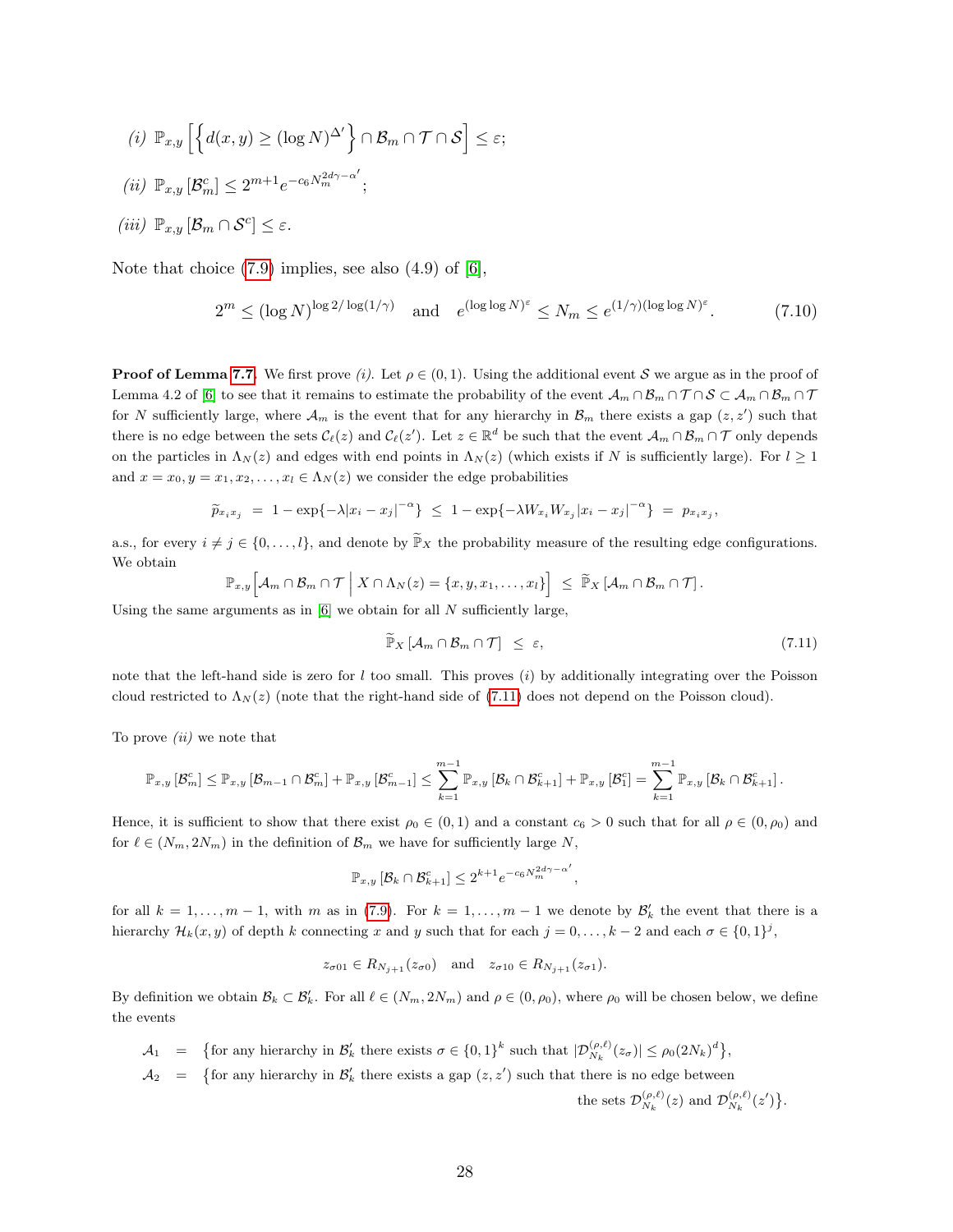$\mathcal{B}_k \cap \mathcal{B}_{k+1}^c$  implies that there is a hierarchy in  $\mathcal{B}'_k$  but, by 3. of Definition [7.6,](#page-25-0) there is no edge between  $\mathcal{D}_{N_k}^{(\rho,\ell)}(z)$ and  $\mathcal{D}_{N_k}^{(\rho,\ell)}(z')$  for any pair  $(z, z')$  as in the definition of  $\mathcal{A}_2$ . Hence,  $\mathcal{B}_k \cap \mathcal{B}_{k+1}^c \subset \mathcal{B}'_k \cap \mathcal{A}_2$ , and therefore we obtain

<span id="page-28-0"></span>
$$
\mathbb{P}_{x,y}\left[\mathcal{B}_k\cap\mathcal{B}_{k+1}^c\right] \leq \mathbb{P}_{x,y}\left[\mathcal{B}_k'\cap\mathcal{A}_2\right] \leq \mathbb{P}_{x,y}\left[\mathcal{B}_k'\cap\mathcal{A}_1\right] + \mathbb{P}_{x,y}\left[\mathcal{B}_k'\cap\mathcal{A}_1^c\cap\mathcal{A}_2\right],\tag{7.12}
$$

and it remains to bound the two terms on the right-hand side. To bound the first term we note that for N sufficiently large it holds that for any hierarchy in  $\mathcal{B}'_k$  and  $\sigma, \sigma' \in \{0,1\}^k$  with  $z_{\sigma} \neq z_{\sigma'}$ ,  $R_{N_k+\ell}(z_{\sigma}) \cap R_{N_k+\ell}(z_{\sigma'}) = \emptyset$ for all  $\ell \in (N_m, 2N_m)$ . The latter implies that the events  $\left\{ |\mathcal{D}_{N_k}^{(\rho,\ell)}(z_\sigma)| \leq \rho_0 (2N_k)^d \right\}$  are independent for different  $\sigma \in \{0,1\}^k$ . It follows that for N sufficiently large,

$$
\mathbb{P}_{x,y}\left[\mathcal{B}'_k \cap \mathcal{A}_1\right] \leq 2^k \mathbb{P}\left[|\mathcal{D}_{N_k}^{(\rho,\ell)}(0)| \leq \rho_0 (2N_k)^d\right].
$$

By Corollary [3.5](#page-7-0) (*ii*) there exist  $\rho_0 \in (0, 1)$  and  $\ell_0 < \infty$  such that for all  $\ell \in (\ell_0, N_k/\ell_0)$ ,

$$
\mathbb{P}\left[|\mathcal{D}_{N_k}^{(\rho_0,\ell)}(0)| \le \rho_0 (2N_k)^d\right] \le e^{-\rho_0 N_k^{2d-\alpha'}}
$$

(although the definition of  $\mathcal{D}_{N_k}^{(\rho_0,\ell)}(0)$  differs from  $\mathcal{D}_{N_k}^{(\rho_0,\ell)}$  in Corollary [3.5](#page-7-0) *(ii)* we can still use the result because  $R_{N_k}(0)$  contains a box of side length  $N_k/3$ . If we choose N so large that  $N_m \geq \ell_0$  and  $N_k/\ell_0 \geq 2N_m$  for all  $k = 1, \ldots, m - 1$ , we finally obtain for all N sufficiently large,  $\rho \in (0, \rho_0)$  and  $\ell \in (N_m, 2N_m)$ ,

<span id="page-28-1"></span>
$$
\mathbb{P}_{x,y}\left[\mathcal{B}'_k \cap \mathcal{A}_1\right] \le 2^k e^{-\rho_0 N_k^{2d-\alpha'}} \le 2^k e^{-\rho_0 N_m^{2d-\alpha'}} \le 2^k e^{-\rho_0 N_m^{2d\gamma-\alpha'}}.
$$
\n(7.13)

We proceed as in the derivation of  $(7.11)$ , using the same arguments as in [\[6\]](#page-29-1), to see that the second term in [\(7.12\)](#page-28-0) satisfies

$$
\mathbb{P}_{x,y}\left[\mathcal{B}'_k\cap \mathcal{A}_1^c\cap \mathcal{A}_2\right]\leq 2^k\exp\left\{-\lambda \rho_0^22^{2d}N_k^{2d}(5dN_{m-1})^{-\alpha}\right\}\leq 2^k\exp\left\{-\lambda \rho_0^22^{2d}(5d)^{-\alpha}N_{m-1}^{2d\gamma-\alpha}\right\},
$$

for all N sufficiently large. Using [\(7.12\)](#page-28-0), [\(7.13\)](#page-28-1) and that  $N_{m-1}^{2d\gamma-\alpha} \ge N_{m}^{2d\gamma-\alpha'}$ , it follows that for all N sufficiently large,

$$
\mathbb{P}_{x,y}\left[\mathcal{B}_k \cap \mathcal{B}_{k+1}^c\right] \le 2^k e^{-\rho_0 N_m^{2d\gamma - \alpha'}} + 2^k \exp\left\{-\lambda \rho_0^2 2^{2d} (5d)^{-\alpha} N_{m-1}^{2d\gamma - \alpha}\right\} \le 2^{k+1} e^{-c_6 N_m^{2d\gamma - \alpha'}},
$$

with  $c_6 = \min\{\rho_0, \lambda \rho_0^2 2^{2d} (5d)^{-\alpha}\}.$ 

To prove *(iii)* we note that any hierarchy in  $\mathcal{B}_m$  has  $2^{m-1}$  gaps whose  $2^m$  particles  $\{v_1 = x, v_2 = y, v_3, \ldots, v_{2^m}\}\$ satisfy  $\Lambda_{\ell}(v_i) \cap \Lambda_{\ell}(v_j) = \emptyset$  for all  $i \neq j$ . We therefore obtain for N sufficiently large,

$$
\mathbb{P}_{x,y}\left[\mathcal{B}_m\cap\mathcal{S}^c\right] \leq 2^m \mathbb{P}_x\left[X(\Lambda_{\ell}(x)) > e\nu(2\ell)^d\right].
$$

Using Chernoff's bound, see [\(6.4\)](#page-16-0), and [\(7.10\)](#page-27-1) we obtain for  $\ell \geq N_m$ ,

$$
2^m \mathbb{P}\left[X(\Lambda_\ell(0)) > e\nu(2\ell)^d\right] \le 2^m e^{-\nu(2\ell)^d} \le (\log N)^{\log 2/\log(1/\gamma)} \exp\left\{-\nu 2^d e^{d(\log \log N)^\varepsilon}\right\},\
$$
 which converges to 0 as  $N \to \infty$ .

**Proof of Proposition [7.5.](#page-24-1)** Using part (*i*) of Corollary [3.5](#page-7-0) (to bound the probability of event  $\mathcal{T}^c$ ) and Lemma [7.7,](#page-26-1) Proposition [7.5](#page-24-1) is proven by using the same arguments as in [\[6\]](#page-29-1).

#### 7.5 Finite variance of degree distribution, case 2

In order to finish the proof of Theorem [3.6](#page-7-1) it remains to show statement  $(b2)$ . We start with the following lemma.

<span id="page-28-2"></span>**Lemma 7.8** Assume  $\min\{\alpha, \beta\alpha\} > d$ . For all  $\delta \in (0, \alpha(\beta \wedge 1) - d)$  there exist  $t_0 \geq 1$  and a constant  $c_7 > 0$  such that for all  $s \ge 1$  and  $t \ge t_0$ ,

 $\mathbb{P}\left[there \text{ is an edge in } \Lambda_s \text{ with size at least } t\right] \leq c_7 s^d t^{d-\alpha(\beta \wedge 1)+\delta}.$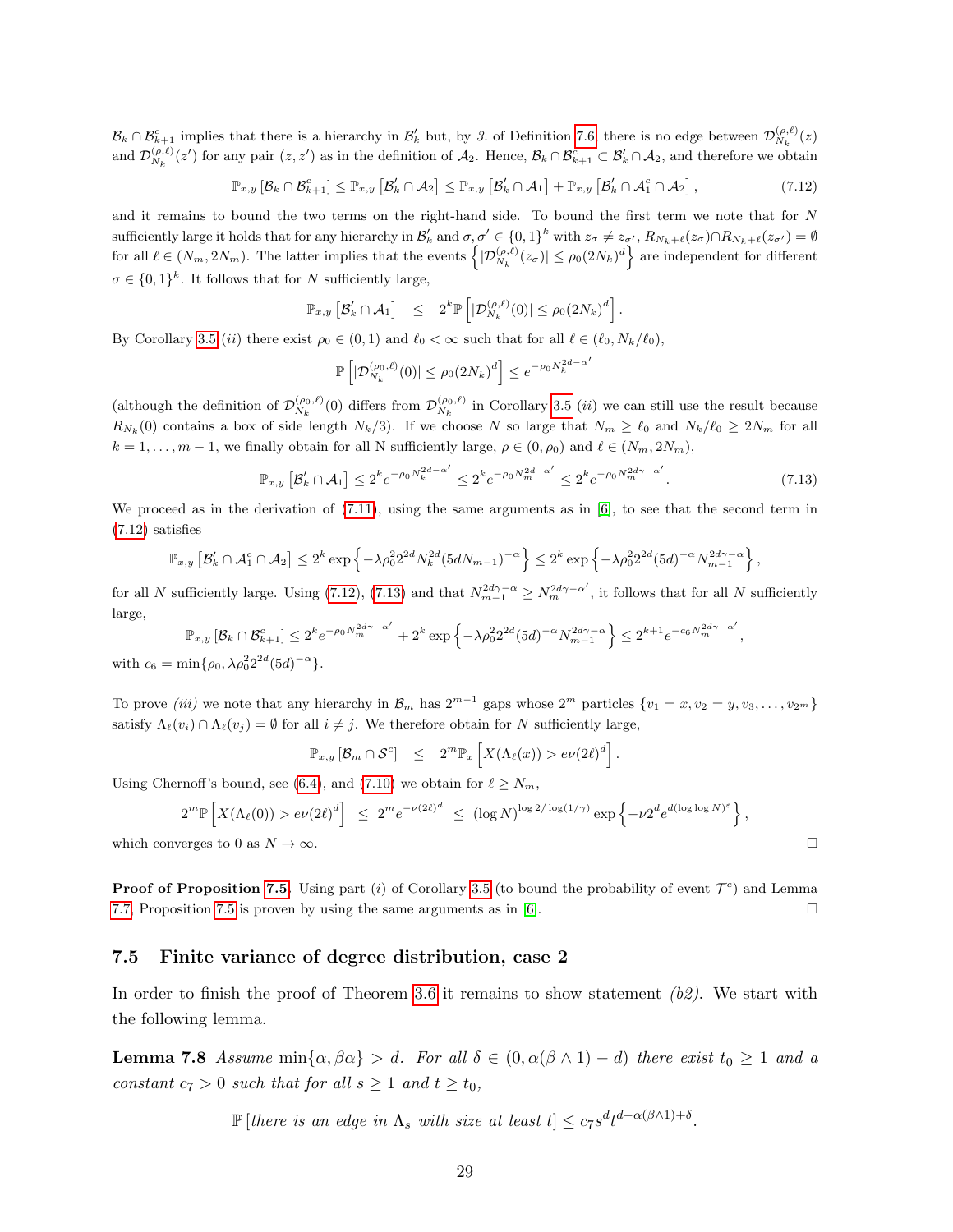**Proof of Lemma [7.8.](#page-28-2)** Using [\(7.5\)](#page-22-0) we obtain for all  $|x - y| \ge t_0$  with t<sub>0</sub> sufficiently large,

$$
\mathbb{E}\left[\left(\lambda \frac{W_x W_y}{|x-y|^\alpha}\right) \wedge 1\right] \leq (1 + 1_{\{\beta \neq 1\}}/|\beta - 1|) \lambda^{\beta \wedge 1} \left(1 + \max\{1, \beta\} \log(\lambda^{-1}|x-y|^\alpha)\right)^2 |x-y|^{-\alpha(\beta \wedge 1)} \leq |x-y|^{-\alpha(\beta \wedge 1) + \delta}.
$$

It follows that for all  $t \ge t_0$ , using  $1 - e^{-x} \le x \wedge 1$ ,

$$
\mathbb{P}\left[\text{there is an edge in } \Lambda_s \text{ with size at least } t\right] \leq \mathbb{E}\left[\sum_{x,y\in X\cap\Lambda_s} \mathbf{1}_{\{|x-y|>t\}} |x-y|^{-\alpha(\beta\wedge 1)+\delta}\right]
$$

$$
= \sum_{k\geq 1} \frac{\mathbb{P}\left[X\left(\Lambda_{s}\right) = k\right]}{(2s)^{dk}} \int_{\Lambda_{s}} \cdots \int_{\Lambda_{s}} \sum_{i=1}^{k} \sum_{j=1}^{k} 1_{\{|x_{i} - x_{j}| > t\}} |x_{i} - x_{j}|^{-\alpha(\beta \wedge 1) + \delta} dx_{1} \cdots dx_{k}
$$
  
\n
$$
= \sum_{k\geq 1} \frac{\mathbb{P}\left[X\left(\Lambda_{s}\right) = k\right]}{(2s)^{2d}} k(k-1) \int_{\Lambda_{s}} \int_{\Lambda_{s}} 1_{\{|x - y| > t\}} |x - y|^{-\alpha(\beta \wedge 1) + \delta} dx dy
$$
  
\n
$$
\leq \sum_{k\geq 1} \frac{\mathbb{P}\left[X\left(\Lambda_{s}\right) = k\right]}{(2s)^{d}} k(k-1) \int_{|y| > t} |y|^{-\alpha(\beta \wedge 1) + \delta} dy = \nu^{2} (2s)^{d} \int_{|y| > t} |y|^{-\alpha(\beta \wedge 1) + \delta} dy,
$$

where in the last step we used that  $X(\Lambda_s)$  has a Poisson distribution with parameter  $\nu(2s)^d$ . It follows that for an appropriate constant  $c_7 > 0$  and for all  $t \geq t_0$  with  $t_0$  sufficiently large,

 $\mathbb{P}[\text{there is an edge in } \Lambda_s \text{ with size at least } t] \leq c_7 s^d t^{d-\alpha(\beta \wedge 1)+\delta},$ 

which finishes the proof of Lemma [7.8.](#page-28-2)  $\Box$ 

**Proof of (b2) of Theorem [3.6.](#page-7-1)** Once the proof of Lemma [7.8](#page-28-2) is established, the proof of (b2) of Theorem [3.6](#page-7-1) follows one-to-one from the proof of Theorem 1 of [\[4\]](#page-29-3) and Theorem 8 (b2) of [\[12\]](#page-30-9). There, a renormalization is applied to see that we have a linear lower bound on the graph distances within "good" finite boxes, see also Definition 2 and Lemma 2 of [\[4\]](#page-29-3). Lemma [7.8](#page-28-2) is then used to prove that all centered boxes of sufficiently large side lengths are "good", a.s., see Lemma 14 of [\[12\]](#page-30-9), which then implies (b2) of Theorem [3.6.](#page-7-1) We refer to [\[12\]](#page-30-9) for the details of the proof.  $\Box$ 

# References

- <span id="page-29-0"></span>[1] Amini, H., Cont, R., Minca, A. (2012). Stress testing the resilience of financial networks. Int. J. Theor. Appl. Finance 5(1), 1250006-1250020.
- <span id="page-29-4"></span>[2] Antal, P., Pisztora, A. (1996). On the chemical distance for supercritical Bernoulli percolation. Ann. Probab. 24(2), 1036-1048.
- <span id="page-29-2"></span>[3] Berger, N. (2002). Transience, recurrence and critical behavior for long-range percolation. Commun. Math. Phys. 226(3), 531-558.
- <span id="page-29-3"></span>[4] Berger, N. (2008). A lower bound for the chemical distance in sparse long-range percolation models. [arXiv:math/0409021v](http://arxiv.org/abs/math/0409021)1.
- <span id="page-29-5"></span>[5] Berger, N. (2014). Transience, recurrence and critical behavior for long-range percolation. [arXiv:math/0110296v](http://arxiv.org/abs/math/0110296)3.
- <span id="page-29-1"></span>[6] Biskup, M. (2004). On the scaling of the chemical distance in long-range percolation models. Ann. Probab. 32, 2938-2977.